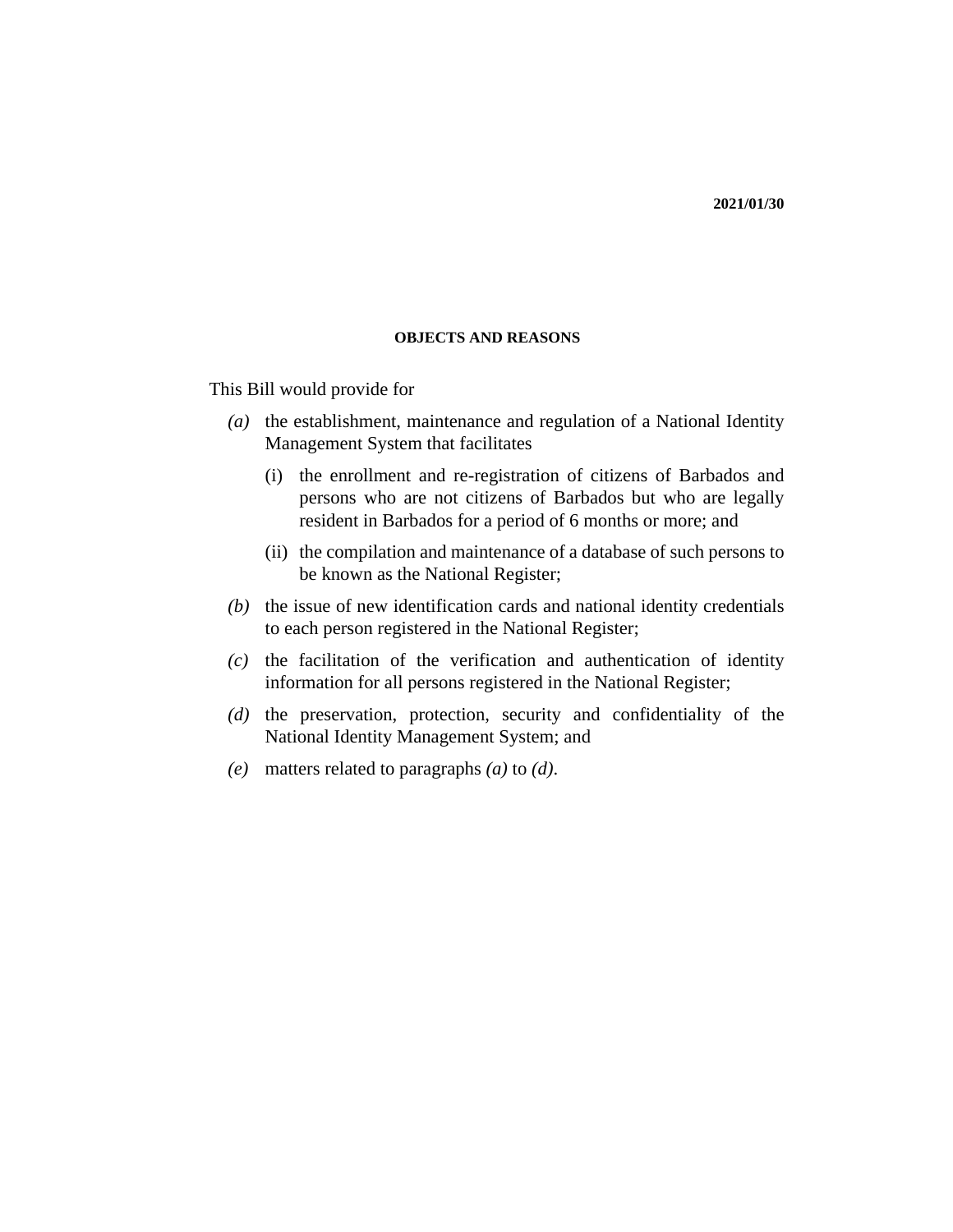# *Arrangement of Sections*

# PART I

# [PRELIMINARY](#page-7-0)

- [Short title](#page-7-0) **1.**
- [Interpretation](#page-7-0) **2.**
- [Administration](#page-11-0) **3.**

# PART II

# [REGISTRATION](#page-11-0)

- [National Register](#page-11-0) **4.**
- [Obligation to register](#page-13-0) **5.**
- [Registration of a minor](#page-15-0) **6.**
- [Procedure for registration](#page-16-0) **7.**
- [Power to correct recorded information](#page-19-0) **8.**
- [Change in information relevant to registration](#page-20-0) **9.**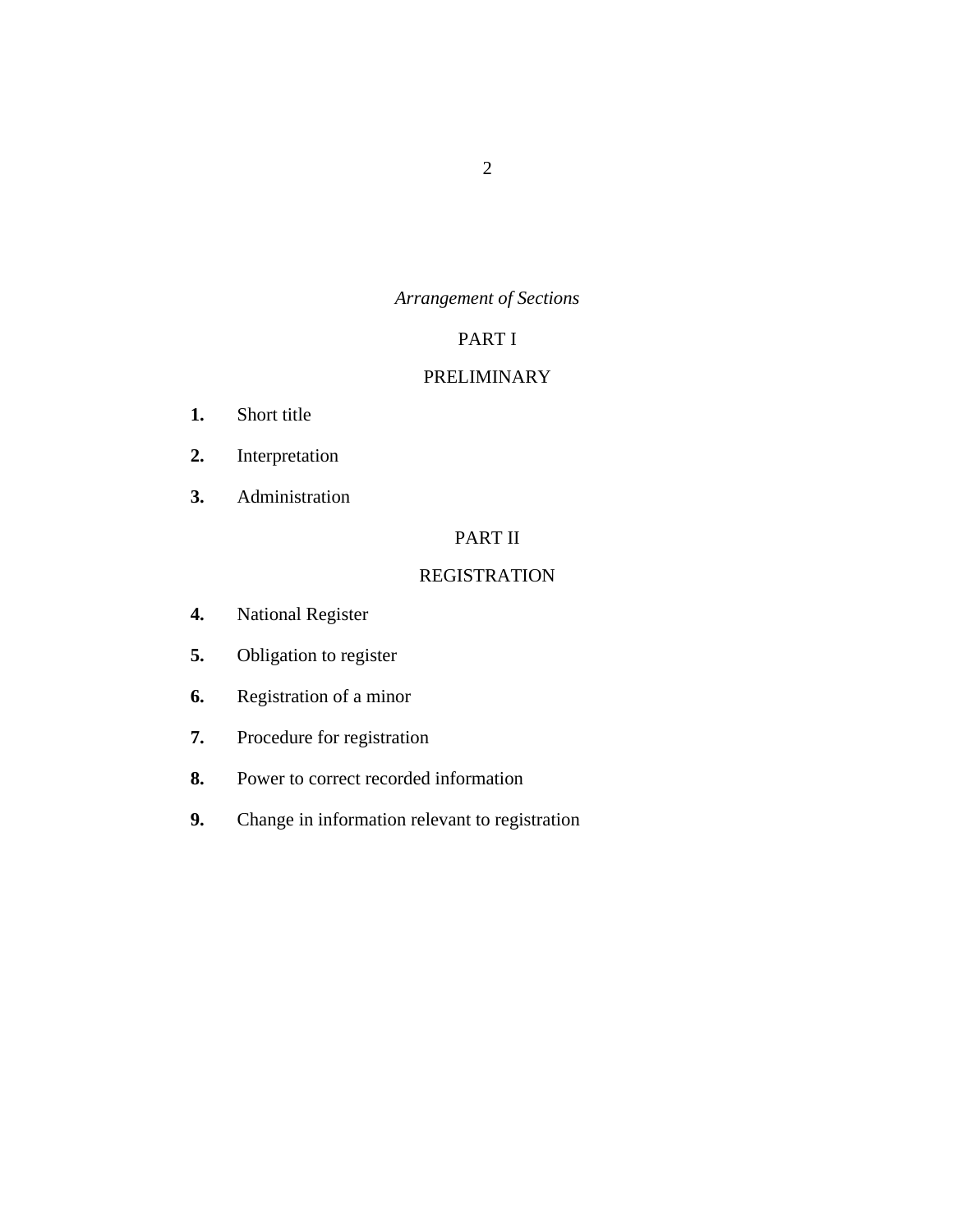# PART III

# [IDENTIFICATION CARDS](#page-21-0)

- [Issuance of identification card](#page-21-0) **10.**
- [Identification card](#page-22-0) **11.**
- [Use of an identification card](#page-23-0) **12.**
- [Replacement of an identification card](#page-23-0) **13.**
- [Provision of an identification card in certain circumstances](#page-24-0) **14.**
- [Power to order the surrender of an identification card](#page-25-0) **15.**

# PART IV

# [NATIONAL IDENTITY CREDENTIALS](#page-26-0)

- [National Identity Credential](#page-26-0) **16.**
- [Issuance of a national identity credential](#page-27-0) **17.**
- [Use of a national identity credential](#page-28-0) **18.**

#### PART V

# [SECURITY, CONFIDENTIALITY, VERIFICATION, INFORMATION](#page-28-0) SHARING AND CONFIRMATION SERVICE

- [Security](#page-28-0) **19.**
- [Disclosure of information](#page-28-0) **20.**
- [Confirmation service request](#page-29-0) **21.**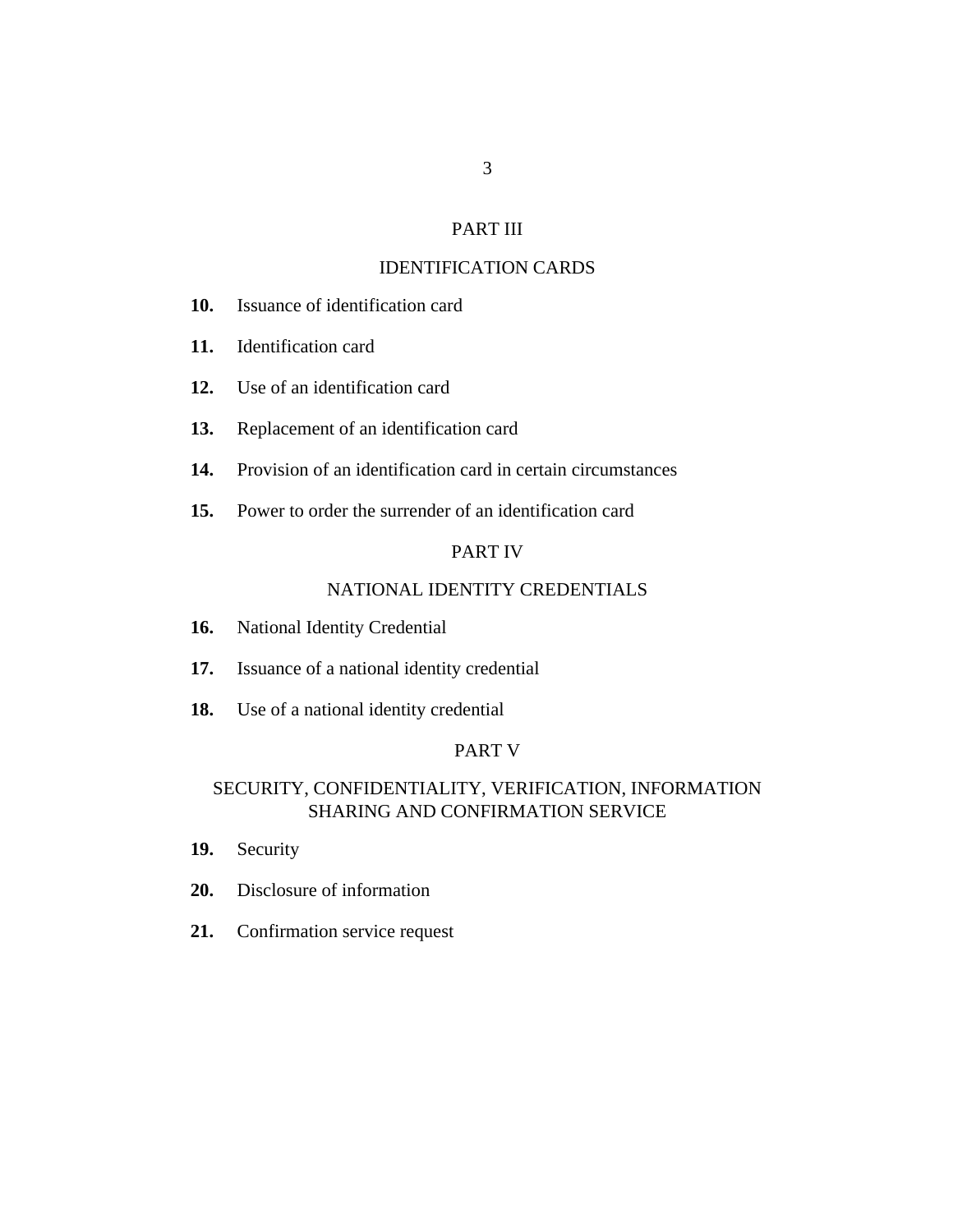# PART VI

# [COMPLAINTS](#page-30-0)

- [Complaint](#page-30-0) **22.**
- [Appeal](#page-30-0) **23.**

# PART VII

## **[OFFENCES](#page-30-0)**

- [Impersonation](#page-30-0) **24.**
- [Unauthorised disclosure of identity information](#page-31-0) **25.**
- [Unauthorised access to National Register](#page-31-0) **26.**
- [Tampering with data in National Register](#page-32-0) **27.**
- [Manipulation of biometric data](#page-32-0) **28.**

# PART VIII

# [MISCELLANEOUS](#page-33-0)

- [Power to waive fees](#page-33-0) **29.**
- [Exemption from the payment of fees](#page-33-0) **30.**
- [Power to amend Schedules](#page-34-0) **31.**
- [Consequential Amendments](#page-34-0) **32.**
- [Regulations](#page-34-0) **33.**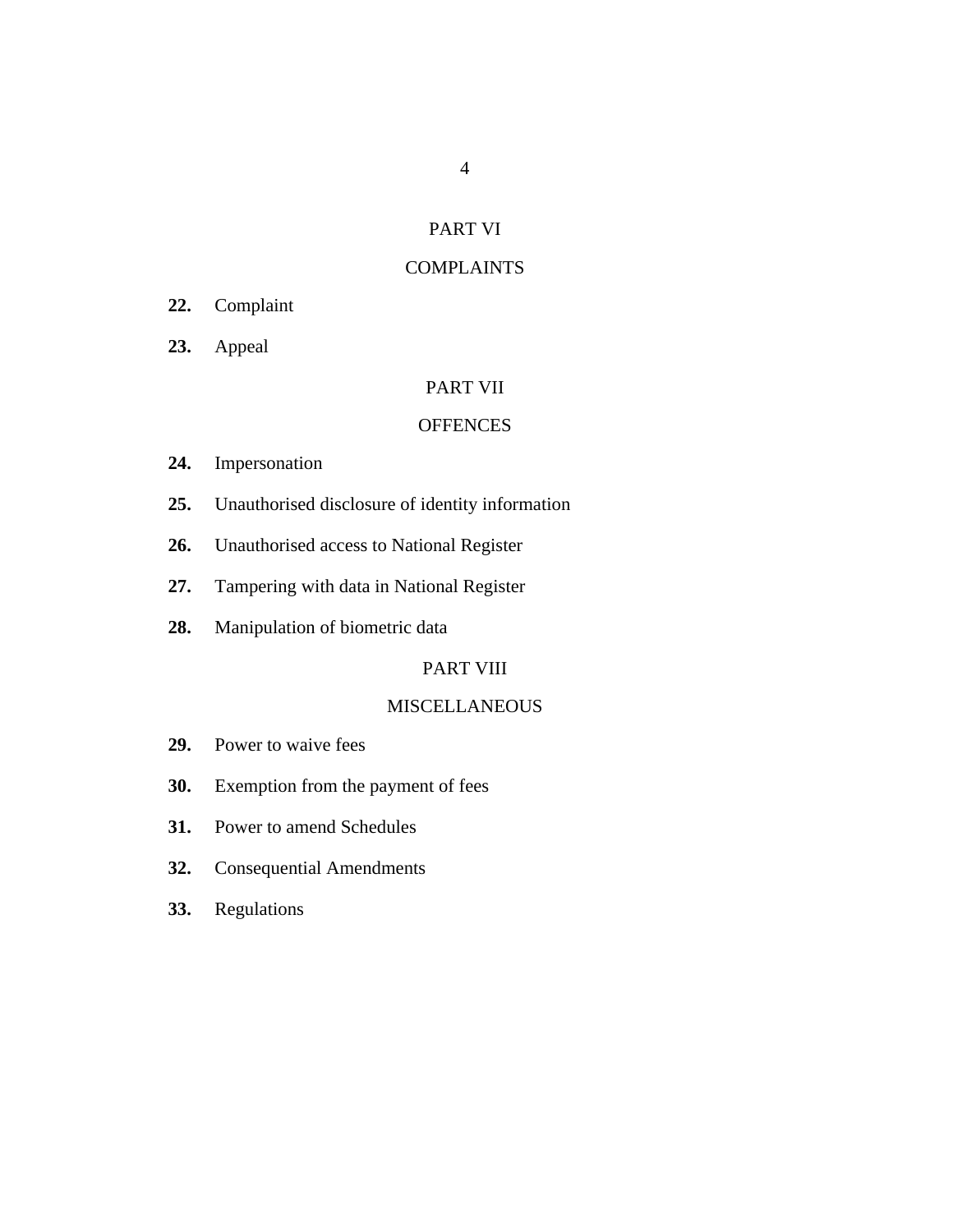[Savings and Transitional provision](#page-34-0) **34.**

# FIRST SCHEDULE

*[Contents of National Register](#page-37-0)*

# SECOND SCHEDULE

*Certificate of Registration*

## THIRD SCHEDULE

*Fees for Identification Cards*

# FOURTH SCHEDULE

*Notice of Change of Residence*

### FIFTH SCHEDULE

*Particulars and features in respect of Identification Cards and National Identification Credentials*

# SIXTH SCHEDULE

*Consequential Amendments*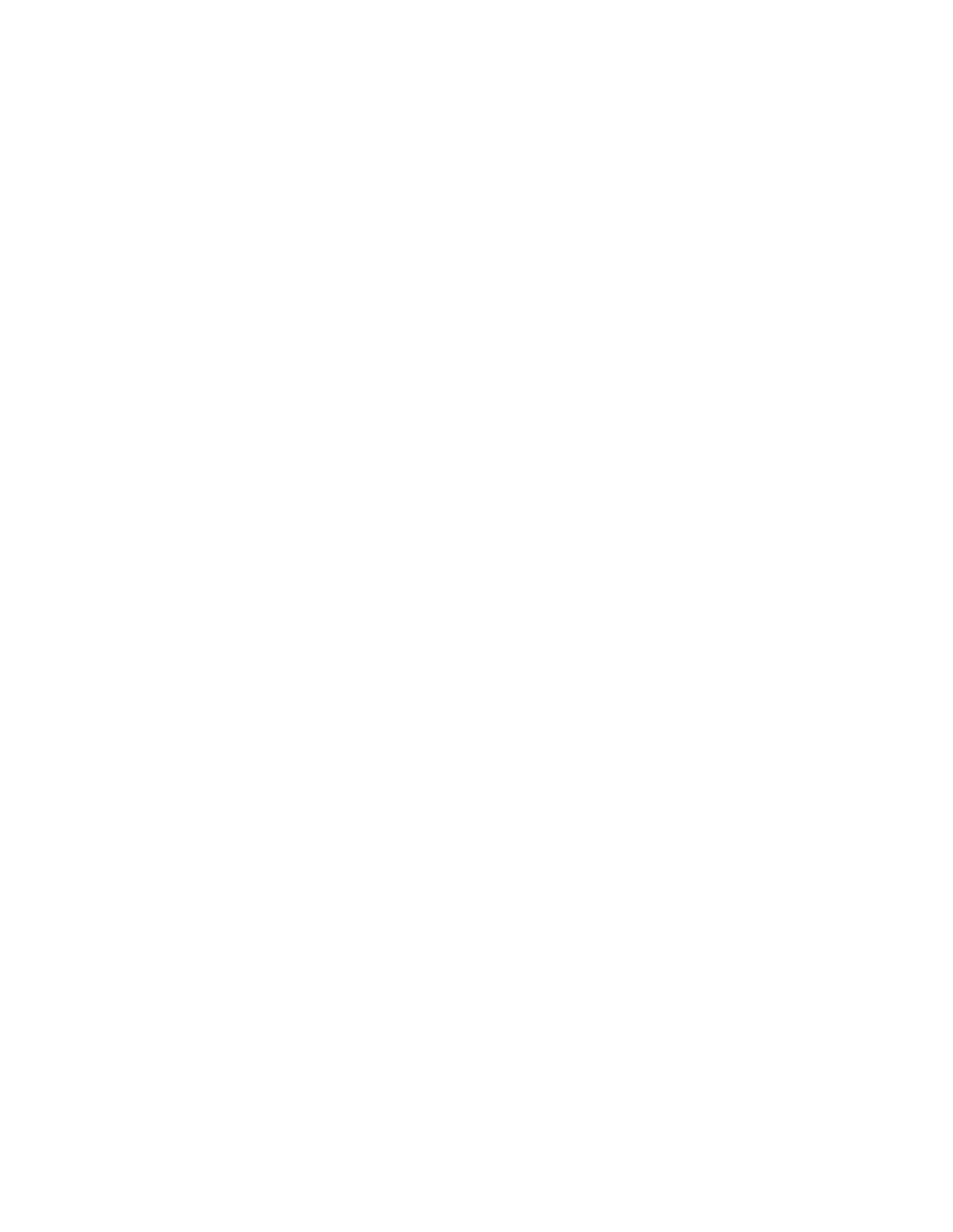# **BARBADOS**

A Bill entitled

An Act to make provision for the establishment, maintenance and regulation of a National Identity Management System and matters related thereto.

ENACTED by the Parliament of Barbados as follows: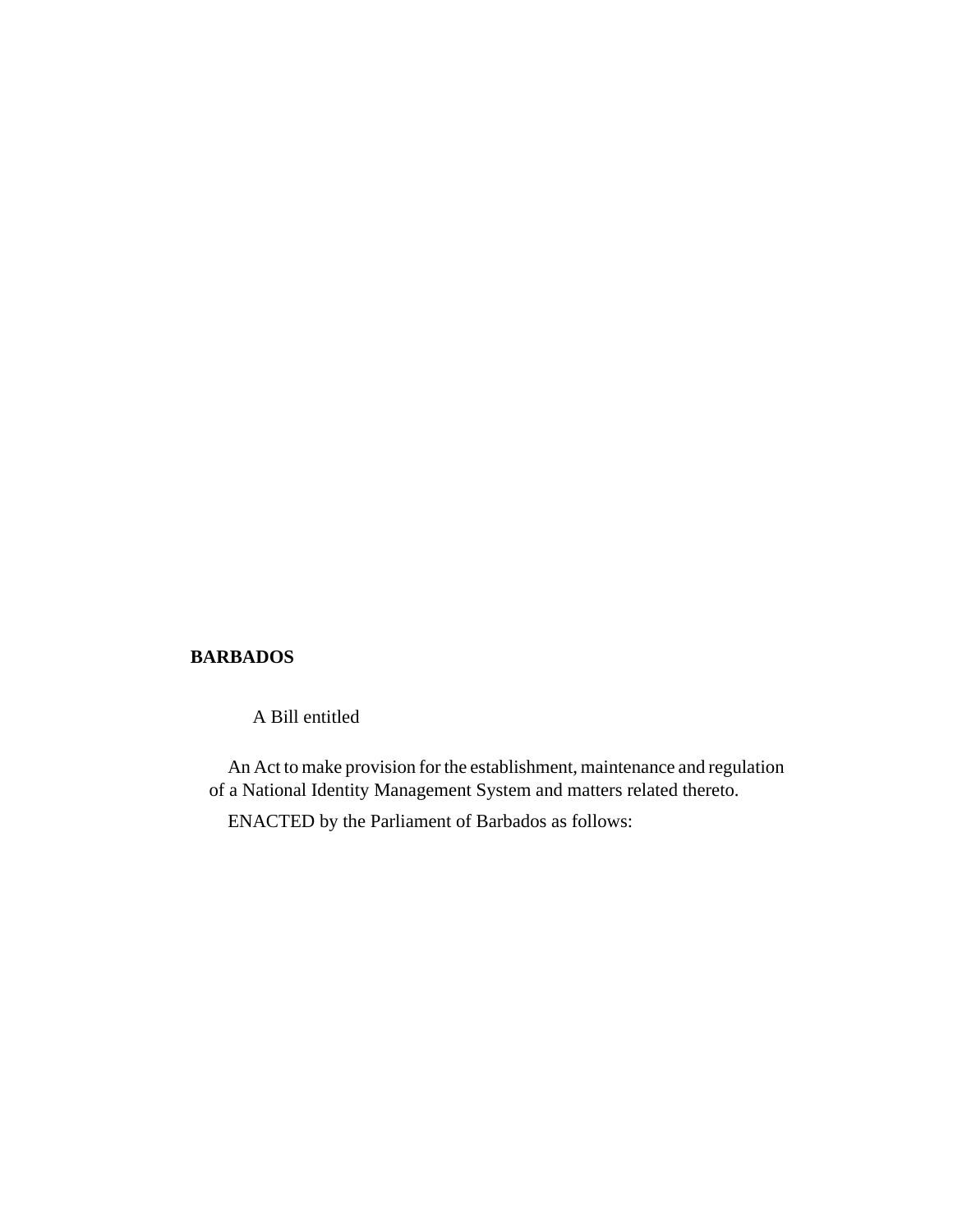# PART I

# PRELIMINARY

# <span id="page-7-0"></span>**Short title**

This Act may be cited as the *Barbados Identity Management Act, 2021*. **1.**

#### **Interpretation**

- In this Act, **2.**
- "authentication" means the process by which biographic information, biometric data and any other information of an individual is proved to be accurate or inaccurate;
- "biographic information" means personal data collected pursuant to section 7 and the *First Schedule*;
- "biometric data" means personal data resulting from specific technical processing relating to the physical, physiological or behavioural characteristics of an individual, which allow or confirm the unique identification of that individual;
- "certificate for electronic identification" means a certificate, issued by the Commission, unique data, including codes or private cryptographic keys, that is used to verify an individual's electronic identity;
- "certificate for electronic signature"means a certificate, issued by the Commission, with unique data, including codes or private cryptographic keys, which is used by the signatory in creating an electronic signature;
- "Certificate of Registration" means the certificate set out in the *Second Schedule*;
- "Chief Registering Officer" has the meaning assigned to it by section 2 of the *[Representation of the People Act](http://barbadosparliament-laws.com/en/showdoc/cs/12)*, Cap. 12;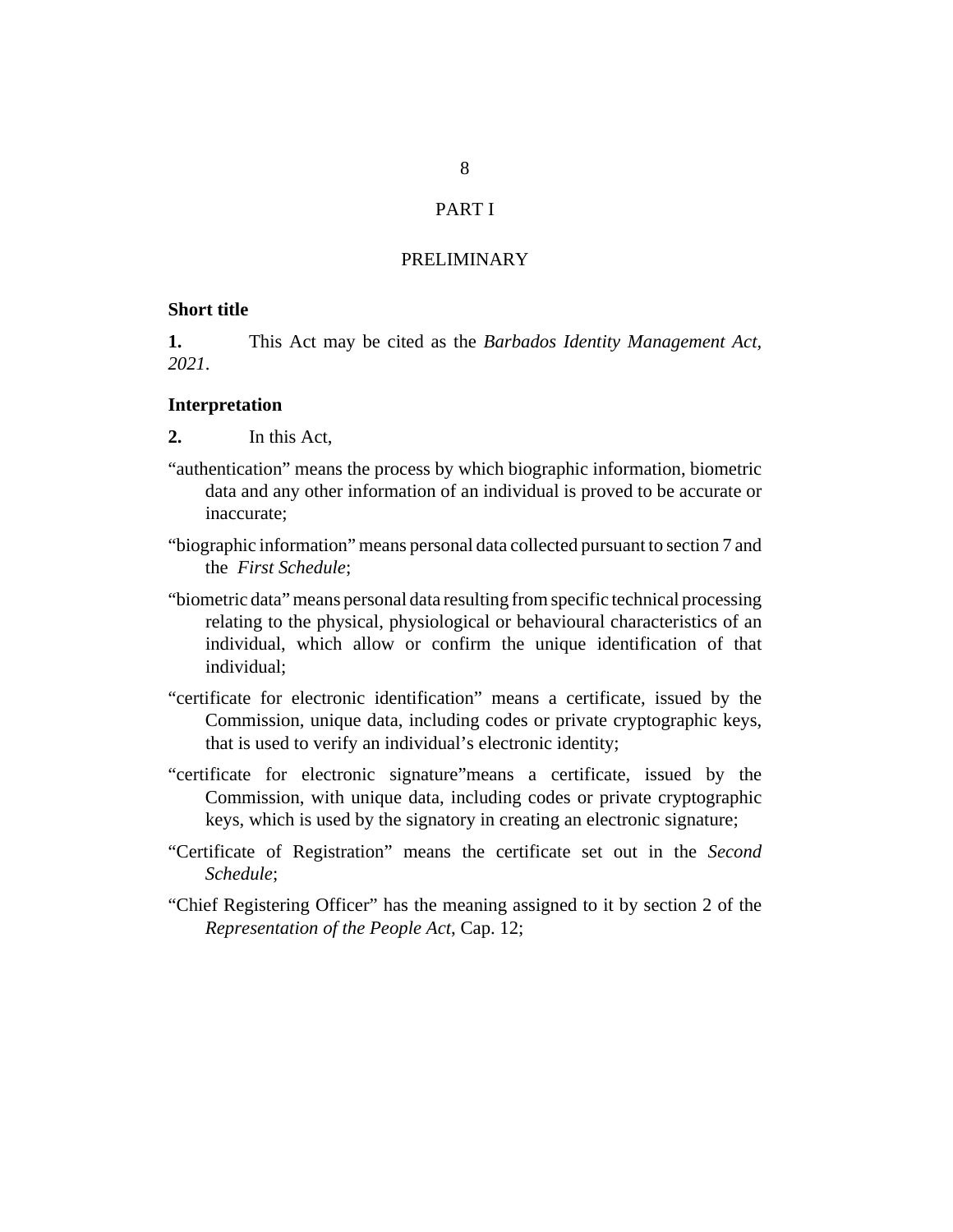- "citizen" means a person who has citizenship of Barbados by virtue of the provisions of the *Constitution* or the *[Barbados Citizenship Act](http://barbadosparliament-laws.com/en/showdoc/cs/186)*, Cap. 186;
- "Commission" means the Electoral and Boundaries Commission established by section 41A of the *Constitution*;
- "compulsory school age" has the meaning assigned to it by section 2 of the *[Education Act](http://barbadosparliament-laws.com/en/showdoc/cs/41)*, Cap. 41;
- "documentary evidence" means electronic data, printed or written material, a photograph or any other material which records or shows information which can be used to establish or confirm
	- (a) the identity of a person; or
	- whether that person qualifies for registration, *(b)*

including the supporting documents set out in Part III of the *First Schedule*;

- "electronic signature" has the meaning assigned to it by section 2 of the *[Electronic](http://barbadosparliament-laws.com/en/showdoc/cs/308B) [Transactions Act](http://barbadosparliament-laws.com/en/showdoc/cs/308B)*, Cap. 308B;
- "father" means the biological or adopted father of a minor;
- "guardian" means a person other than a mother or father of a minor who has custody and is responsible for the minor in accordance with the laws of Barbados;
- "identification card" means an identification card issued by the Commission pursuant to section 20;
- "legitimate non-immigrant purposes" includes such purposes as touring, recreation, sports, health, family reasons or business;
- "minor" means a person who is under 16 years of age and includes an adopted minor;
- "mother" means the biological or adopted mother of a minor;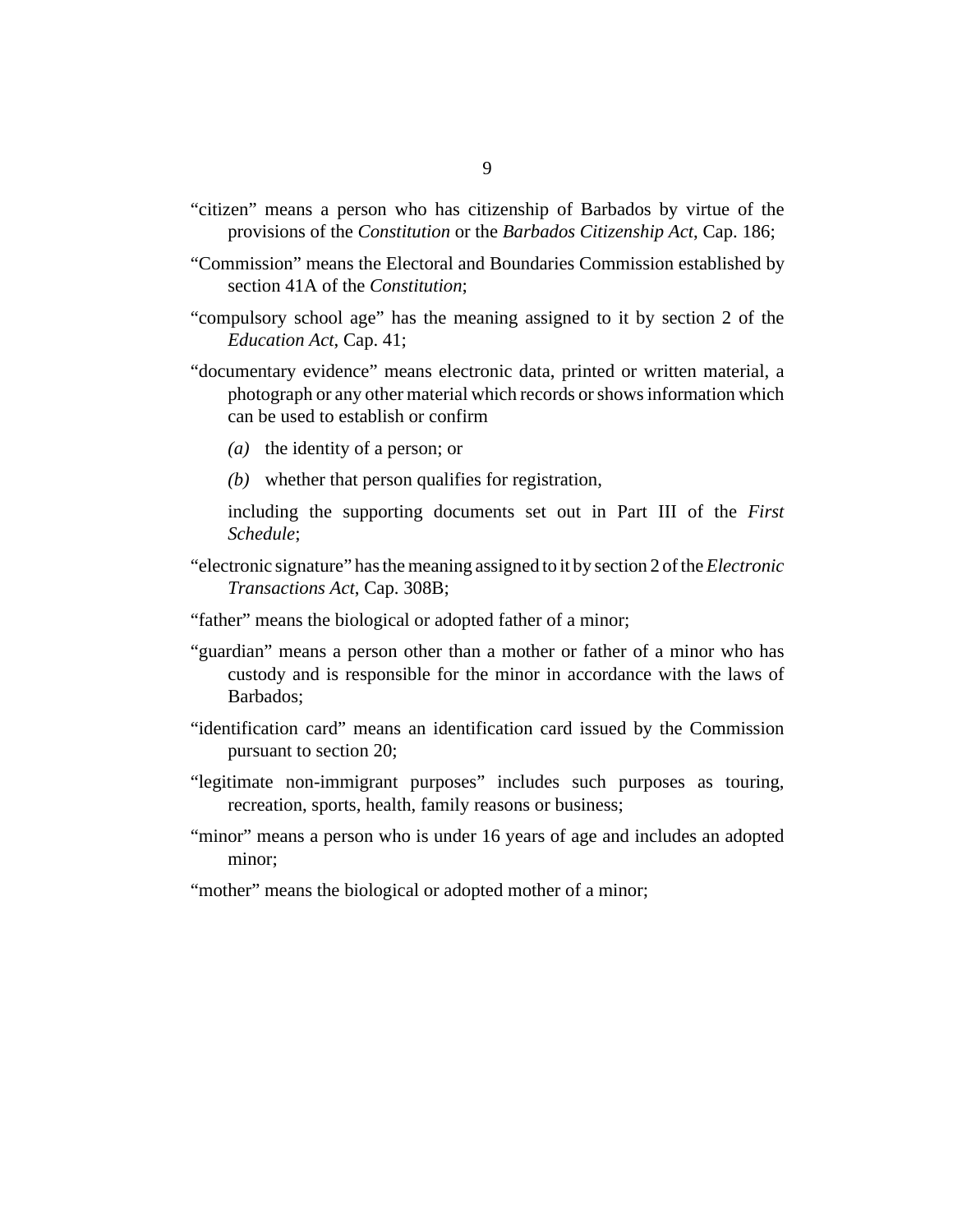"national identity credential" means an authenticated record kept in electronic form that facilitates the verification of an individual's identity in an electronic environment;

"National Identity Management System" includes the

- National Register; *(a)*
- national identity credentials; *(b)*
- national identification card; and *(c)*
- (d) the processes and procedures, networks, services, software programmes, automated retrieval and storage, interconnectivity and other associated elements for the enrollment and re-registration of a person qualified to be in the National Register and the verification and authentication of a person's identity;
- "National Register" means the register established, kept and maintained by the Commission pursuant to section 4;
- "national identification number" means the number issued by the Commission to a person registered in the National Register and affixed to the identification card or embedded in a national identity credential issued to that person;
- "permanent resident" has the meaning assigned to it by section 2 of the *[Immigration Act](http://barbadosparliament-laws.com/en/showdoc/cs/190)*, Cap. 190;

"public institution" means

- a Government Children's Home; *(a)*
- (b) the Geriatric Hospital;
- (c) the Psychiatric Hospital;
- a District Hospital; *(d)*
- (e) the Welfare Department;
- Dodds Prison or any other correctional facility; *(f)*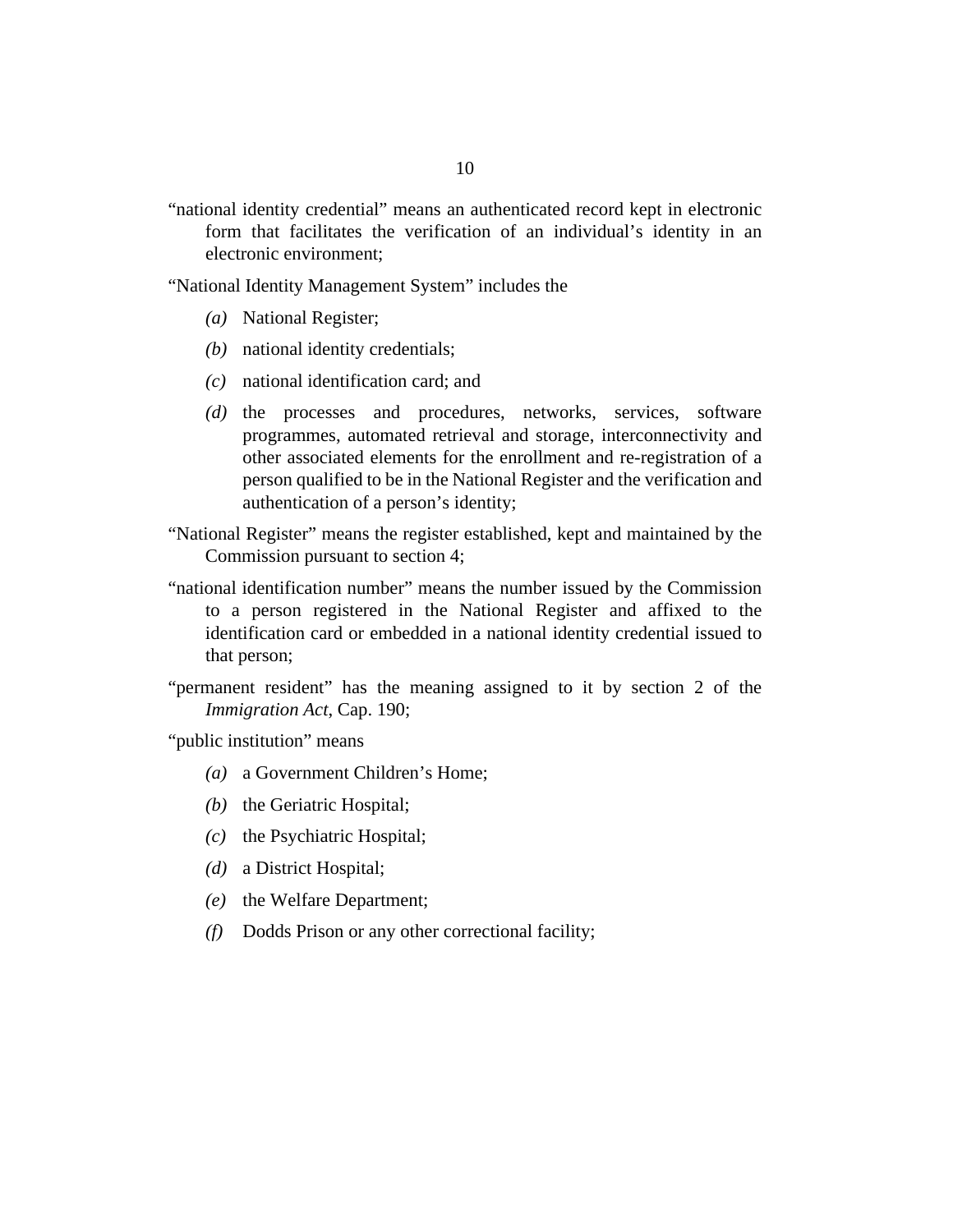- a Government Industrial School; and *(g)*
- Queen Elizabeth Hospital; *(h)*
- "registering officer" has the meaning assigned to it by section 2 of the *[Representation of the People Act](http://barbadosparliament-laws.com/en/showdoc/cs/12)*, Cap. 12;
- "resident" means a person who derives an income in Barbados or elsewhere, and who
	- (a) is legally living in Barbados;
	- (b) is domiciled in Barbados; and
	- has a permanent home in Barbados which he considers his settled or *(c)* usual place of abode;

"signatory" means a natural person who creates an electronic signature;

"student" includes a person attending a tertiary institution;

- "supporting documents" means the documents set out in the Part III of the *First Schedule* used to aid in the verification of a person's information to be recorded in the National Register;
- "tertiary institution" has the meaning assigned to it by section 9*(f)* of the *[Education Act](http://barbadosparliament-laws.com/en/showdoc/cs/41)*, Cap. 41;
- "verification" means the process of establishing the accuracy of information received by the Commission where the information received is compared with reliable documents and or other information; and

"visitor" means a person who

- enters Barbados for legitimate non-immigrant purposes, in the course *(a)* of duty, or for purposes connected with their employment for a period of 6 months or more but not exceeding 12 consecutive months; and
- is not resident in Barbados for the purposes of section 85 of the *[Income](http://barbadosparliament-laws.com/en/showdoc/cs/73) (b) Tax Act*[, Cap. 73.](http://barbadosparliament-laws.com/en/showdoc/cs/73)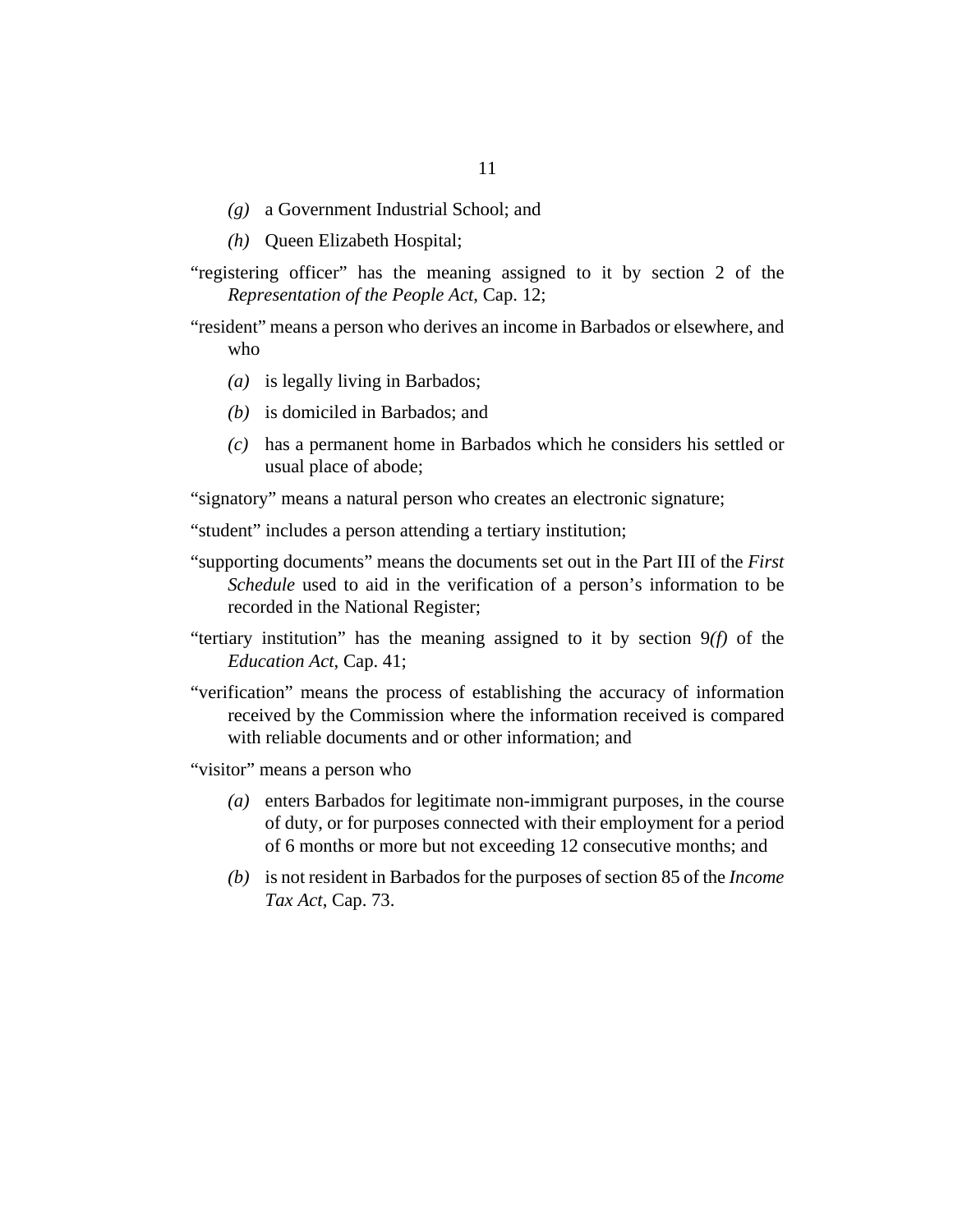### <span id="page-11-0"></span>**Administration**

The Commission shall be responsible for the general administration of the provisions of this Act. **3.**

### PART II

#### REGISTRATION

#### **National Register**

The Commission shall register **4.**(1)

- all citizens of Barbados; and *(a)*
- persons who are not citizens of Barbados but who are resident in *(b)* Barbados for a period of 6 months or more.

The Commission shall, for the purposes of subsection (1), establish, keep and maintain a register to be known as the National Register to (2)

- (a) register and record the persons referred to in subsection  $(1)$ ;
- provide information to facilitate the issuing of identification cards and *(b)* national identity credentials to the persons registered in the National Register; and
- provide information to facilitate the preparation of a register of electors *(c)* for the purposes of the *[Representation of the People Act](http://barbadosparliament-laws.com/en/showdoc/cs/12)*, Cap. 12.

The National Register shall be in such form as the Commission deems fit and shall contain such particulars as set out in Part I of the *First Schedule.* (3)

The Registrar with responsibility for the registration of deaths, under the *[Vital Statistics Act](http://barbadosparliament-laws.com/en/showdoc/cs/192A)*, Cap. 192A, shall no later than the last day of each month of the year provide the Commission with a list of the names of persons whose deaths have occurred during the preceding month. (4)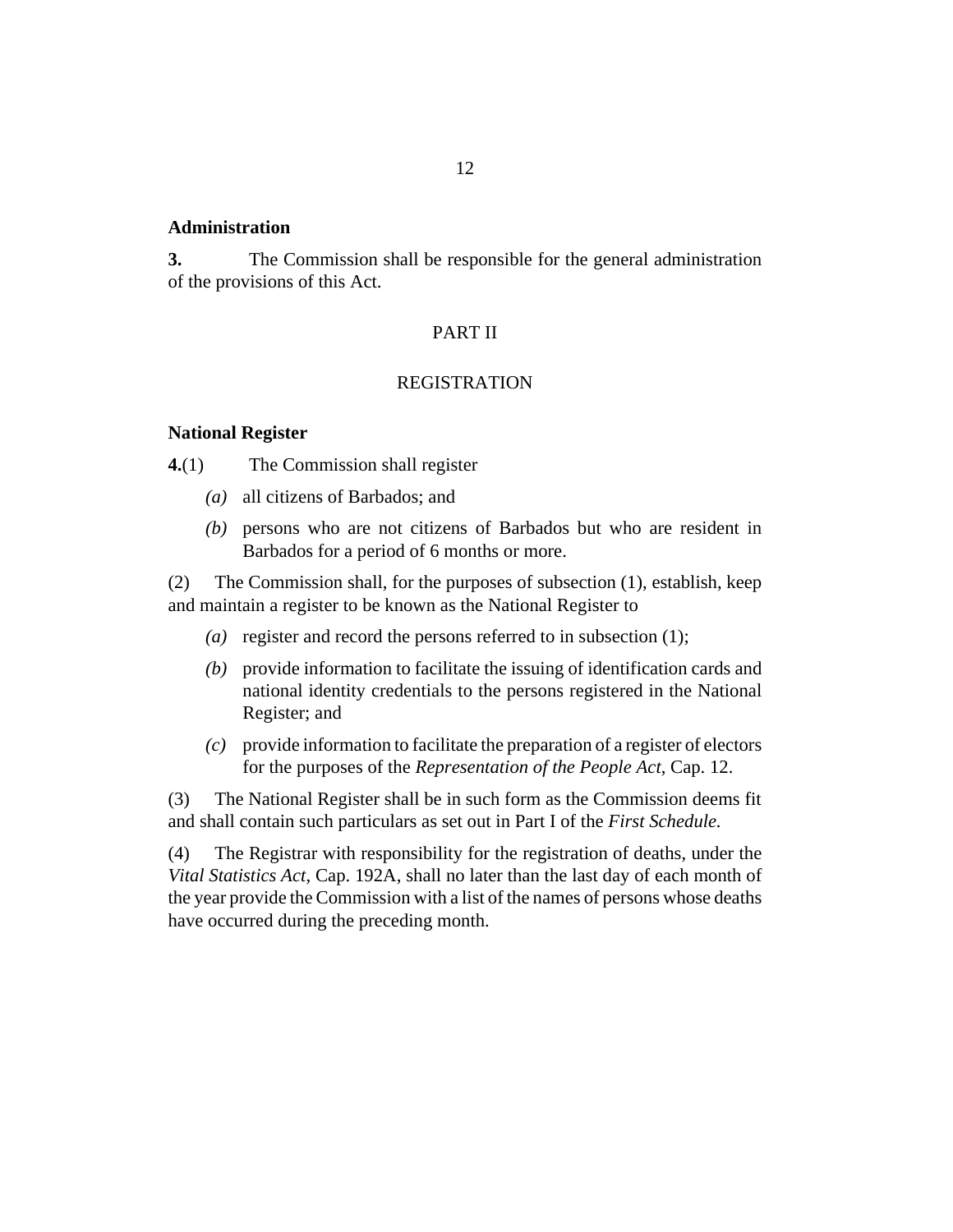The Chief Immigration Officer shall no later than the last day of each month of the year provide the Commission with a list of the names of persons who were resident in Barbados for 6 months or more and have left Barbados with no return date or an open ended ticket. (5)

The Commission shall review the National Register and where necessary delete any entry in respect of any person (6)

- who is deceased; *(a)*
- who is not a citizen of Barbados and who is no longer resident in *(b)* Barbados and has not been resident in Barbados for a continuous period of more than 5 years; or
- where the Commission considers that that person ought not to have *(c)* been registered in the National Register.

Information deleted from the National Register pursuant to subsection (6) shall be archived in a manner determined by the Chief Registering Officer. (7)

The Commission may, for the purpose of registering a person specified in section 5, publish at least once in the *Official Gazette* and at least twice, at intervals of not less than 7 days apart, by electronic means, a notice requiring a person or a group of persons to appear before the Chief Registering Officer for registration in the National Register. (8)

The Commission may, for the purpose of removing a person specified in subsections (4) and (5) or sections 10(2) and (3) from the National Register, publish at least once in the *Official Gazette* and at least twice, at intervals of not less than 7 days apart, by electronic means, a notice of the removal and where relevant, the notice may require a person or a group of persons to attend before the Chief Registering Officer. (9)

(10) The National Register shall not be open to inspection by members of the public.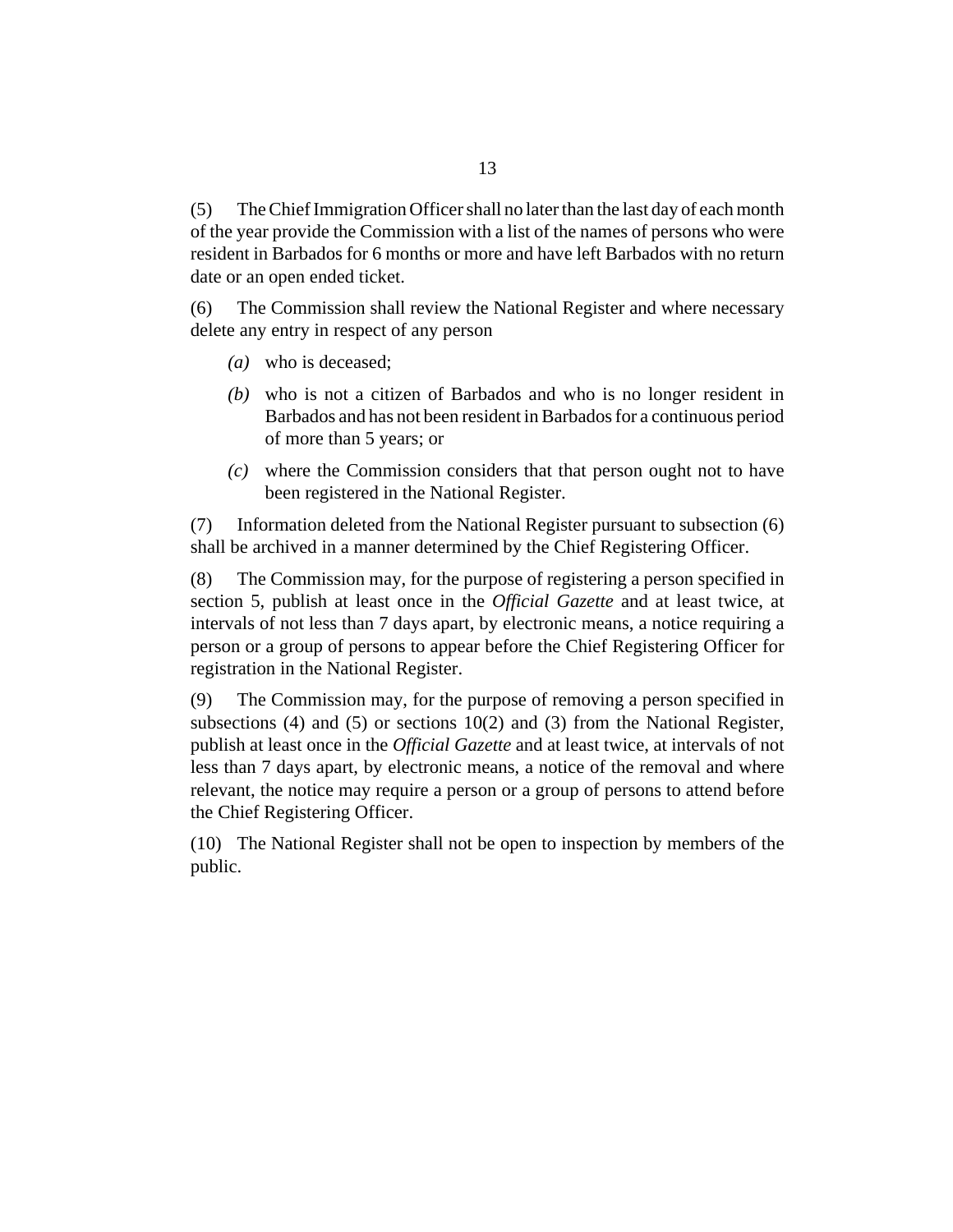#### <span id="page-13-0"></span>**Obligation to register**

#### A person who **5.**(1)

- is born in Barbados; *(a)*
- (b) is a citizen of Barbados;
- has an immigrant status certificate issued in accordance with the *(c)* provisions of the *[Immigration Act](http://barbadosparliament-laws.com/en/showdoc/cs/190)*, Cap. 190;
- (d) has permanent resident status in accordance with the provisions of the *[Immigration Act](http://barbadosparliament-laws.com/en/showdoc/cs/190)*, Cap. 190;
- is in Barbados for a period of 6 months or more as a student, in *(e)* accordance with the provisions of the *[Immigration Act](http://barbadosparliament-laws.com/en/showdoc/cs/190)*, Cap. 190;
- is resident in Barbados for a period of 6 months or more as a worker, *(f)* in accordance with the provisions of the *[Immigration Act](http://barbadosparliament-laws.com/en/showdoc/cs/190)*, Cap. 190;
- is employed by the Caribbean Development Bank under the provisions *(g)* of the *[Caribbean Development Bank Act](http://barbadosparliament-laws.com/en/showdoc/cs/323A)*, Cap. 323A;
- (h) has a Right of Establishment Certificate issued in accordance with the provisions of the *[Immigration Act](http://barbadosparliament-laws.com/en/showdoc/cs/190)*, Cap. 190;
- has a CARICOM Skilled National Certificate, issued in accordance *(i)* with the *[Caribbean Community \(Movement of Skilled Nationals\) Act](http://barbadosparliament-laws.com/en/showdoc/cs/186A)*, [Cap. 186A;](http://barbadosparliament-laws.com/en/showdoc/cs/186A)
- (j) is the spouse of a person who has a CARICOM Skilled National Certificate issued in accordance with the *[Caribbean Community](http://barbadosparliament-laws.com/en/showdoc/cs/186A) [\(Movement of Skilled Nationals\) Act](http://barbadosparliament-laws.com/en/showdoc/cs/186A)*, Cap. 186A;
- $(k)$  is the spouse of a person who is resident in Barbados for a period of 12 months or more as a worker in accordance with the provisions of the *[Immigration Act](http://barbadosparliament-laws.com/en/showdoc/cs/190)*, Cap. 190;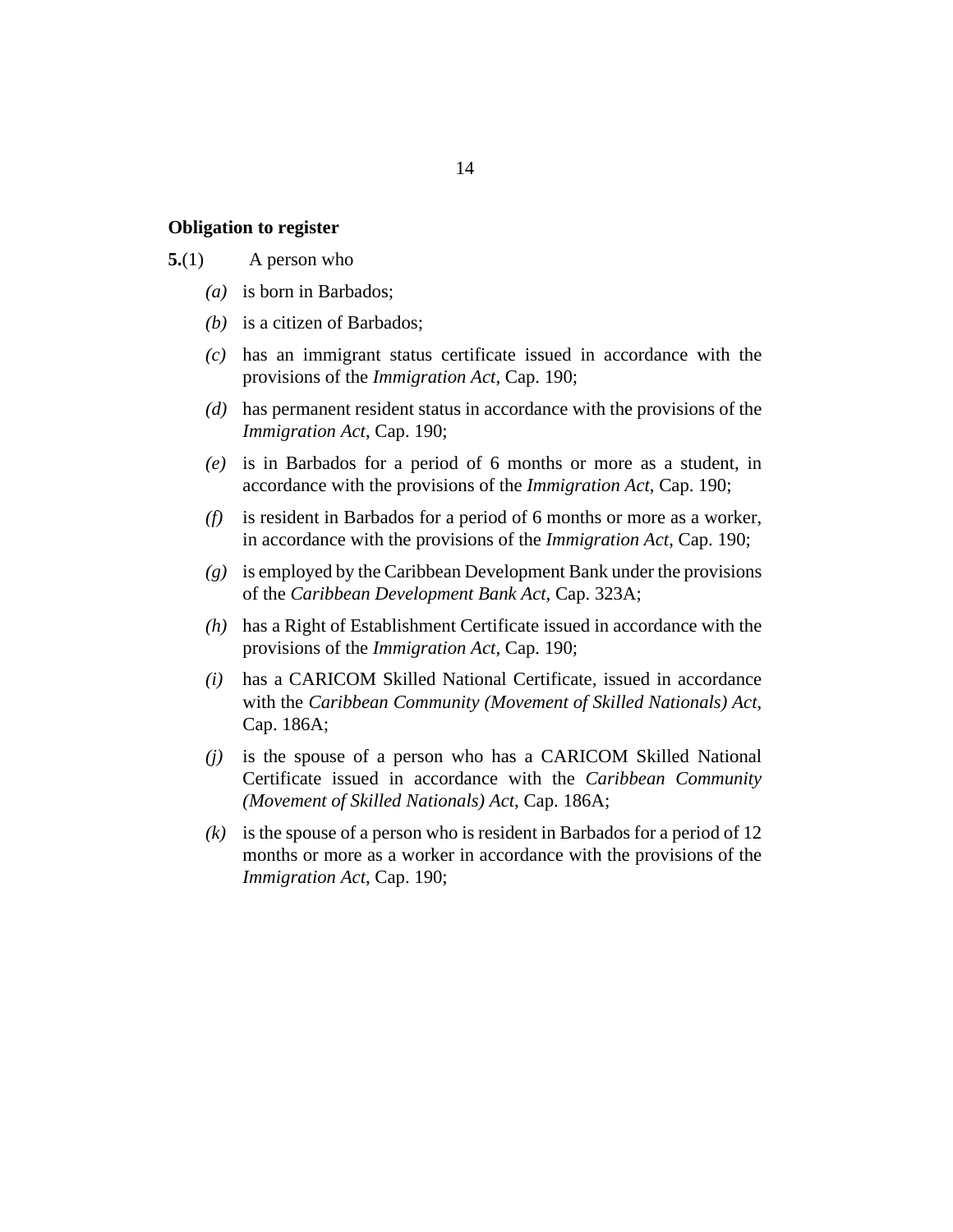- is entitled by virtue of any other provision of the *[Immigration Act](http://barbadosparliament-laws.com/en/showdoc/cs/190)*, *(l)* [Cap. 190](http://barbadosparliament-laws.com/en/showdoc/cs/190) to remain as a resident in Barbados for a period of 6 months or more;
- $(m)$  is permitted to remain in Barbados permanently under any other law; or
- $(n)$  is a minor and the child of a person to whom paragraphs  $(c)$  to  $(m)$ applies where that minor is under compulsory school age,

shall be registered in the National Register.

A person who is eligible for registration in the National Register shall provide the registering officer with such documentary evidence as the Commission may require in order to establish the truth of the information to be recorded in relation to that person in the National Register. (2)

Where the person referred to in subsection  $(1)(b)$  is a minor, that minor shall be registered by his mother, father, guardian or any other person authorised to register a minor under section 6. (3)

Where the person referred to in paragraphs *(b), (c)*, *(d),(e)*, *(l)*, *(m)* or *(n)* of subsection (1) is a minor, that minor shall be registered by his mother, father, guardian or any other person authorised to register a minor under section 6. (4)

A minor shall, on attaining 16 years of age, register in accordance with section 7 for an identification card. (5)

Notwithstanding subsection (2), where a person is unable to produce documentary evidence to satisfy the registering officer of his (6)

- full name; *(a)*
- (b) correct date of birth; or
- correct place of birth, *(c)*

the registering officer shall request that the person produce to the Chief Registering Officer a sworn affidavit with supporting exhibits, where relevant, deposing his full name, as well as his correct date of birth and place of birth in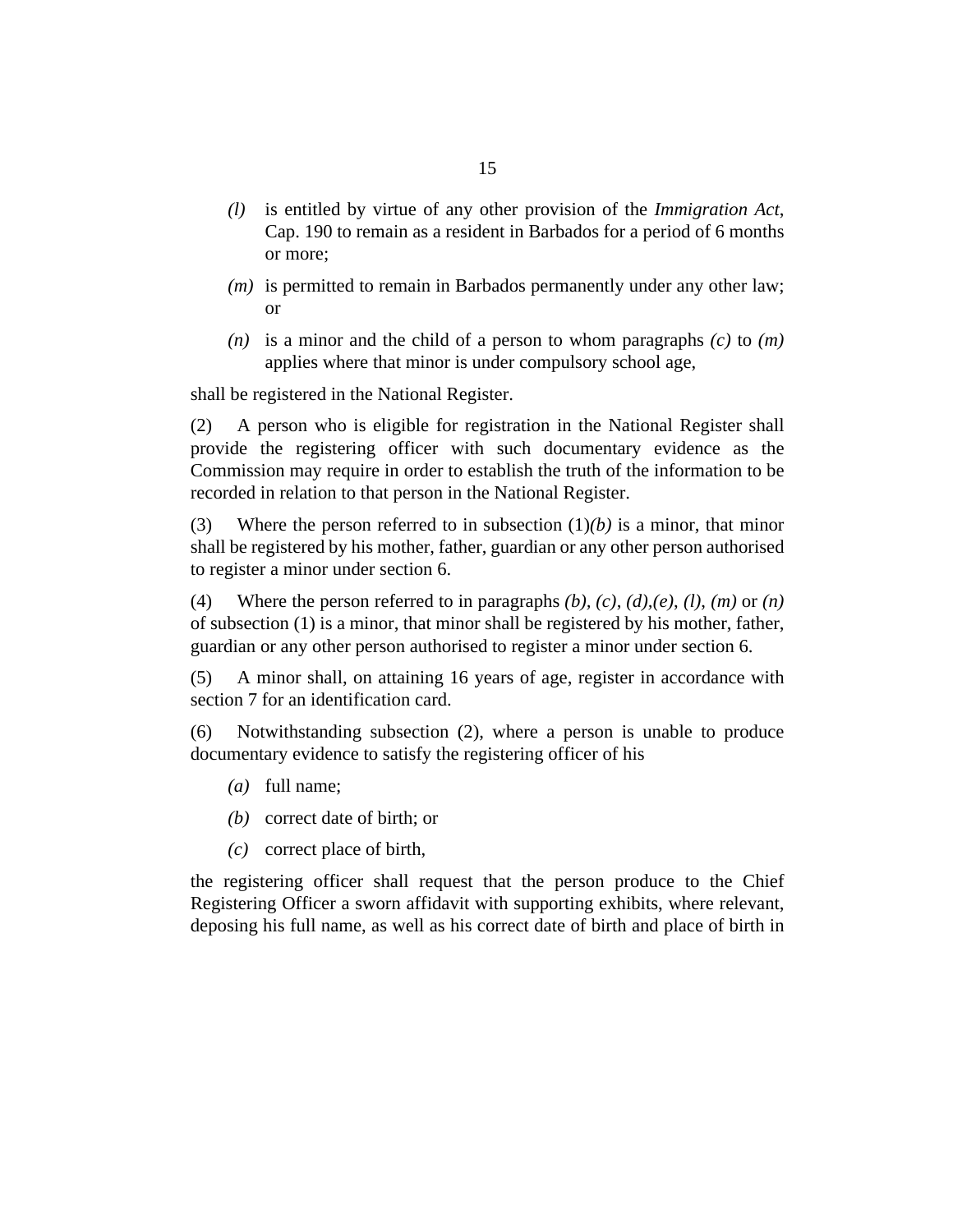<span id="page-15-0"></span>addition to stating the reason for the unavailability of the required documentary evidence.

The Commission shall take such reasonable steps as may be required to verify the contents of an affidavit submitted in accordance with subsection (6). (7)

The Commission, with the consent of a person mentioned in subsection (1), may collect the fingerprints of that person for the purpose of assisting with the confirmation of their identity and the person may elect to submit the prints of all fingers or some fingers of their choosing. (8)

A person who is a visitor shall not be eligible for registration in the National Register unless that person is a person to whom subsection (1) applies. (9)

A person who is not registered under this Act shall not (10)

- be added to the National Register; *(a)*
- $(b)$  be assigned a national registration number;
- be issued with an identification card or a national identity credential; *(c)*
- qualify to be added to the register of electors or the revised register of *(d)* electors prepared under the *[Representation of the People Act](http://barbadosparliament-laws.com/en/showdoc/cs/12)*, [Cap. 12](http://barbadosparliament-laws.com/en/showdoc/cs/12);
- qualify to obtain a driver's permit or licence; or *(e)*
- qualify to access any service or goods which require the presentation *(f)* of an identification card to obtain such services or goods.

# **Registration of a minor**

The mother or father of a minor who is born in Barbados or any other person authorised to register that minor shall, within 45 days of the birth of that minor, register the minor with the Chief Registering Officer. **6.**(1)

Where a minor is registered by a person other than the mother or father of the minor, the mother or father of the minor shall give to that person an instrument in writing stating that the person has permission to register the minor and the (2)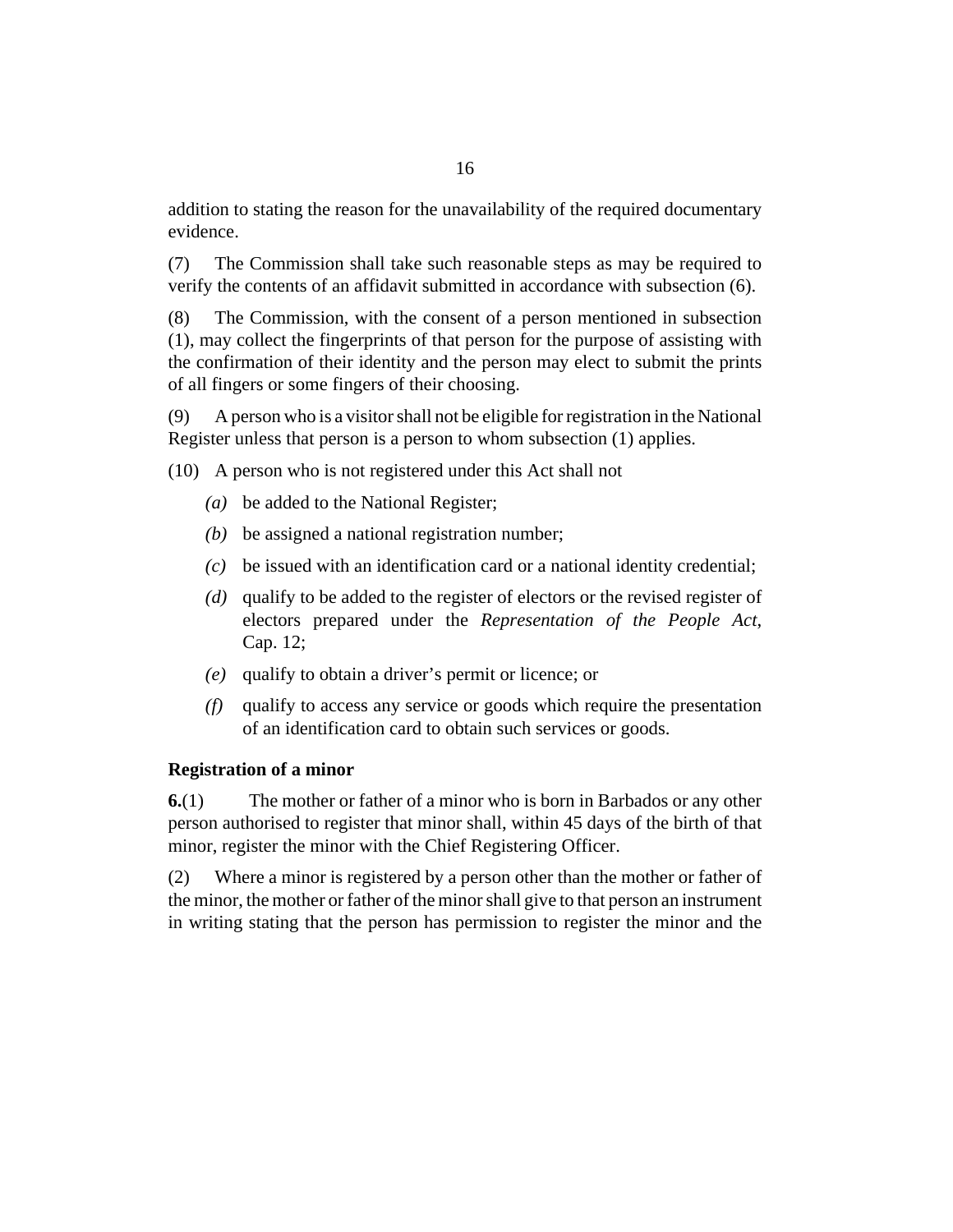<span id="page-16-0"></span>instrument may include the national identification number of the mother or father of the minor.

Where a minor is adopted, the person who has adopted the minor shall, on producing the relevant documents showing the evidence of the adoption to the Chief Registering Officer, register the minor with the Chief Registering officer. (3)

Where a person other than the mother or father is the guardian of the minor that person shall produce such documentation as the Chief Registering Officer may require in order to register that minor. (4)

Upon registering the minor the Chief Registering Officer shall issue in respect of that minor an identification card designated for that minor. (5)

A person who is required to register a minor in accordance with this section and who fails to do so shall pay a penalty of \$100, as well as any fee which may be required. (6)

# **Procedure for registration**

A person required to register pursuant to section 5 may do so **7.**(1)

- (a) in person in accordance with subsections (2) to (7); or
- $(b)$  electronically as determined by the Commission.

A registering officer, in seeking to obtain finger prints pursuant to section 5(8), shall obtain the consent of the person seeking to so register and that person shall indicate in the applicable field set for the purpose in the National Register whether he is submitting all or some of his finger prints as selected by that person. (2)

The consent obtained pursuant to subsection (2) shall be indicated in the applicable field set out for that purpose in the National Register by (3)

- affixing his name, signature or mark; or *(a)*
- where a person is unable to affix his name, signature or mark the *(b)* registering officer shall indicate on the Certificate of Registration that the person is unable to sign.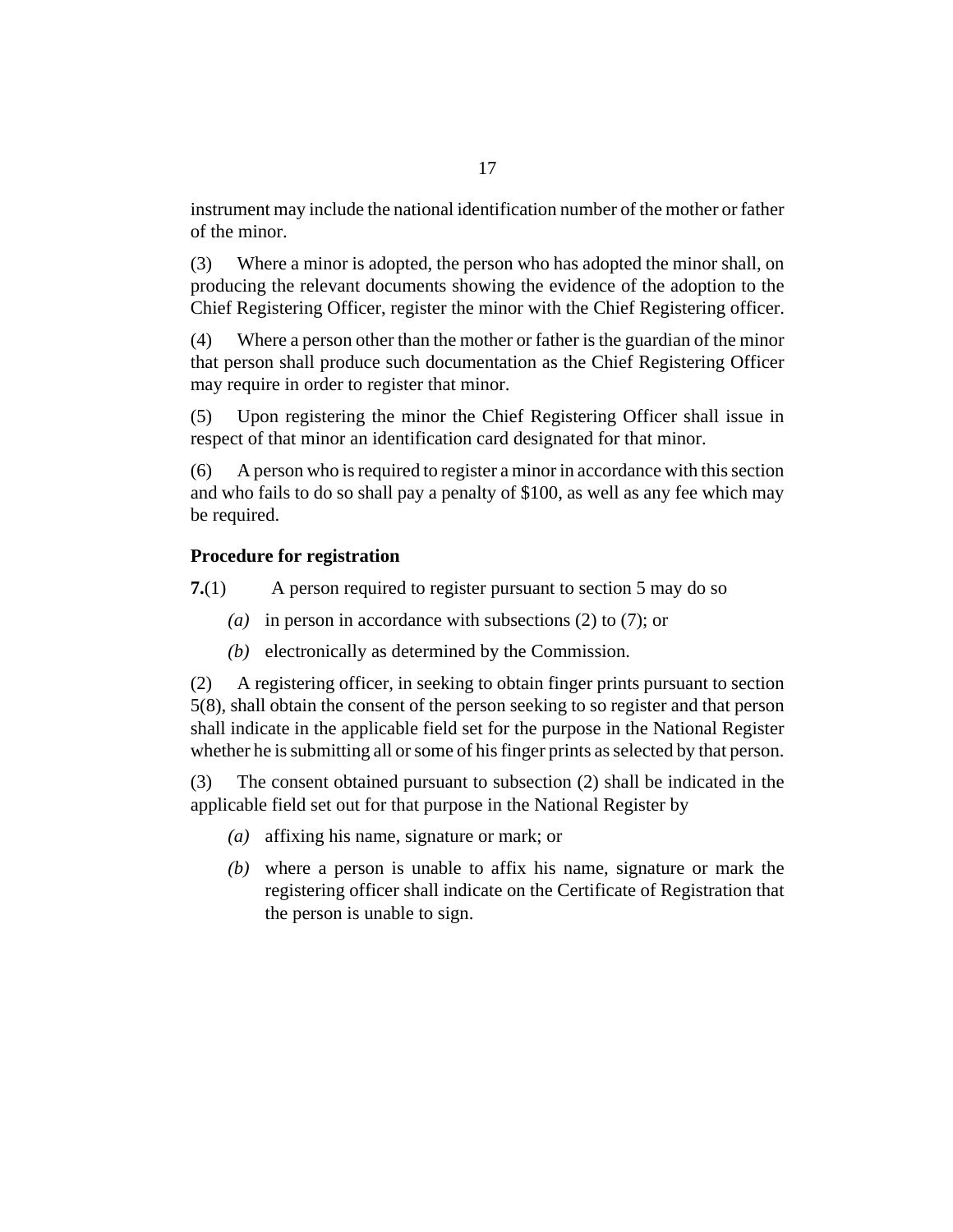The registering officer shall, where consent is obtained pursuant to subsection (2), collect the relevant fingerprints. (4)

Where a person refuses to consent to submitting fingerprints, that refusal shall be indicated in the applicable field set out for that purpose in the National Register (5)

- by affixing his name, signature or mark; or *(a)*
- where a person is unable to affix his name, signature or mark the *(b)* registering officer shall indicate on the Certificate of Registration that the person is unable to sign,

and the person shall not be subject to any penalty, fine or term of imprisonment.

A person required to register pursuant to section 5 who decides to register in person (6)

- shall in the presence of a registering officer, supply the information *(a)* specified in Part I of the *First Schedule* so that the registering officer may record the information in the National Register;
- shall comply with the requirements set out in Part II of the *First (b) Schedule* for an officer assigned by the Commission to take a photograph of him;
- shall submit his signature; *(c)*
- may submit his fingerprints once his consent is obtained pursuant to *(d)* subsections  $(2)$  and  $(3)$ ;
- shall supply such additional information as the Chief Registering *(e)* Officer or a registering officer may require
	- in respect of the particulars specified in Part I of the *First* (i) *Schedule*; or
	- (ii) to ensure the proper identification and registration of a person;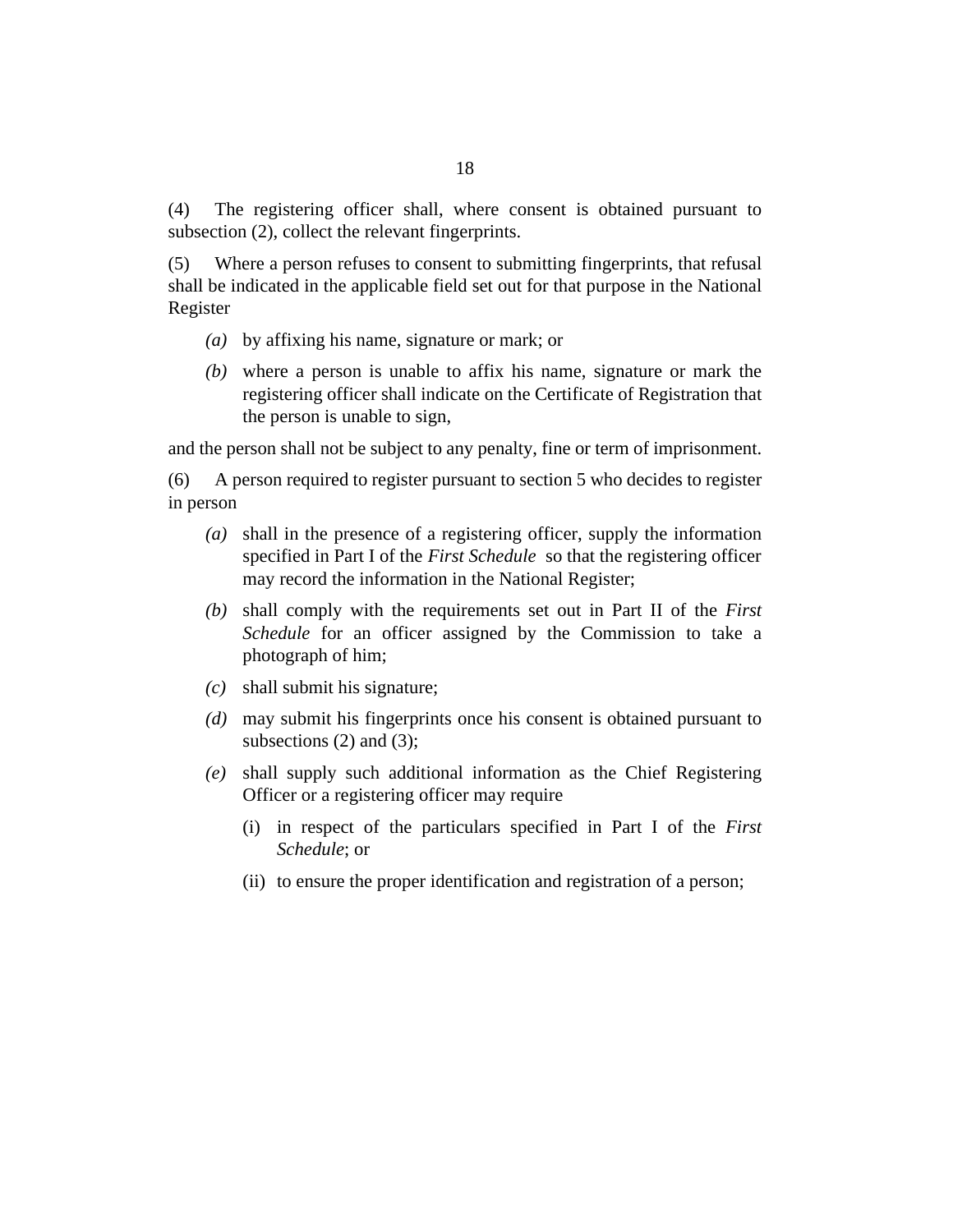- shall produce such documentary evidence or other information, as the *(f)* Chief Registering Officer or a registering officer may consider necessary to support the accuracy of any information submitted;
- shall, where required, surrender any previous identification card issued *(g)* to the person;
- shall comply with such procedures or requirements as the Commission *(h)* implements or requires for the completion of the registration process;
- shall read or have read to him the contents of the Certificate of *(i)* Registration, and where he is certain that the information is correct affix his name, signature, or mark to verify that the information contained in the Certificate of Registration is true and accurate to the best of his knowledge;
- shall obtain a copy of the Certificate of Registration; and *(j)*
- shall, where relevant, pay the relevant fee set out in the *Third (k) Schedule*.

The registering officer shall sign and stamp a copy of the completed Certificate of Registration and issue that copy to the person as proof of his registration pursuant to this Act. (7)

Where a person affixes his mark in accordance with subsection (6)*(i)* the registering officer shall sign and stamp the completed Certificate of Registration, and affix to the form (8)

- words stating that the mark was made by the person to whom the *(a)* Certificate of Registration belongs; or
- words of like effect, *(b)*

before issuing a copy of the completed Certificate of Registration to that person as proof of his registration.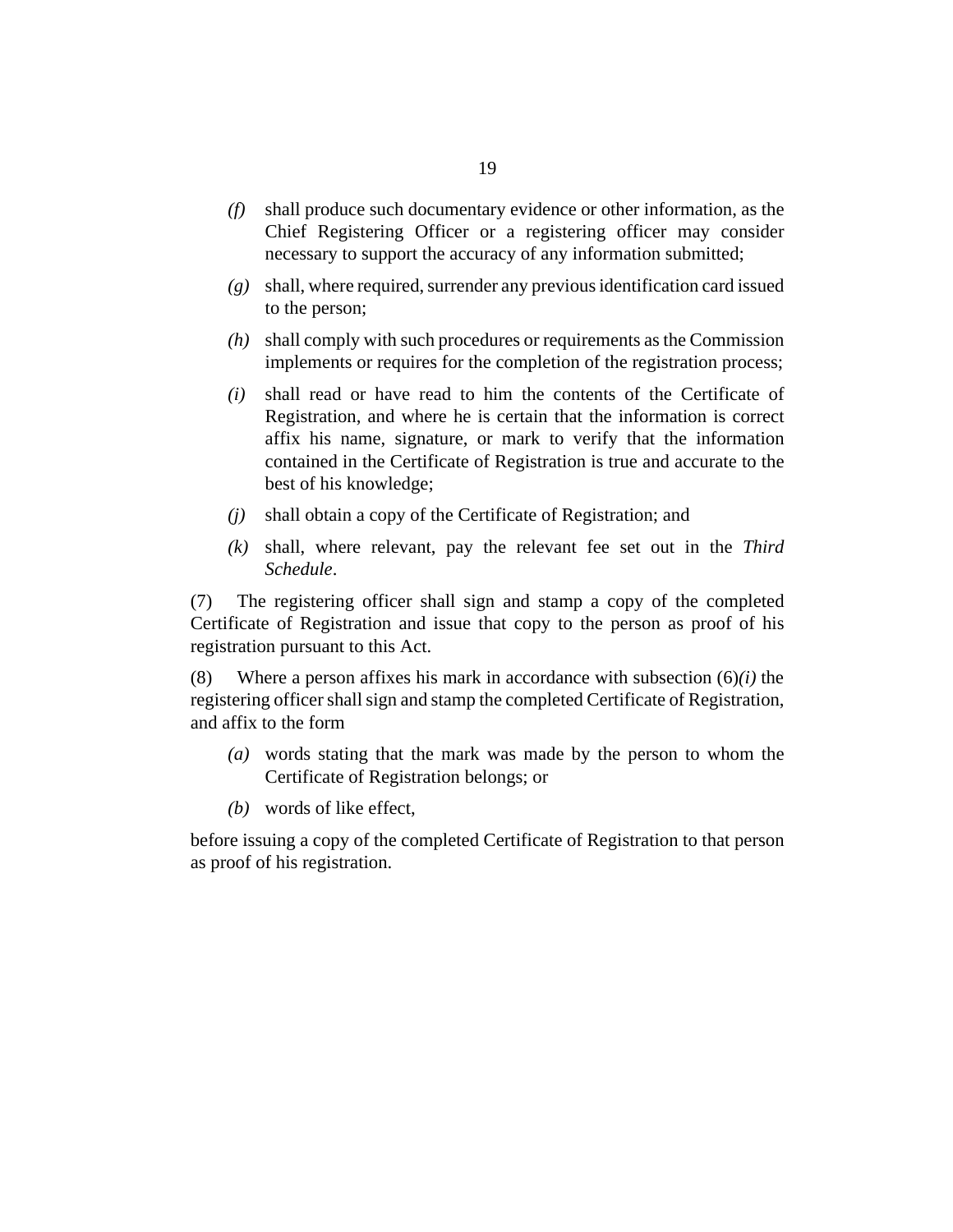<span id="page-19-0"></span>Where a person is unable to affix his name, signature or mark the registering officer will indicate on the Certificate of Registration that the person is unable to sign. (9)

A person required to register pursuant to section 5 who decides to register (10) electronically pursuant to subsection (1) shall do so in the manner determined by the Commission and subsections (2) to (9) shall apply with such modifications as are deemed necessary by the Commission for facilitating the registration of persons.

(11) Notwithstanding subsections (2) and (6), a person who is under 16 years of age shall not be required to

- (a) appear before a registering officer;
- $(b)$  take a photograph for an identification card; or
- supply any signature or fingerprints. *(c)*

The Chief Registering Officer shall ensure that the supporting documents (12) set out in Part III of the *First Schedule* for each person registered in the National Register are recorded and stored in an electronic format or otherwise for the purposes of the Commission under this Act.

## **Power to correct recorded information**

The Chief Registering Officer or an officer designated by the Chief Registering Officer shall ensure that each registration is complete and accurate, and where necessary request further or additional information from the person to whom the registration relates. **8.**(1)

The Chief Registering Officer, a registering officer or any other officer designated by the Chief Registering Officer may correct any error made in National Register or Certificate of Registration in respect of any person registered in the National Register. (2)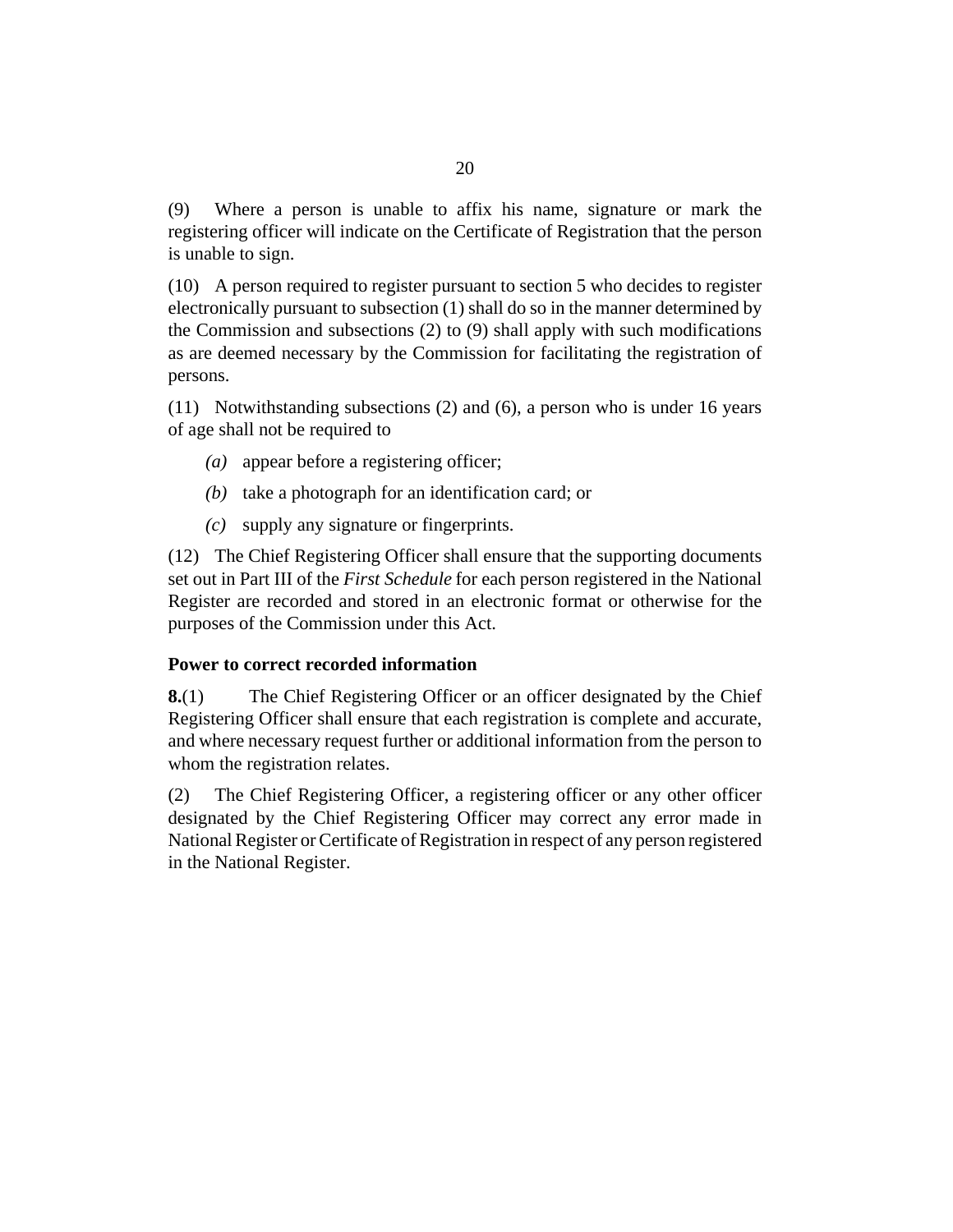<span id="page-20-0"></span>Where a correction is made in accordance with subsection (2), the officer making the correction shall make a record of his name, position, date and time of the correction and shall indicate the nature of the correction. (3)

# **Change in information relevant to registration**

A person shall, where **9.**(1)

- $(a)$  there is any change in the information previously given to the Commission notify the Chief Registering Officer of the change; or
- $(b)$  he is satisfied that his personal appearance has changed so as to make it likely that his identity as certified by the identification card may be questioned,

appear before a registering officer to obtain a replacement of an identification card, and pay to the Commission the replacement fee specified in the *Third Schedule*.

Where a person pursuant to subsection (1)*(a)* appears before a registering officer to record a change in the information previously given to the Commission, the registering officer shall have the change reflected in the national identity credential. (2)

The Chief Registering Officer shall, where he is satisfied that the change materially affects the proper identification of the person, cancel that identification card or national identity credential and shall issue the person with a new identification card and a national identity credential. (3)

Where the Chief Registering Officer considers that the circumstances do not require the replacement of the identification card or national identity credential, he shall require that the person continue to use the existing identification card or national identity credential. (4)

A person who has been issued with an identification card or an national identity credential shall notify the Chief Registering Officer of any change in his place of residence within 30 days of the change of address by submitting the (5)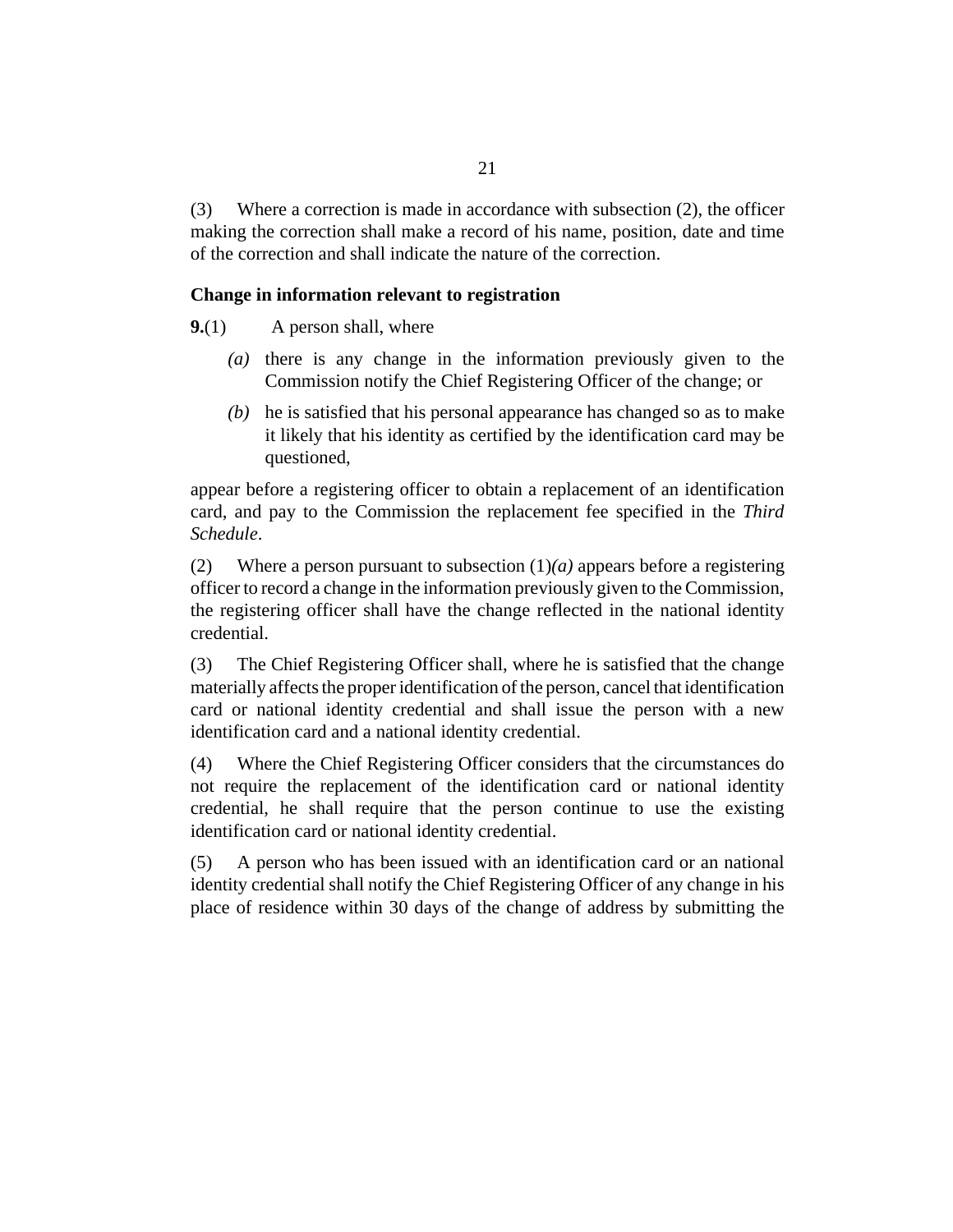<span id="page-21-0"></span>Notice of Change of Residence Form set out in the *Fourth Schedule* to a registering officer.

A person who contravenes subsections (1) and (5) is liable to pay to the Commission an administrative penalty of \$500. (6)

# PART III

### IDENTIFICATION CARDS

# **Issuance of identification card**

The Commission shall issue to a person registered in the National Register an identification card for which he is eligible upon **10.**(1)

- presentation of the Certificate of Registration or such other *(a)* documentation as may be required by the Commission; and
- (b) payment of the relevant fee set out in the *Third Schedule* where applicable,

to the Chief Registering Officer.

Where the Commission is satisfied that a person does not qualify for an identification card under subsection (1), the Commission shall direct the Chief Registering Officer not to issue an identification card to that person and that person shall be removed from the National Register. (2)

The Commission may revoke or suspend an identification card where the holder contravenes the provisions of this Act and that person may be removed from the National Register. (3)

The Commission shall inform a person affected by a decision made pursuant to subsections (2) or (3) in writing. (4)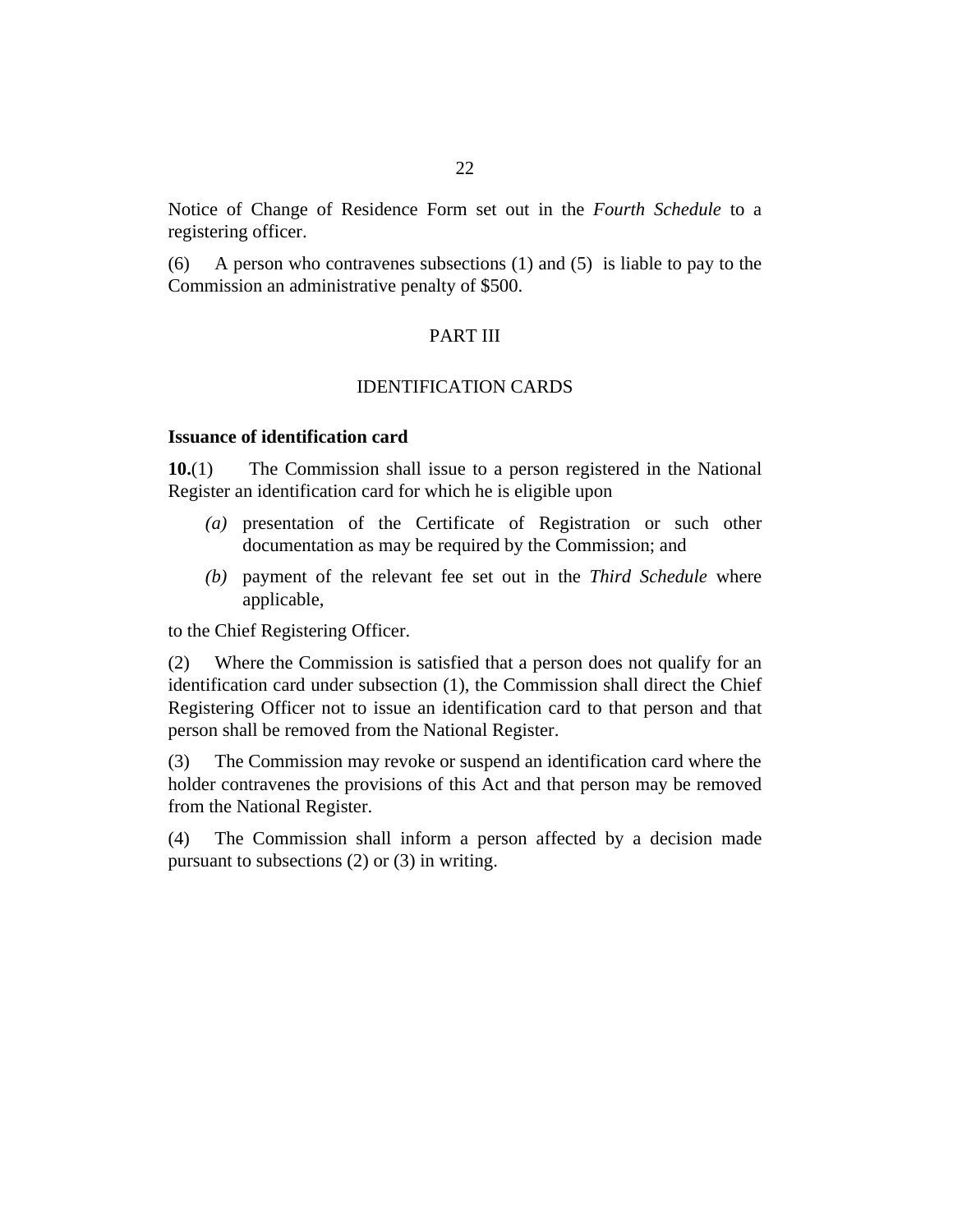# 23

#### <span id="page-22-0"></span>**Identification card**

#### An identification card shall **11.**(1)

- (a) display the information set out in Part I of the *Fifth Schedule* as well as such other information as the Commission considers necessary on the card;
- be equipped with a digital chip which shall contain personal data *(b)* enabling digital identification as set out in Part II of the *Fifth Schedule*; and
- contain such security features as the Commission determines necessary *(c)* to protect the personal data set out in Part II of the *Fifth Schedule.*

Subject to section 10(2) and (3) and section 15, an identification card referred to in subsection (1) shall be valid for a period of 10 years or for such period as the Commission may prescribe by order with the approval of the Minister. (2)

An identification card referred to in subsection (1) (3)

- shall be collected by the person to whom the card belongs or by a person *(a)* who that person has authorised to collect the card by an instrument in writing; or
- which is issued to a minor shall be collected by the mother, father or *(b)* guardian of the minor or by the person permitted to register the minor under section 6.

The Commission shall be responsible for the issue and maintenance of the certificate for electronic identification and the certificate for electronic signature embedded in the identification card referred to in subsection (1). (4)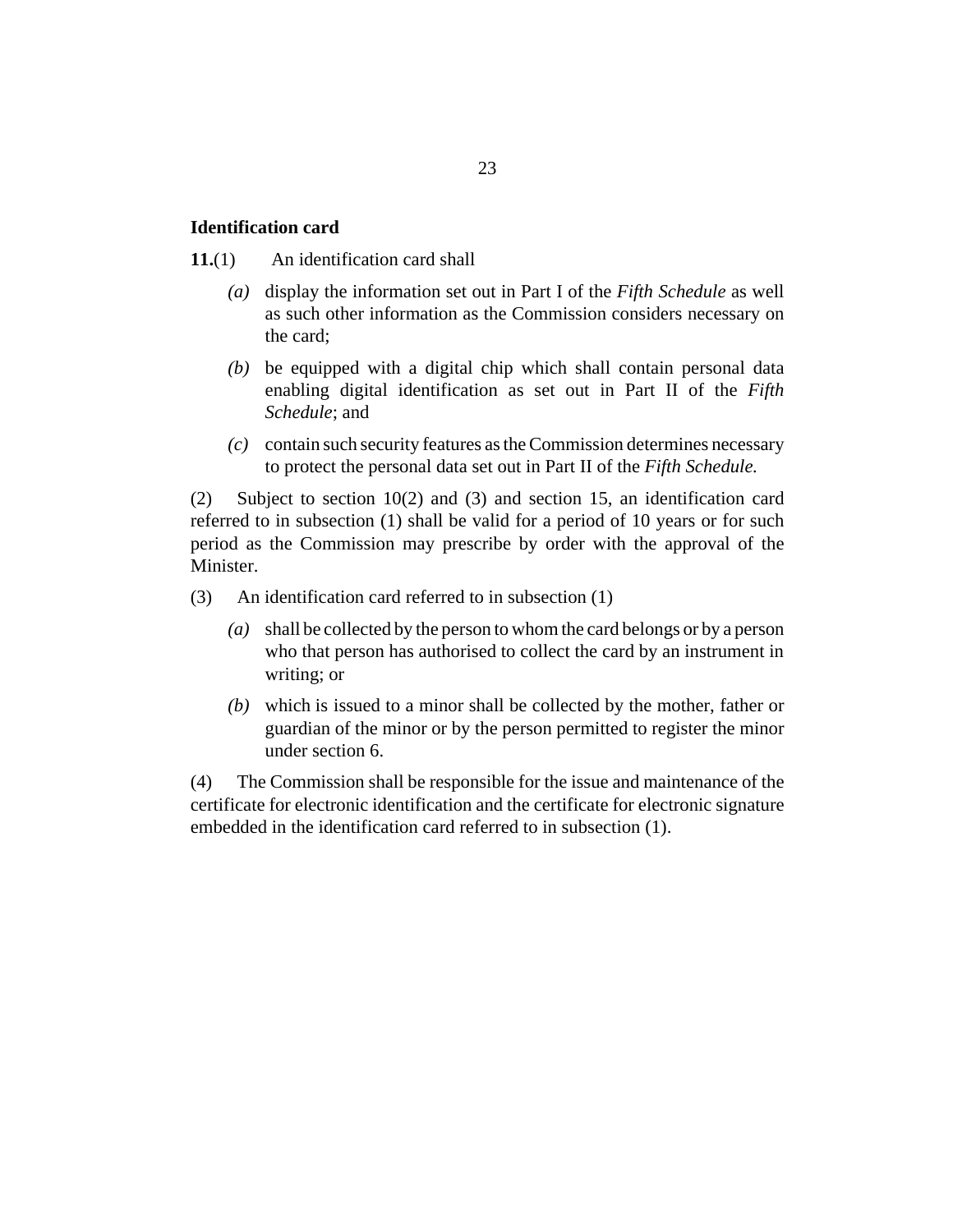### <span id="page-23-0"></span>**Use of an identification card**

A person who is issued an identification card may be required to produce his identification card **12.**(1)

- (a) to the Chief Registering Officer, a registering officer or any other officer designated by the Commission;
- $(b)$  to a police officer, an immigration officer or a customs officer;
- $\alpha$  for the purpose of voting in an election in Barbados;
- (d) for the purpose of accessing goods or services provided by the Government or the private sector; or
- for any other purpose for which the verification of his identity is *(e)* required,

and that identification card shall be *prima facie* evidence of the identity of the person shown on the identification card and the information set out in section 11(1)*(b)*.

Where a person is unable to produce his identification card for the purposes mentioned in subsection (1), the person authorised to require such identification shall, unless another form of identification is authorised by law, defer consideration of the person or refuse access until such time as the relevant identification card is produced. (2)

All identification cards issued by the Commission are the property of the Government of Barbados and shall be for the use of the person to whom the card is issued, and any person who finds, or comes into possession of an identification card which was not issued to him shall return that identification card to the Commission. (3)

### **Replacement of an identification card**

A person whose identification card is lost, stolen, damaged, destroyed, tampered with or defaced shall attend before a registering officer to be registered **13.**(1)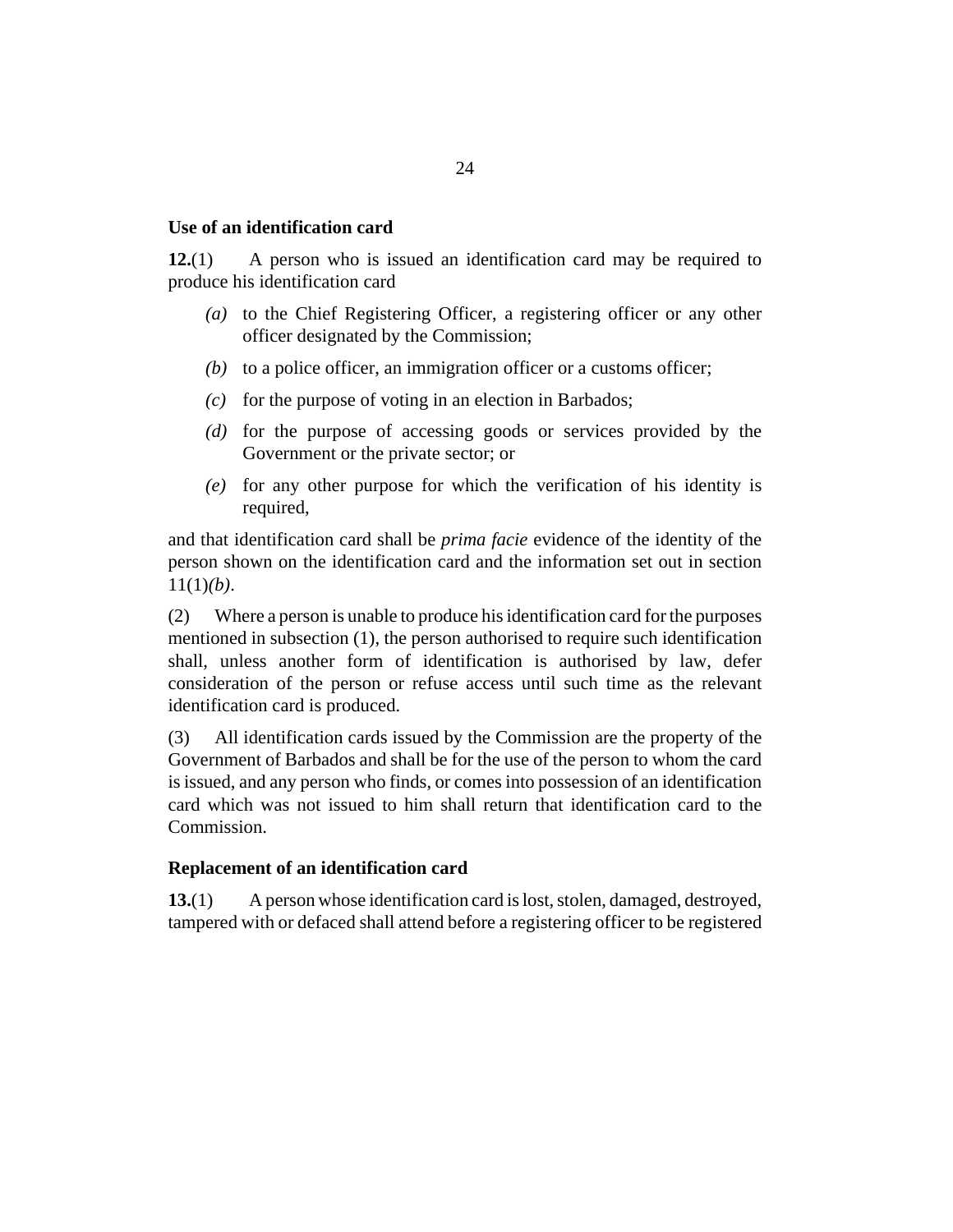<span id="page-24-0"></span>for the replacement of the identification card and pay to the Chief Registering Officer the replacement fee specified in the *Third Schedule*.

Where an identification card is lost, stolen, damaged, destroyed, tampered with or defaced, the holder of that identification card shall submit a report to the Chief Registering Officer. (2)

A person who has his identification card replaced or whose card is expired shall return or surrender his previous or expired identification card to the Chief Registering Officer before he is issued with a new identification card, unless that identification card has been lost, stolen or destroyed. (3)

# **Provision of an identification card in certain circumstances**

Notwithstanding section 7, where a person is incapacitated or is in the care and custody of a public institution and cannot appear before a registering officer, that person or any person authorised to act on the behalf of that person by an instrument in writing shall inform the Commission and the Chief Registering Officer, on direction from the Commission, shall instruct a registering officer to **14.**(1)

- (a) register the incapacitated person or institutionalised person in the National Register and facilitate the issuance of an identification card to the incapacitated person or institutionalised person or
- (b) replace an identification card that is lost, stolen, damaged, destroyed, tampered with or defaced.

An incapacitated person, an institutionalised person or any person authorised to act on the behalf of such persons by an instrument in writing, who has his identification card replaced or whose card is expired shall return or surrender the previous or expired identification card to the Chief Registering Officer before being issued with a new identification card, unless that identification card has been lost, stolen or destroyed. (2)

Where a registering officer has been instructed to visit an incapacitated person pursuant to subsection (1), the registering officer shall visit that person (3)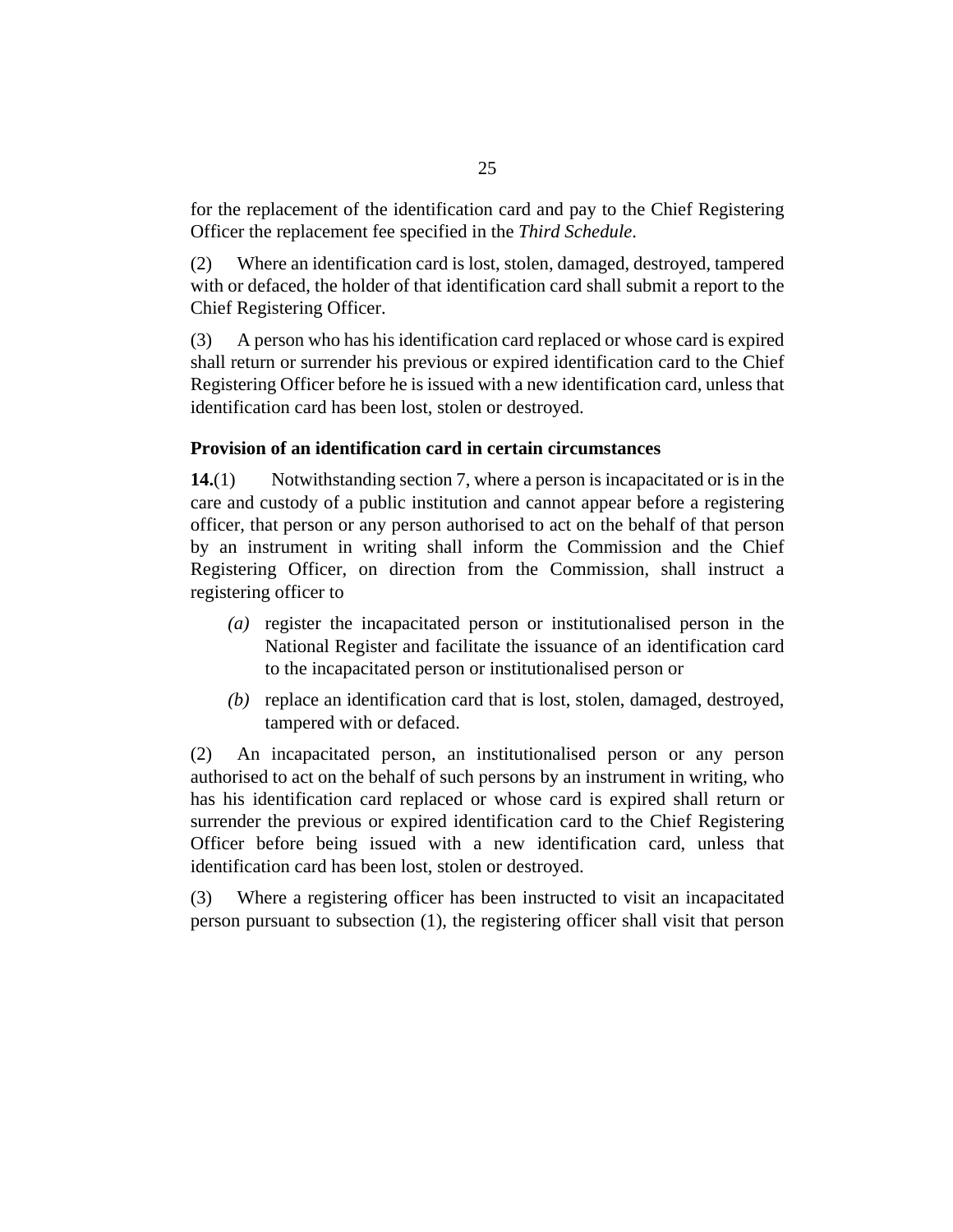<span id="page-25-0"></span>for the purpose of photographing that person and collecting the information necessary for effecting the registration and issuance of an identification card to that person and the registering officer shall take all the necessary materials to ensure that he will accurately obtain

- all the information specified in accordance with Part I of the *First (a) Schedule*; and
- a photograph in accordance with Part II of the *First Schedule*. *(b)*

A registering officer shall take such steps as may be necessary to ensure that all information required for the replacement of the identification card is collected and recorded in respect of any person to whom subsection (1) applies. (4)

A person registered under this section shall obtain a copy of the Certificate of Registration. (5)

Where relevant, a person registered in accordance with this section shall pay the relevant fee set out in the *Third Schedule*. (6)

For the purposes of this section, (7)

- "incapacitated person" means a person with a temporary or permanent impediment or impairment which is a mental or physical deficiency, disability or illness;
- "institutionalised person" means person in the care or custody of a public institution.

## **Power to order the surrender of an identification card**

The Commission may require holders of an identification card to surrender that identification card to the Commission for substitution of a new identification card for the purpose of facilitating updates to **15.**(1)

- (a) the appearance of the card; or
- $(b)$  the technology related to
	- digital identification; (i)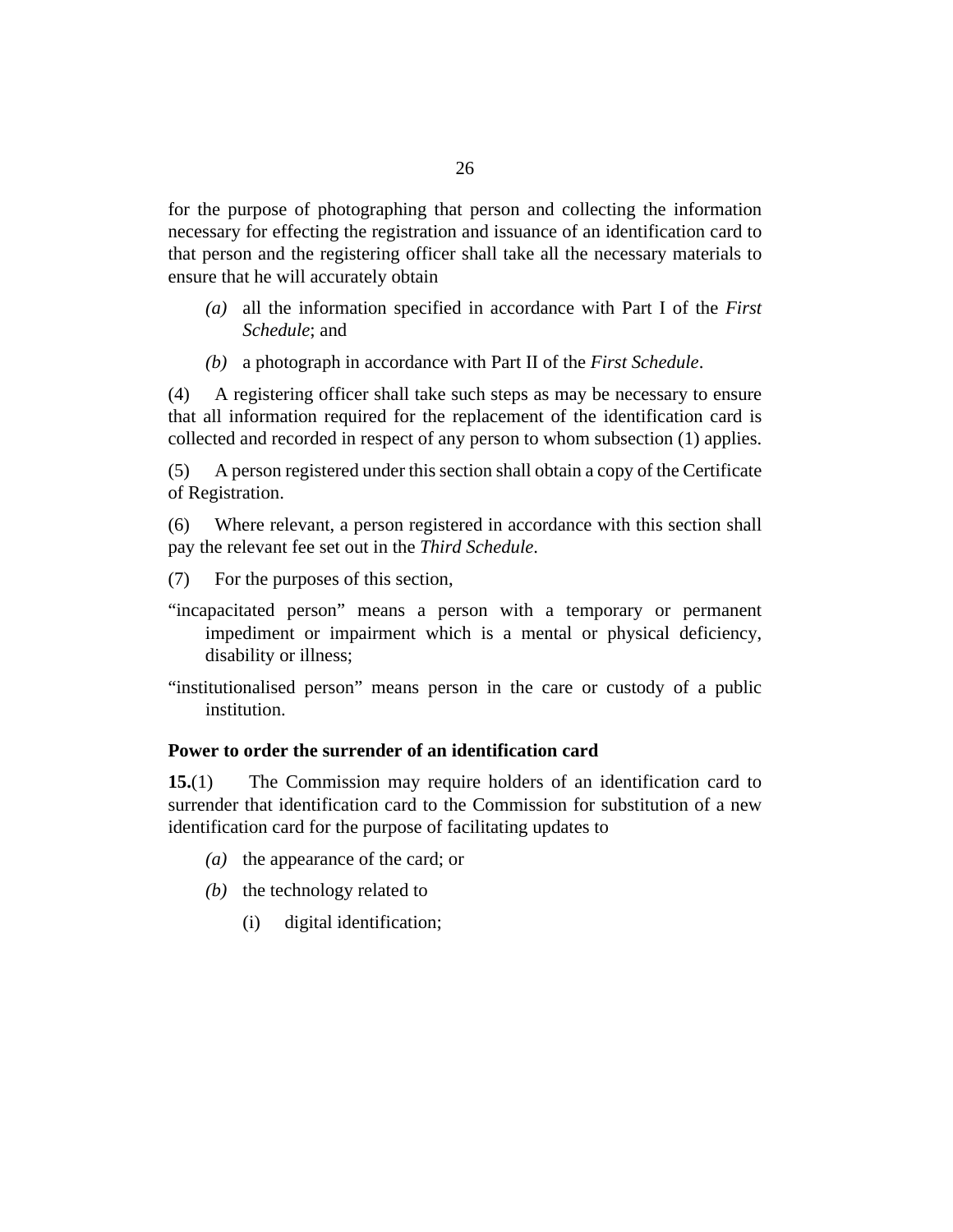- <span id="page-26-0"></span>(ii) security features referred to in section  $11(1)(c)$ ;
- (iii) certificate for electronic identification; or
- (iv) certificate for electronic signature.

Where the Commission orders the surrender of an identification card pursuant to subsection (1), no fee shall be imposed for the replacement of that identification card. (2)

### PART IV

### NATIONAL IDENTITY CREDENTIALS

#### **National Identity Credential**

A national identity credential is an authenticated record kept in electronic form that facilitates the verification of an individual's identity in an electronic environment and shall contain **16.**(1)

- (a) the information set out in Part III of the *Fifth Schedule*; and
- such security features as the Commission determines necessary to *(b)* protect the information set out in Part III of the *Fifth Schedule*.

Subject to subsections (2) and (3) of section 17, a national identity credential shall be valid for 10 years or for such period as the Commission may by order prescribe with the approval of the Minister. (2)

The Commission shall be responsible for the issue and maintenance of the certificate for electronic identification and the certificate for electronic signature embedded in the national identity credential in accordance with subsection (1). (3)

No more than one national identity credential shall be issued for each individual at any given time. (4)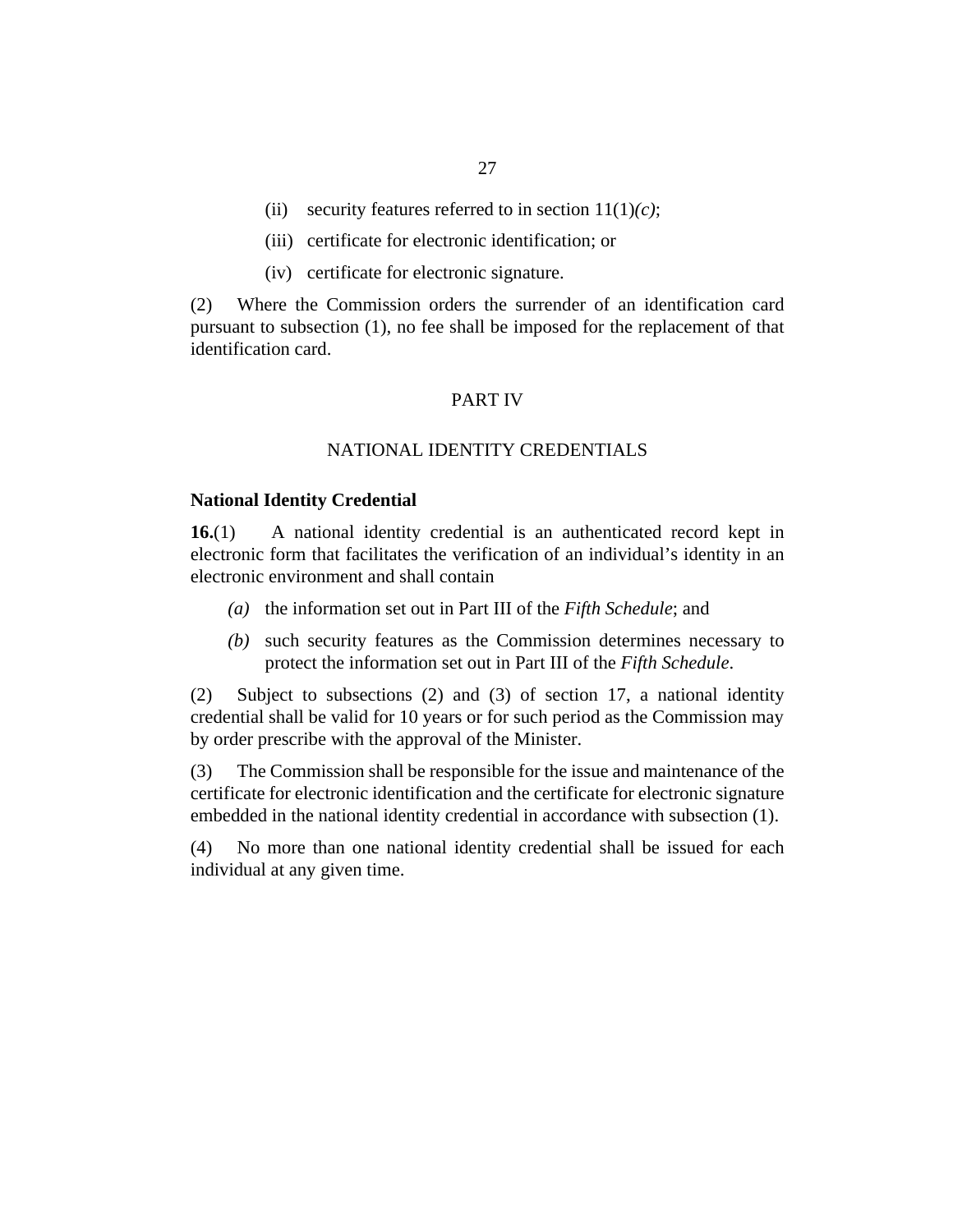<span id="page-27-0"></span>An national identity credential is personal to the individual to whom it has been issued and may not be transferred or vested by operation of law in any person other than that individual. (5)

The Commission may revoke a national identity credential and substitute new national identity credentials for the purpose of facilitating updates to the technology related to (6)

- (a) digital identification;
- (b) security features referred to in subsection  $(1)(b)$ ;
- a certificate for electronic identification; or *(c)*
- a certificate for electronic signature. *(d)*

### **Issuance of a national identity credential**

The Commission shall issue to a person registered in the National Register a national identity credential upon **17.**(1)

- presentation of the Certificate of Registration; and *(a)*
- (b) payment of the relevant fee set out in the *Third Schedule* where applicable,

to the Chief Registering Officer.

The Commission may revoke or suspend a national identity credential where the holder contravenes the provisions of this Act and that person may be removed from the National Register. (2)

The Commission may require a holder of a national identity credential to surrender that national identity credential to the Commission for substitution of a new national identity credential for the purpose of facilitating updates to the technology in respect of digital identification or security features designed to protect the information set out in section 16(1)*(a)*. (3)

The Commission shall inform a person affected by a decision made pursuant subsections (2) or (3) in writing. (4)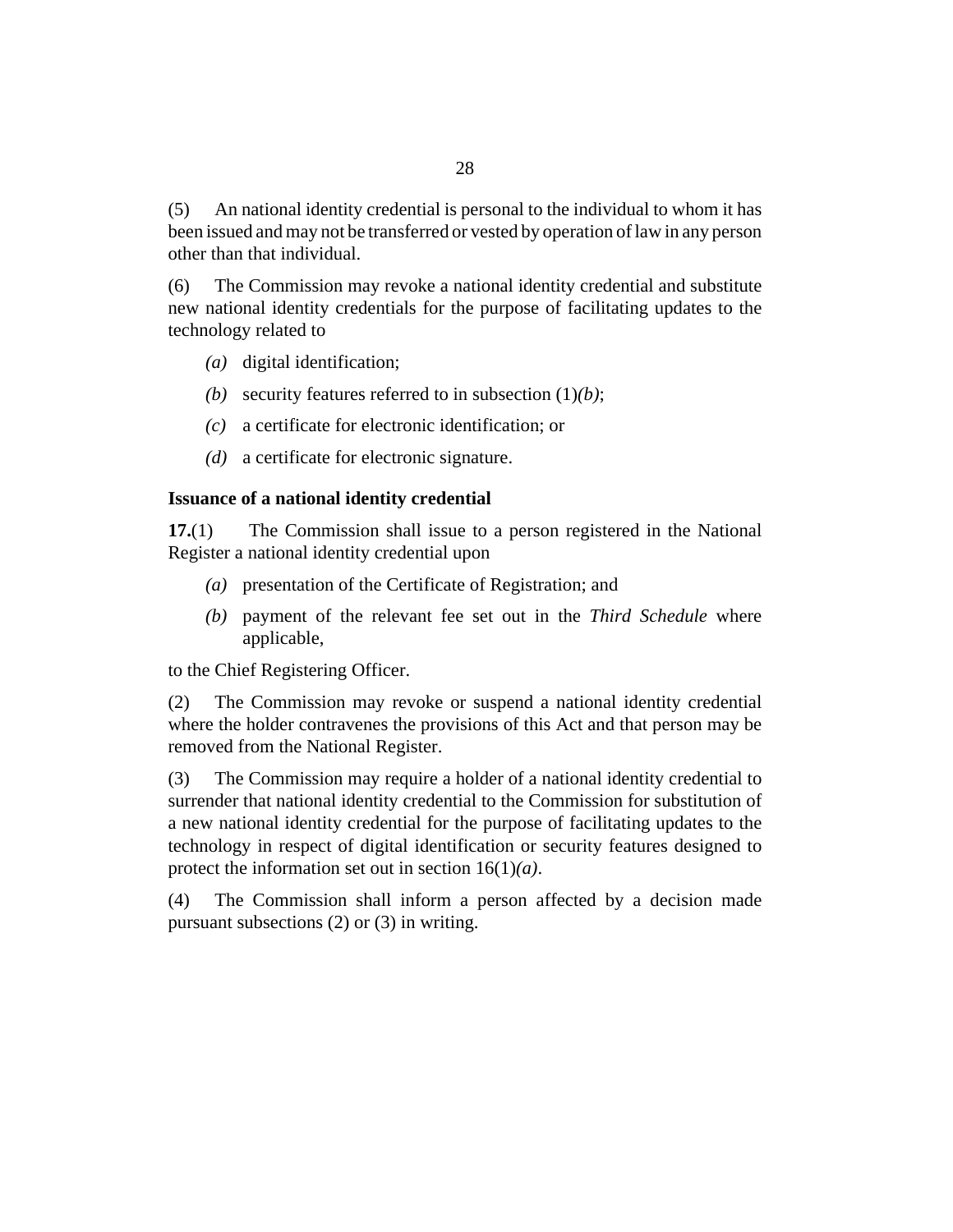## <span id="page-28-0"></span>**Use of a national identity credential**

An individual may use a national identity credential for the purpose of verifying his identity by electronic means for **18.**

- the purpose of accessing goods or services provided by the Government *(a)* or the private sector;
- any other purpose for which the verification of his identity is required, *(b)*

in an electronic environment.

# PART V

# SECURITY, CONFIDENTIALITY, VERIFICATION, INFORMATION SHARING AND CONFIRMATION SERVICE

# **Security**

The Commission shall ensure the security and confidentiality of the records of a person registered pursuant to Part II. **19.**(1)

The Commission shall take measures including security safeguards to ensure that the information in the possession or control of the Commission, including information recorded in the National Register or embedded in the chip of the identification card or the national identity credential, is secured and protected against any loss, unauthorised access or use or unauthorised disclosure thereof. (2)

## **Disclosure of information**

A Commissioner, an officer or an employee of the Commission or an expert retained to assist the Commission shall comply with the provisions of the *[Data Protection Act, 2019](http://barbadosparliament-laws.com/en/showdoc/cs/2019_29)* (Act 2019-29) and shall keep confidential all information coming to his knowledge during the performance of his functions **20.**(1)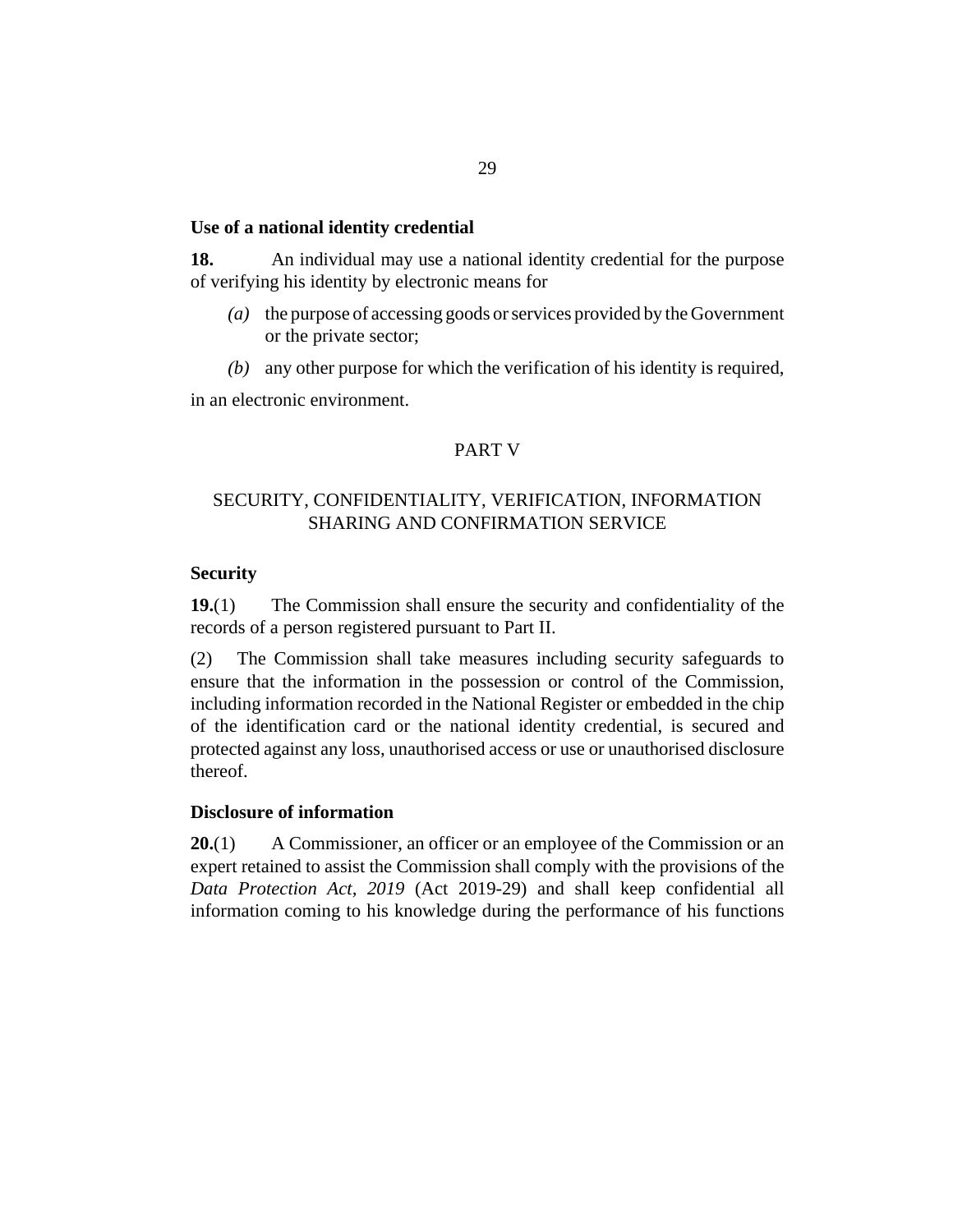<span id="page-29-0"></span>under this Act or any enactment which relates to the private affairs of a person except insofar as disclosure is necessary for

- (a) the administration of this Act or any regulations made thereunder;
- (b) compliance with the provisions of any enactment; or
- compliance with an order of a court. *(c)*

Information collected about a person registered in the National Register pursuant to section 7 may be disclosed where such disclosure facilitates the use of the card pursuant to section 12 or the national identity credential pursuant to section 18 (2)

A person who contravenes subsection (1) is guilty of an offence and is liable on summary conviction to a fine of \$40 000 or to imprisonment for 6 months or to both. (3)

# **Confirmation service request**

A confirmation service request is a request made to the Commission to facilitate the use of the identification card pursuant to section 12 or the national identity credential pursuant to section 18. **21.**(1)

A person may make a confirmation service request referred to in subsection (1) in order to confirm identity of a person or particulars related to the identity of a person in order to facilitate the use of the identification card pursuant to section 12 or the national identity credential pursuant to section 18. (2)

For the purposes of this section "particulars related to the identity of a person" means the particulars set out in section  $11(1)(b)$  in the relation to the identification card or section  $16(1)(a)$  in relation to the national identity credential. (3)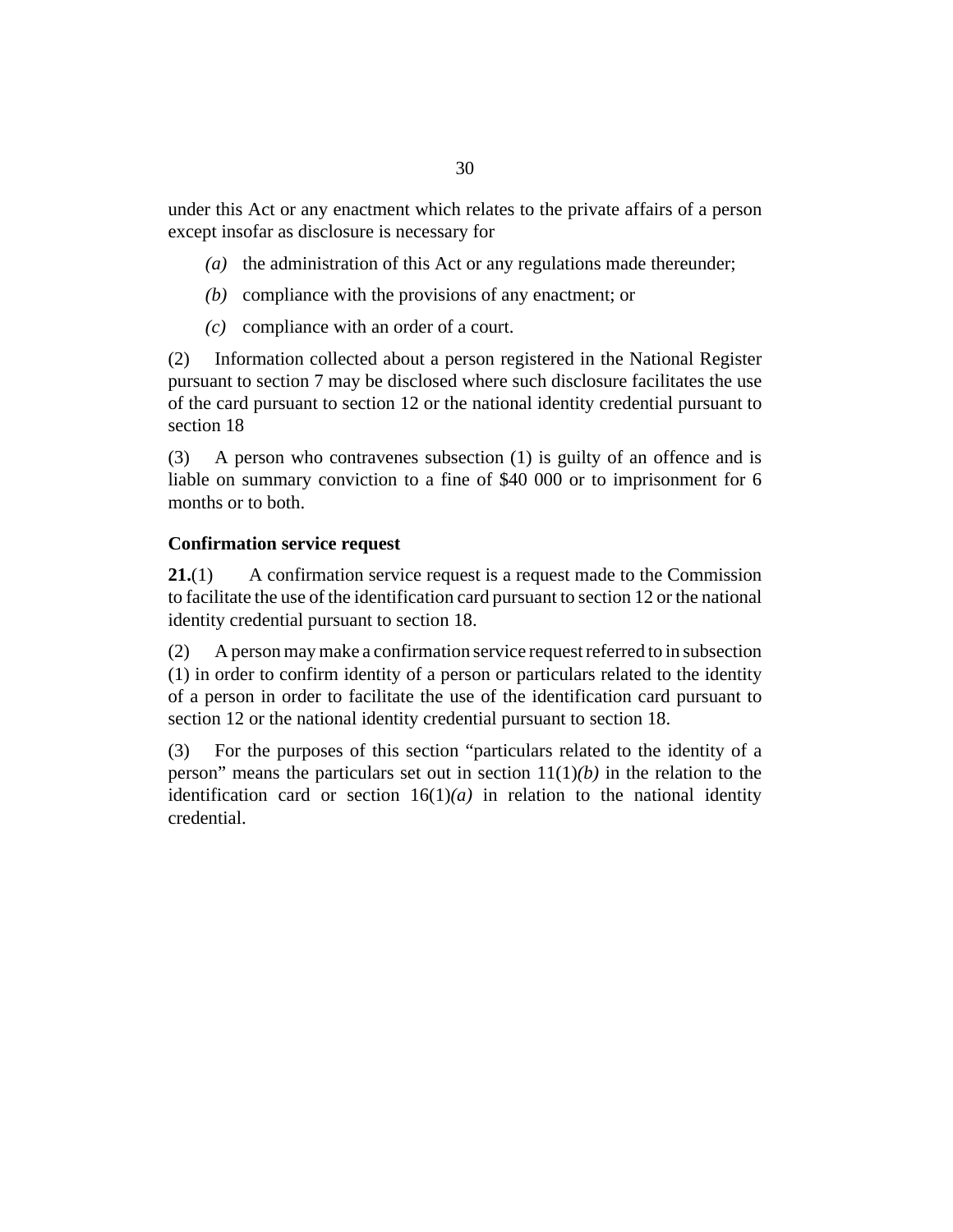# PART VI

# COMPLAINTS

# <span id="page-30-0"></span>**Complaint**

A person who is aggrieved by an act performed or a decision made by the Commission may make a complaint to the Data Protection Commissioner within 14 days of the act performed or the decision made by the Commission. **22.**(1)

A complaint made pursuant to subsection (1) shall set out the nature of the act or decision which is in breach of this Act or any other relevant enactment. (2)

Part VIII of the *[Data Protection Act, 2019](http://barbadosparliament-laws.com/en/showdoc/cs/2019_29)* (Act 2019-29) shall apply *mutatis mutandis* to this Act and any statutory instruments made thereunder. (3)

# **Appeal**

A person who is aggrieved by the decision of the Data Protection Commissioner pursuant to section 22 shall appeal to the High Court within 14 days of the decision. **23.**

# PART VII

# **OFFENCES**

## **Impersonation**

A person who impersonates or attempts to impersonate another person, whether dead or alive, real or imaginary, by providing any false information, is guilty of an offence and is liable on summary conviction to a fine of \$40 000 or to imprisonment for 6 months or to both. **24.**(1)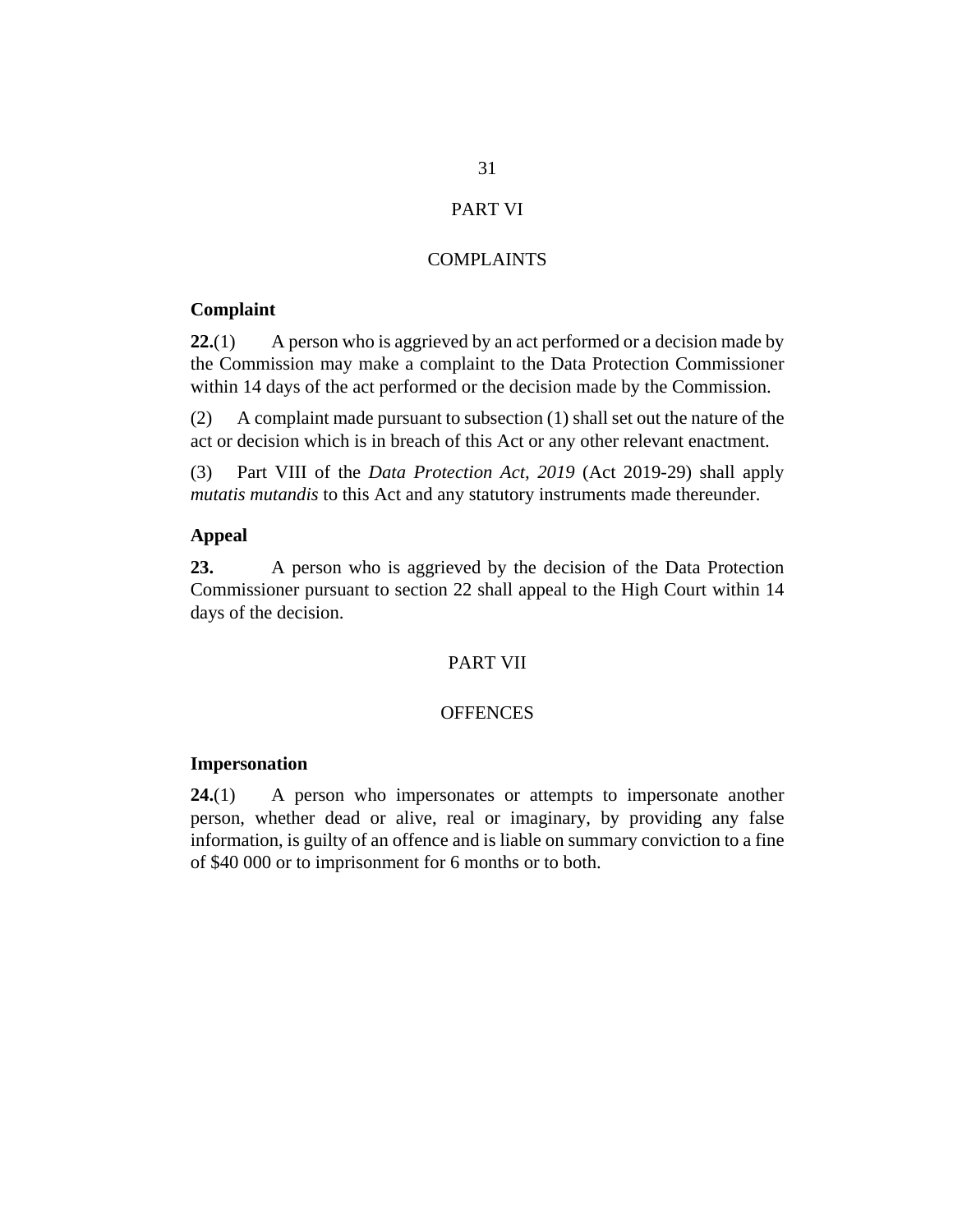- <span id="page-31-0"></span>Where (2)
	- a person with the intention of causing harm or mischief to a person *(a)* registered in the National Register; or
	- with the intention of appropriating the identity of a person registered *(b)* in the National Register

changes or attempts to change any information kept in the National Register, recorded on an identification card or recorded in a national identity credential by impersonating or attempting to impersonate another person, dead or alive, real or imaginary, that person is guilty of an offence and is liable on summary conviction to a fine of \$40 000 or to imprisonment for 6 months or to both.

A person who impersonates or attempts to impersonate any person authorised under this Act to collect information pursuant to the provisions of this Act is guilty of an offence and is liable on summary conviction to a fine of \$40 000 or to imprisonment for 6 months or to both. (3)

# **Unauthorised disclosure of identity information**

A person who, intentionally discloses, transmits, copies or otherwise disseminates any identity information collected in the course of registration or authentication to any person not authorised under this Act is guilty of an offence and is liable on summary conviction to a fine of \$40 000 or to imprisonment for 6 months or to both. **25.**

## **Unauthorised access to National Register**

- Whoever, not being authorised by the Commission, intentionally **26.**
	- (a) accesses or secures access to the National Register;
	- (b) downloads, copies or extracts any data from the National Register or stored in any removable storage medium
	- introduces or causes to be introduced any virus or other computer *(c)* contaminant in the National Register;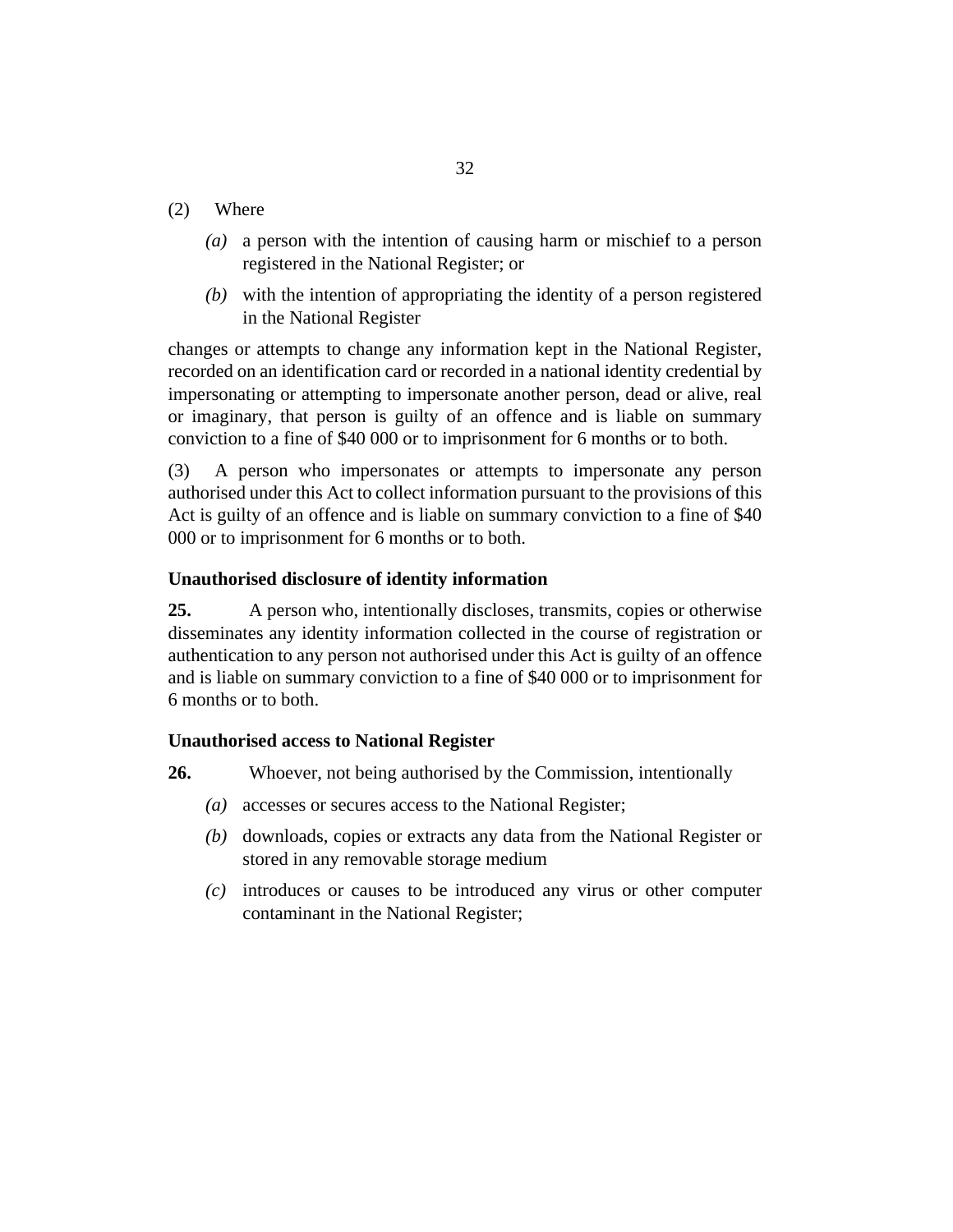- <span id="page-32-0"></span>(d) damages or causes to be damaged the data in the National Register;
- disrupts or causes disruption of the access to the National Register; *(e)*
- denies or causes a denial of access to any person who is authorised to *(f)* access the National Register;
- destroys, deletes or alters any information stored in any removable *(g)* storage media or in the National Register or diminishes its value or utility or effects it injuriously by any means;
- steals, conceals, destroys or alters or causes any person to steal, *(h)* conceal, destroy or alter any computer source code used by the Commission with an intention to cause damage; or
- provides any assistance to any person to do any of the acts referred to *(i)* in paragraphs *(a)* to *(h)*,

is guilty of an offence and is liable on summary conviction to a fine of \$100 000 or to imprisonment for 3 years, or to both.

# **Tampering with data in National Register**

A person who, not being authorised by the Commission, uses or tampers with the data in the National Register or in any removable storage medium with the intent of modifying information relating to a person registered in the National Register or discovering any information on that person is guilty of an offence and is liable on summary conviction to a fine of \$40 000 or to imprisonment for 6 months or to both. **27.**

## **Manipulation of biometric data**

A person who gives or attempts to give any biometric data which does not pertain to him for the purpose of getting a national identification number or authentication or updating his data is guilty of an offence and is liable on summary conviction to a fine of \$40 000 or to imprisonment for 6 months or to both. **28.**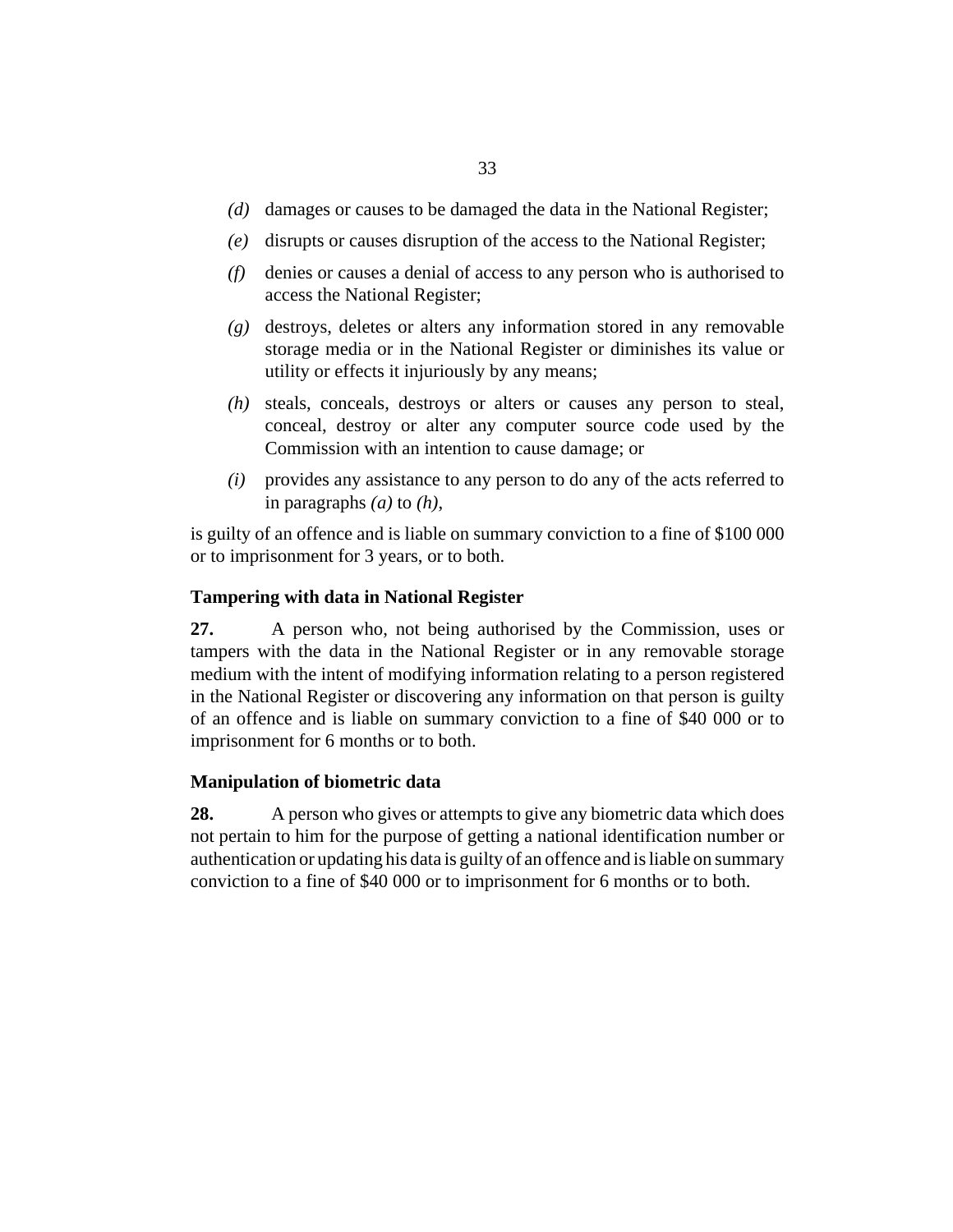# PART VIII

# **MISCELLANEOUS**

# <span id="page-33-0"></span>**Power to waive fees**

The Commission may by order exempt a person or a group of persons from the payment of any fee specified in the *Third Schedule* for the issue or replacement of an identification card. **29.**(1)

An order made under subsection (1) is subject to negative resolution. (2)

# **Exemption from the payment of fees**

A person who is 65 years of age or older shall be exempt from the payment of any fee specified in the *Third Schedule* for the issue or replacement of an identification card. **30.**(1)

A person under 65 years of age who is in the care and custody of a public institution shall be exempt from the payment of any fee specified in the *Third Schedule* for the issue or replacement of an identification card where the person in charge of the public institution issues a certificate to that effect to the Chief Registering Officer. (2)

- A disabled person who is (3)
	- under 65 years of age; *(a)*
	- not in the care and custody of a public institution; and *(b)*
	- unable to pay the fee for the issue or replacement of an identification *(c)* card,

shall be exempt from the payment of any fee specified in the *Third Schedule* for the issue or replacement of an identification card where the Director of the National Disabilities Unit issues a certificate to that effect to the Chief Registering Officer.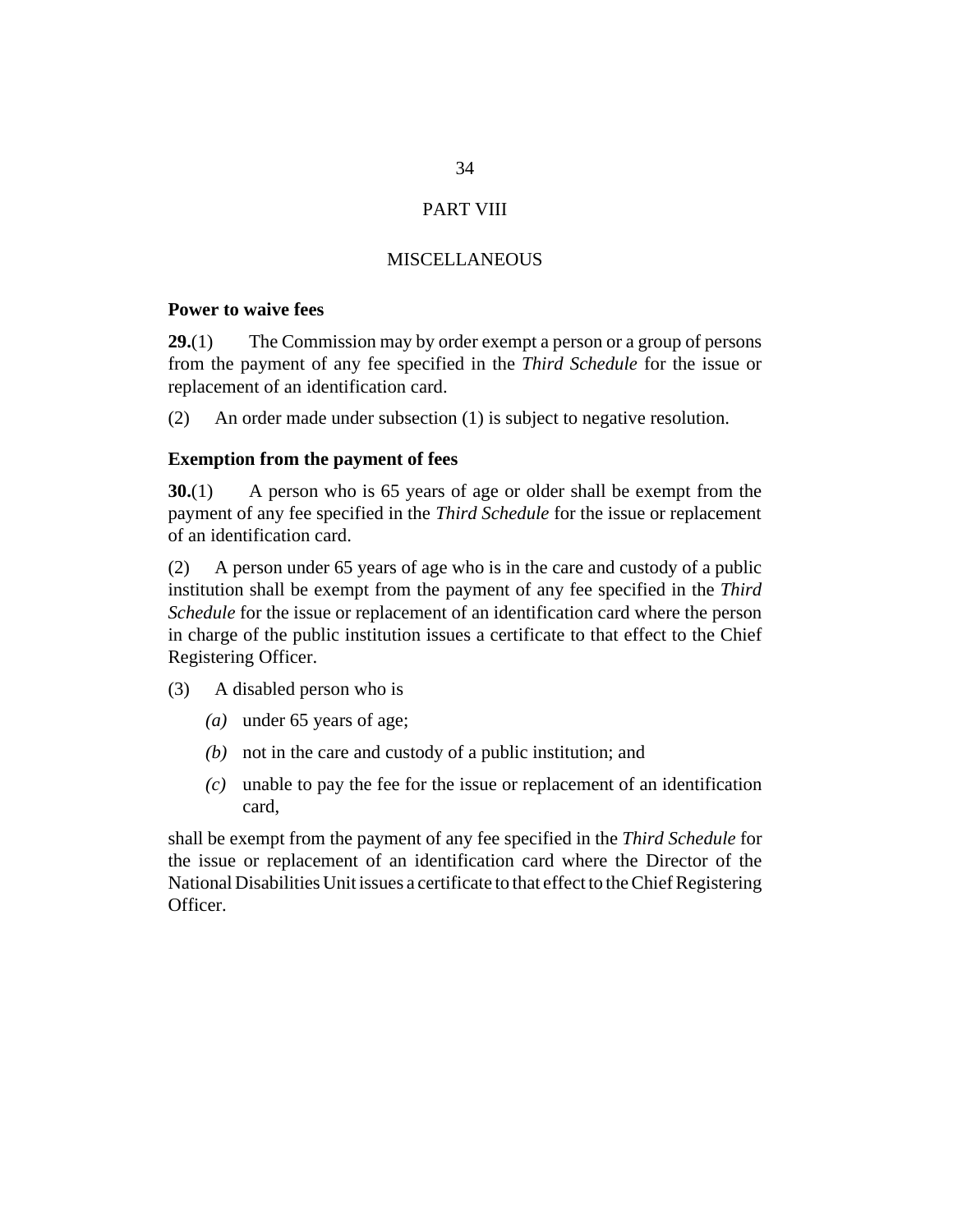- <span id="page-34-0"></span>A person in the care and custody of the Queen Elizabeth Hospital who (4)
	- is under 65 years of age; *(a)*
	- $(b)$  is incapacitated as defined in section 14; and
	- is unable to pay the prescribed fee for the issue or replacement of an *(c)* identification card,

shall be exempt from the payment of any fee specified in the *Third Schedule* for the replacement of an identification card where the person in charge of the Queen Elizabeth Hospital issues a certificate to that effect to the Chief Registering Officer.

### **Power to amend Schedules**

The Commission, with the approval of the Minister, may by order amend the *First, Second, Third, Fourth and Fifth Schedules*. **31.**

### **Consequential Amendments**

The enactments set out in Column 1 of the *Sixth Schedule* are amended in the manner specified in Column 2 of the *Sixth Schedule.* **32.**

# **Regulations**

The Commission may, with the approval of the Minister, make regulations for giving effect to the provisions of the Act. **33.**

# **Savings and Transitional provision**

An identification card authorised under section 25 of the *[Representation of the People Act](http://barbadosparliament-laws.com/en/showdoc/cs/12)*, Cap. 12 or under the *[Statistics Act](http://barbadosparliament-laws.com/en/showdoc/cs/192)*, Cap. 192 shall remain valid for a period of 12 months from the date of the commencement of this Act. **34.**(1)

A person who is an existing holder shall appear before a registering officer to register with the Commission before the end of the period specified in subsection  $(1)$ . (2)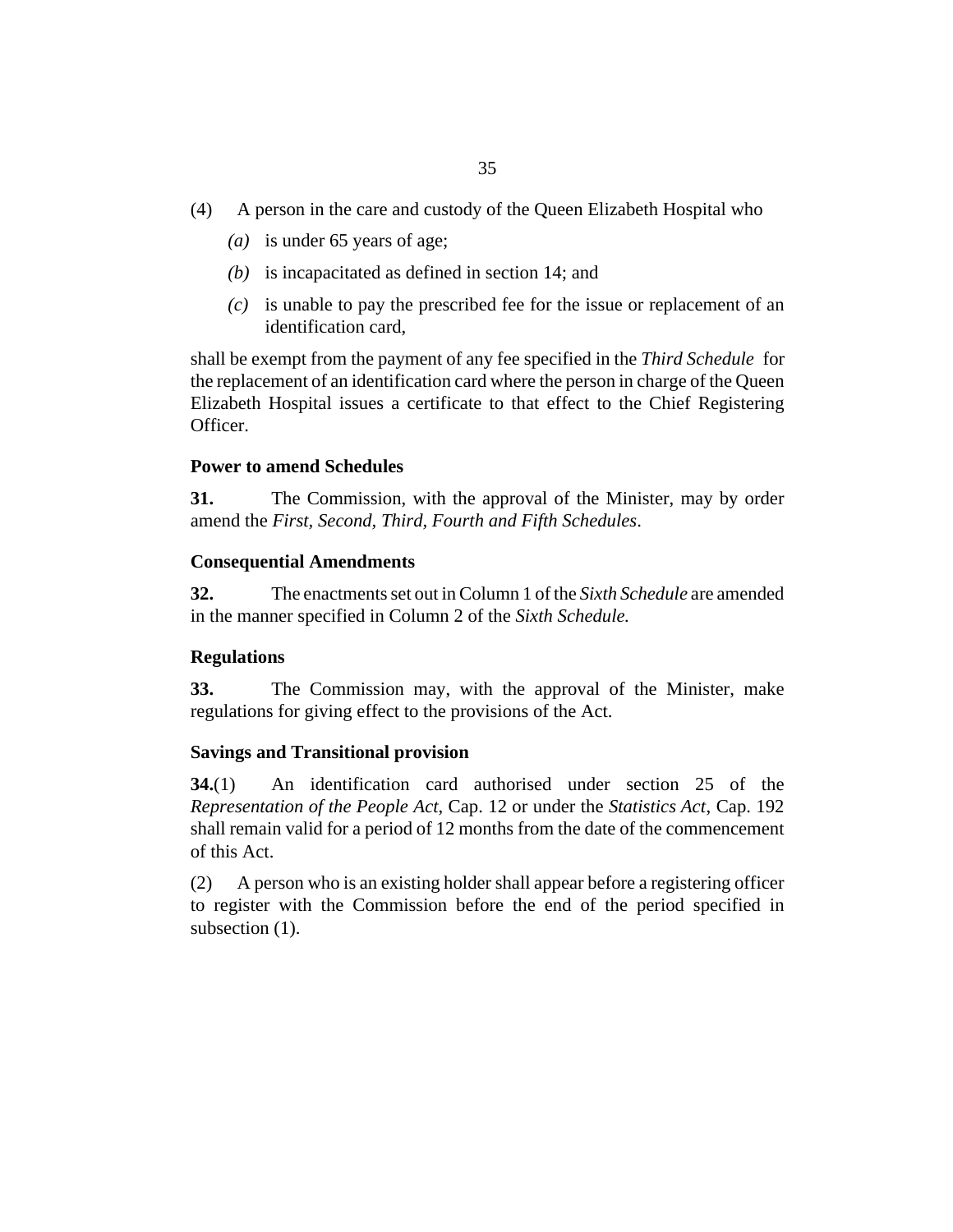Where an incapacitated person or an institutionalised person cannot appear before a registering officer, that person or any person authorised to act on the behalf of that person, shall inform the registering officer of the condition of the person. (3)

Where a registering officer has been informed in accordance with subsection (3), the registering officer shall visit that person for the purpose of photographing and effecting the registration of that person and the registering officer shall take all the necessary materials to ensure that he will accurately obtain the required information for the registration of the person and the photograph of the person. (4)

A registering officer shall take such steps as may be necessary to ensure that all information required for the registration of a person in accordance with this Act is collected and recorded in respect of any person to whom this section applies. (5)

A person registered under this section shall obtain a copy of the Certificate of Registration. (6)

A new identification card issued under this Act to any person who is an existing holder of a valid identification card (7)

- authorised under section 25 of the *[Representation of the People Act](http://barbadosparliament-laws.com/en/showdoc/cs/12)*, *(a)* [Cap. 12](http://barbadosparliament-laws.com/en/showdoc/cs/12) and issued under the *[Representation of the People](http://barbadosparliament-laws.com/en/showdoc/cr/1990/8) [\(Registration of Electors\) Regulations, 1990](http://barbadosparliament-laws.com/en/showdoc/cr/1990/8)* (S.I. 1990 No. 8); or
- authorised under the *[Statistics Act](http://barbadosparliament-laws.com/en/showdoc/cs/192)*, Cap. 192 and issued under the *(b) [Statistics \(Registration Census of Barbadian Residents\) Regulations,](http://barbadosparliament-laws.com/en/showdoc/cr/1979/47) 1979* [\(S.I. 1979 No. 47\)](http://barbadosparliament-laws.com/en/showdoc/cr/1979/47),

shall be issued free of cost during the period referred to in subsection (1).

Subsection (7) shall not apply to a person who is an existing holder who does not register with the Commission before the end of the period specified in subsection (1), and that person shall thereafter pay the cost of the replacement identification card specified in the *Third Schedule.* (8)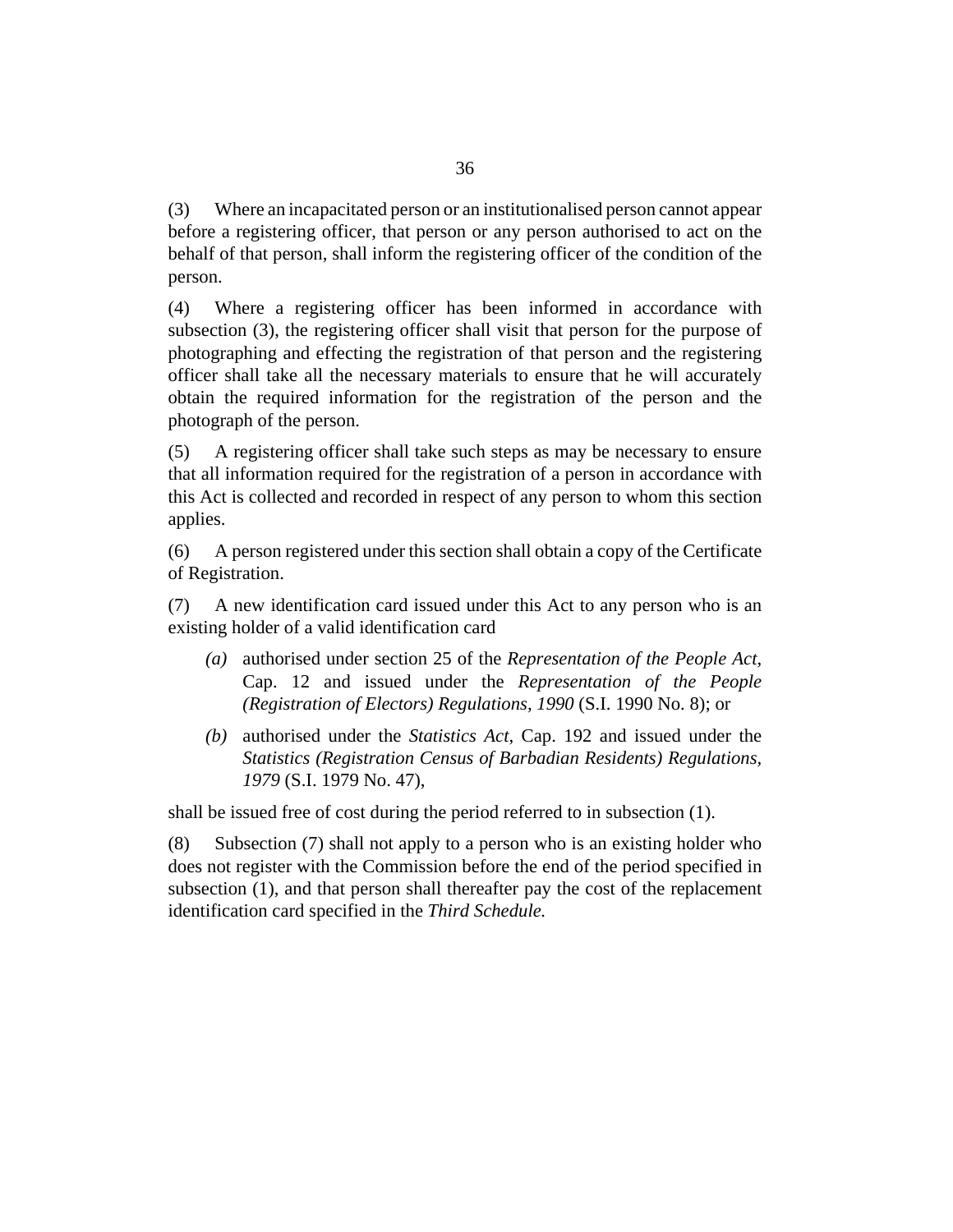- For the purposes of this section, (9)
- "existing holder" means a person who was registered with the Commission or under the *[Statistics Act](http://barbadosparliament-laws.com/en/showdoc/cs/192)*, Cap. 192 and issued with an identification card by the Commission prior to the commencement this Act;
- "incapacitated person" means a person with a temporary or permanent impediment or impairment which is a mental or physical deficiency, disability or illness; and
- "institutionalised person" means person in the care or custody of a public institution.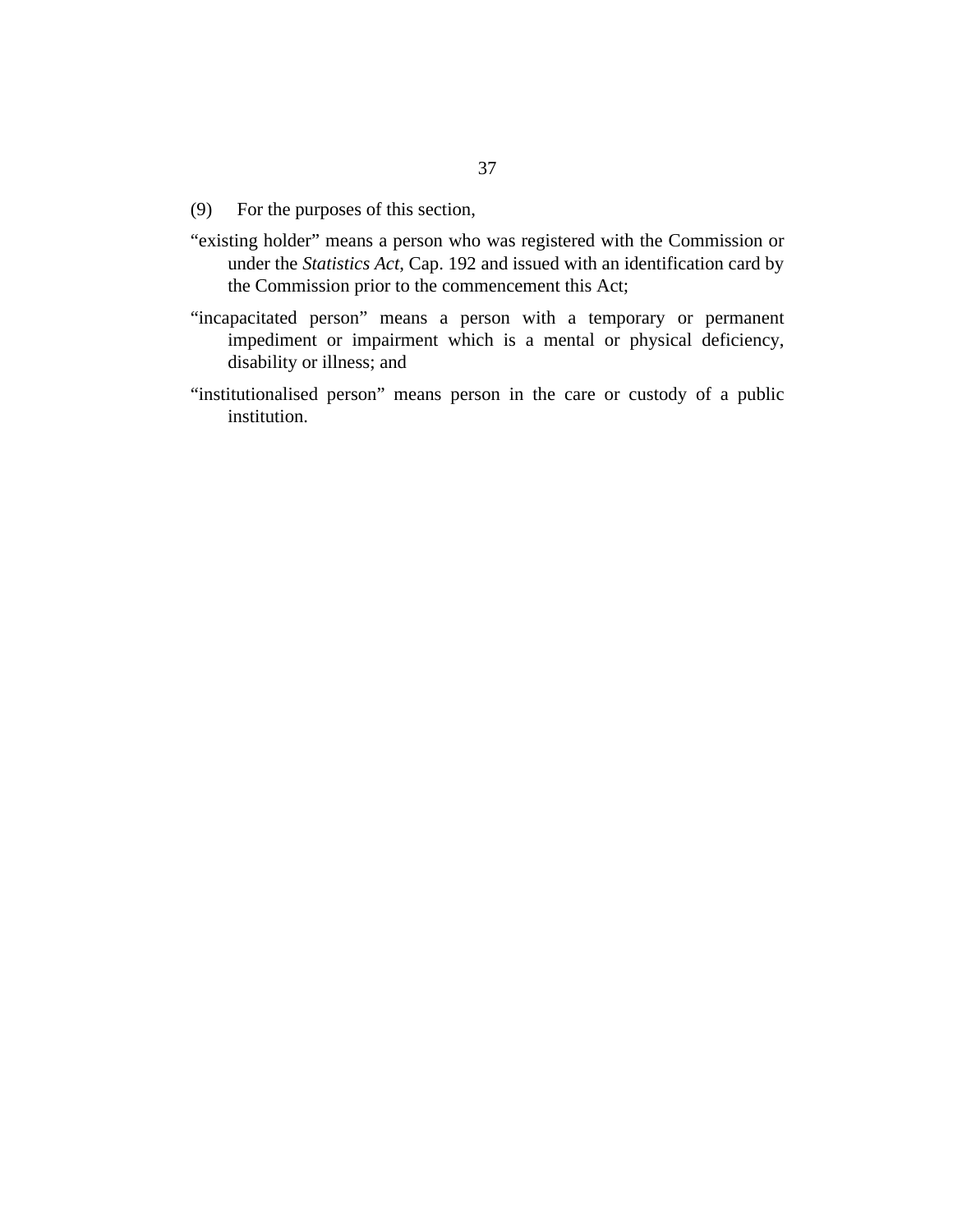# <span id="page-37-0"></span>**FIRST SCHEDULE**

*(Sections 2,4 and 14)*

*Contents of National Register*

# *PART I*

*Particulars of a Person to be Recorded in the National Register*

- Full name [First Name(s), Middle Name(s) and Surname Name]. **1.**
- Other names by which the person is or has been known Aliases. **2.**
- Date of birth. **3.**
- Place of birth. **4.**
- Sex, height, eye colour. **5.**
- Physical abnormalities or distinguishing marks, if any. **6.**
- Address of the ordinary place of residence in Barbados. **7.**
- National identification number. **8.**
- Disability, if any. **9.**
- Full name of biological or adopted father. **10.**
- Full name of biological or adopted mother. **11.**
- Part of a twin or multiple birth. **12.**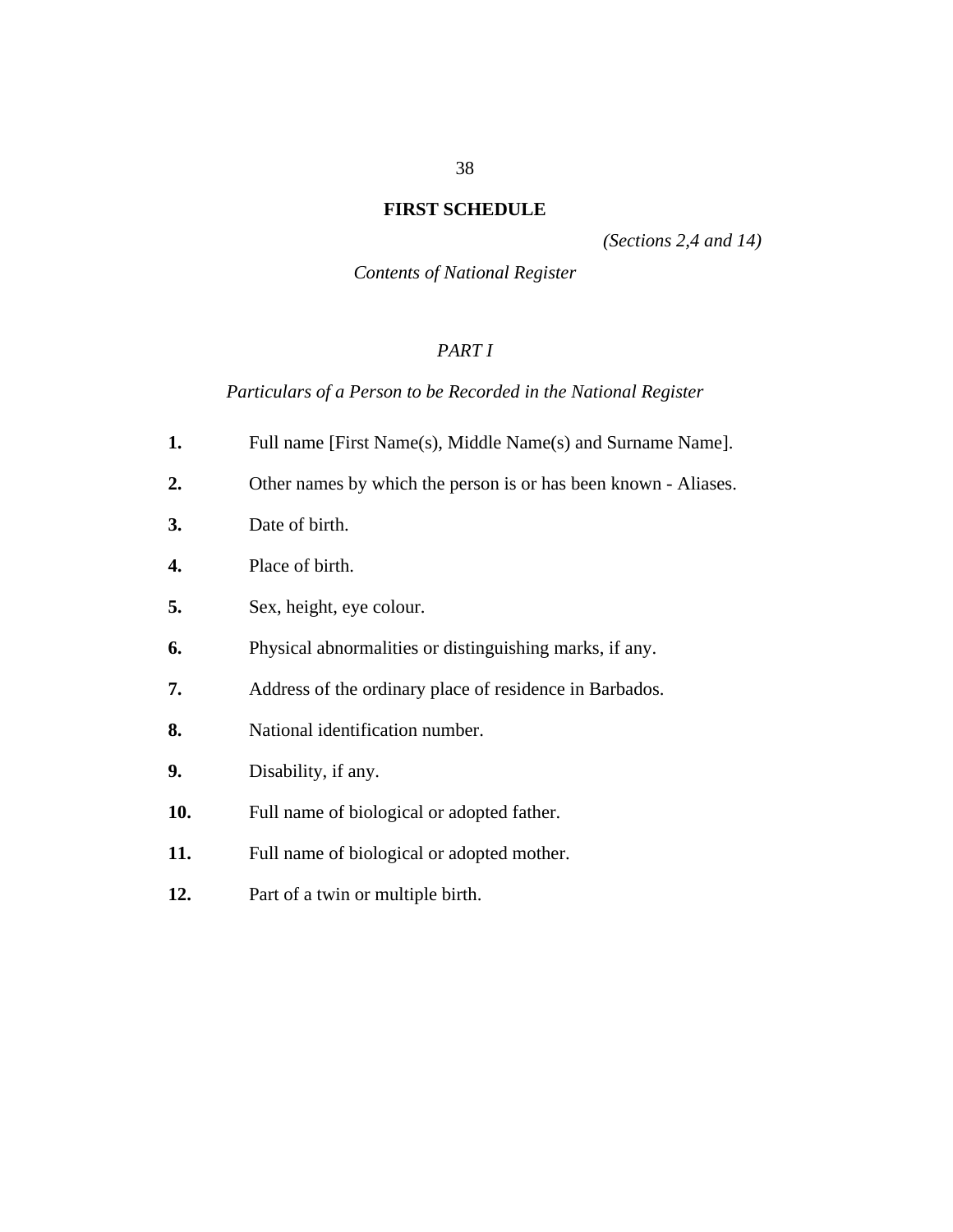Name of guardian, where relevant, and the nature of relationship to the minor, where a minor is being registered by a person who is not the parent of the minor. **13.**

A passport size photograph of the person which shall include the head and shoulders in a single frame, and the photograph must clearly show the features of the face (not required for minors). **14.**

Signature (not required for minors). **15.**

Fingerprint where consent has been obtained. (not required for minors). **16.**

- Nationality. **17.**
- Status. **18.**
- Residential status. **19.**
- Marital status. **20.**
- Telephone numbers. **21.**
- Email address. **22.**

Occupation, profession, trade or employment (including membership of any of the armed forces of Barbados or another country). **23.**

Details of documentary evidence and any other particulars that the Chief Registering Officer or registering officer may consider necessary to ensure correct identification. **24.**

Other relevant information required by the Commission. **25.**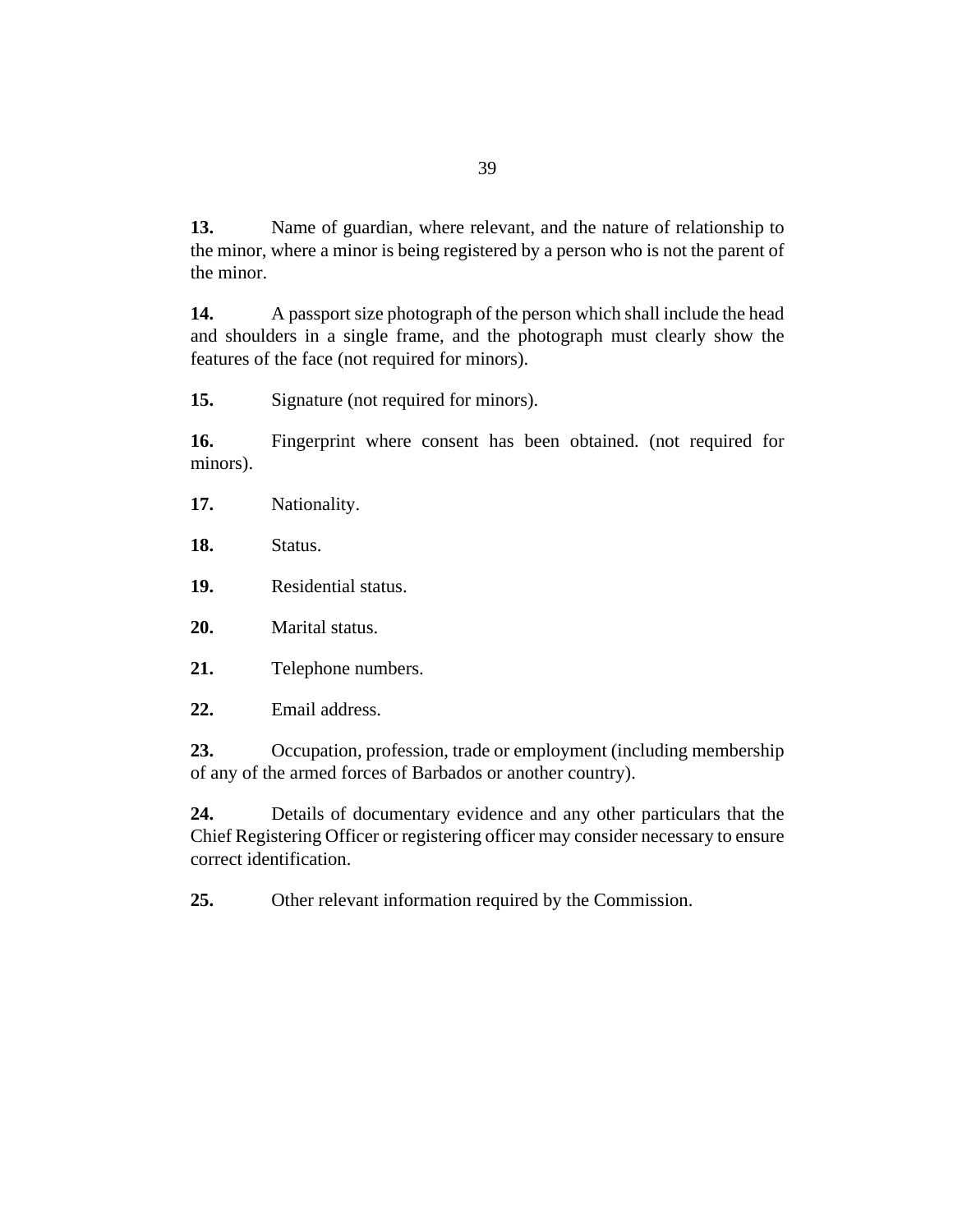# *PART II*

# *Procedure for a person to be photographed by the Commission*

A person seeking registration under the Act shall, as a part of the application process, have his photograph taken by an officer of the Commission and that person shall comply with the requirements necessary for the officer of the Commission to take his photograph. **1.**

The photograph will be taken against a background which has a colour or an image selected and approved by the Commission. **2.**

The officer of the Commission who is taking the photograph of the person shall explain how the photograph will be taken including information regarding the number of shots to be taken and the position or direction from which the person will be photographed. **3.**

The photograph shall be taken, framed and portrayed in such a manner that shows the head and shoulders of the person with the face clearly visible. The face of the person in the photograph shall be clearly discernible from the hairline to the chin, and the photograph shall include the ears of the person. **4.**

The photograph of the person shall clearly show the centre of the face facing forward and show all the facial features of the person being photographed such as the forehead, eyebrows, eyes, nose, cheeks, lips, chin and ears. **5.**

The photograph shall clearly show all the facial features of the person being photographed with no flaws or marks obscuring the face of the person unless the facial flaws or marks are genetic or a birth defect due to illness or a form of permanent cosmetic enhancement. **6.**

A person must exhibit or show a neutral expression and his mouth shall be closed while being photographed. **7.**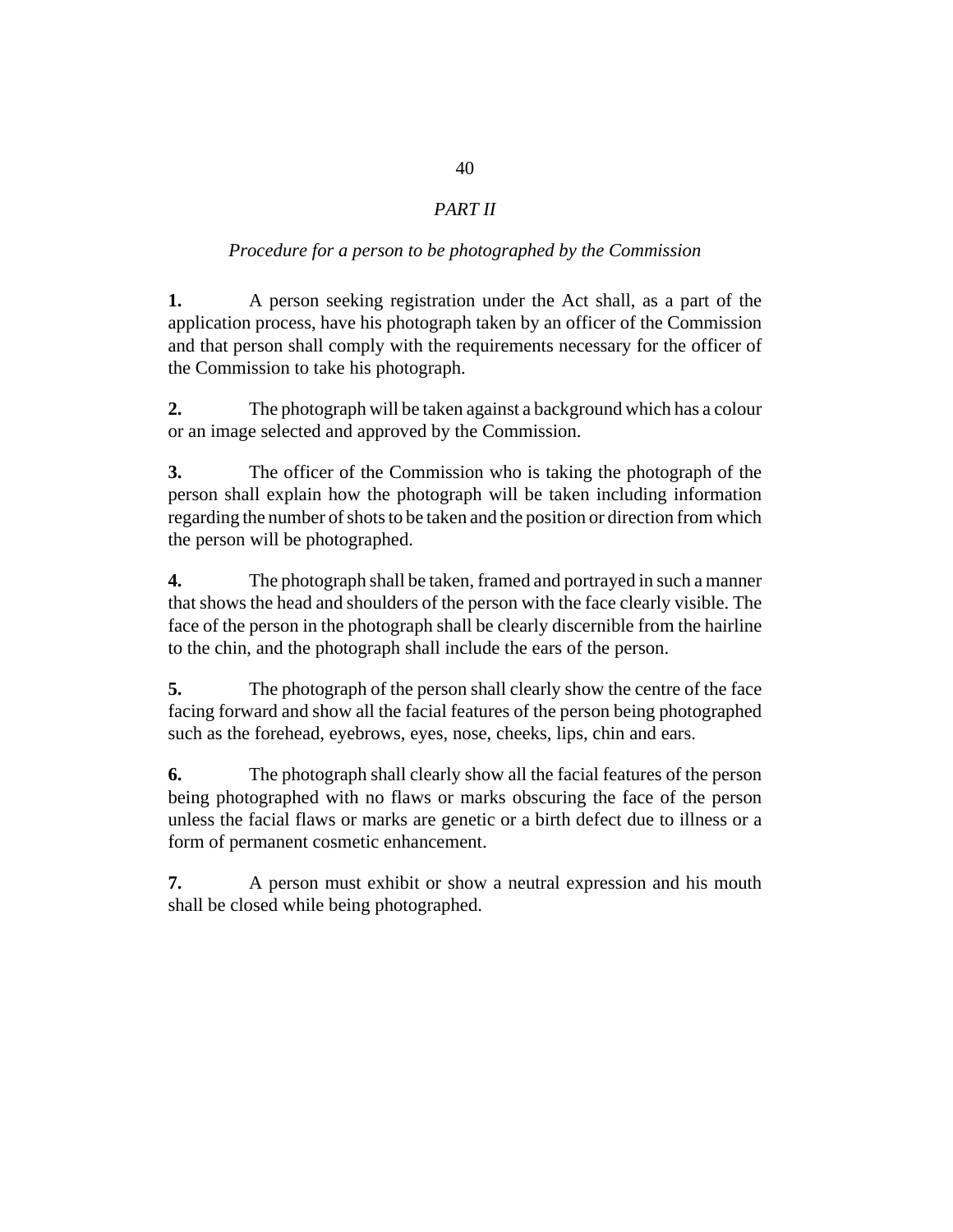A person shall not cover his ears with his hair or any other form of covering while being photographed except for religious purposes. **8.**

A person shall not wear a hat, cap, shawl, scarf or any other form of covering for the head or face while being photographed, unless **9.**

- (a) that person is a practicing member of a religion which requires the wearing of a head covering as an expression of the religious faith of that person. In that case the person is permitted to wear a covering for the head, but such a covering must permit the person to be photographed in a manner which will capture the centre of the face from the hairline to the chin, and the photograph may include the ears of the person; or
- permitted to do so by the Commission. *(b)*

The eyes must be open and clearly visible and there must be no hair or any other thing obscuring the eyes of the person in a photograph. **10.**

A person who wears prescription spectacles or glasses may be photographed in his prescription spectacles or glasses but the photograph must clearly show the eyes with no light reflecting in the prescription spectacles or glasses. It must be ensured that the spectacles or glasses do not obscure the eyes. The eyes of the person must be clearly seen in the photograph. **11.**

A person shall not wear tinted spectacles or glasses, shades or any other form of tinted or cosmetic eye covering which obscure or change the eyes while being photographed. **12.**

A person shall not wear a garment which does not cover the shoulders while being photographed, as the shoulders of a person must be covered while being photographed . **13.**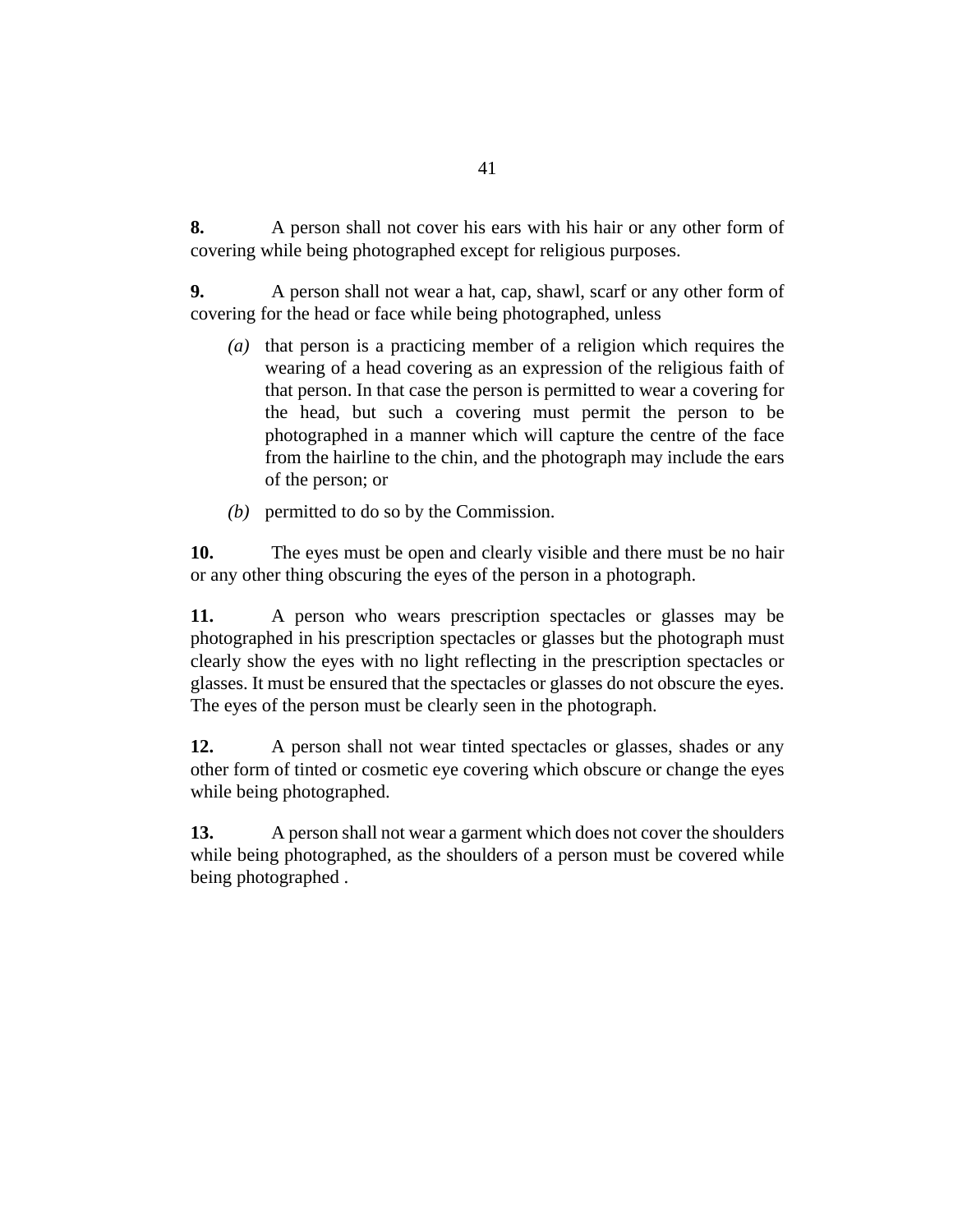| ī.<br>۰ |  |
|---------|--|
|         |  |

PART III

| Supporting                             | Number | Date of | Effective | Place of | Expiry |
|----------------------------------------|--------|---------|-----------|----------|--------|
| Documents*                             |        | Issue   | Date      | Issue    | Date   |
| <b>Adoption Order</b>                  |        |         |           |          |        |
| <b>Birth Certificate</b>               |        |         |           |          |        |
| Certificate of Change<br>of Name       |        |         |           |          |        |
| Passport                               |        |         |           |          |        |
| <b>Immigrant Status</b><br>Certificate |        |         |           |          |        |
| <b>Work Permit</b>                     |        |         |           |          |        |
| <b>Student Visa</b>                    |        |         |           |          |        |
| <b>CARICOM Skilled</b><br>National     |        |         |           |          |        |
| Rights of<br>Establishment             |        |         |           |          |        |
| Permanent<br>Residence Certificate     |        |         |           |          |        |
| <b>Registered Deed Poll</b>            |        |         |           |          |        |
| Marriage Certificate                   |        |         |           |          |        |
| Decree Absolute                        |        |         |           |          |        |
| Sworn Affidavit                        |        |         |           |          |        |
| Other relevant<br>document(s)          |        |         |           |          |        |

\*This list of supporting documents will vary depending on the personal information of each person and, accordingly, barring certain commonalities, the completed National Registration Form will reflect the specific details of each applicant.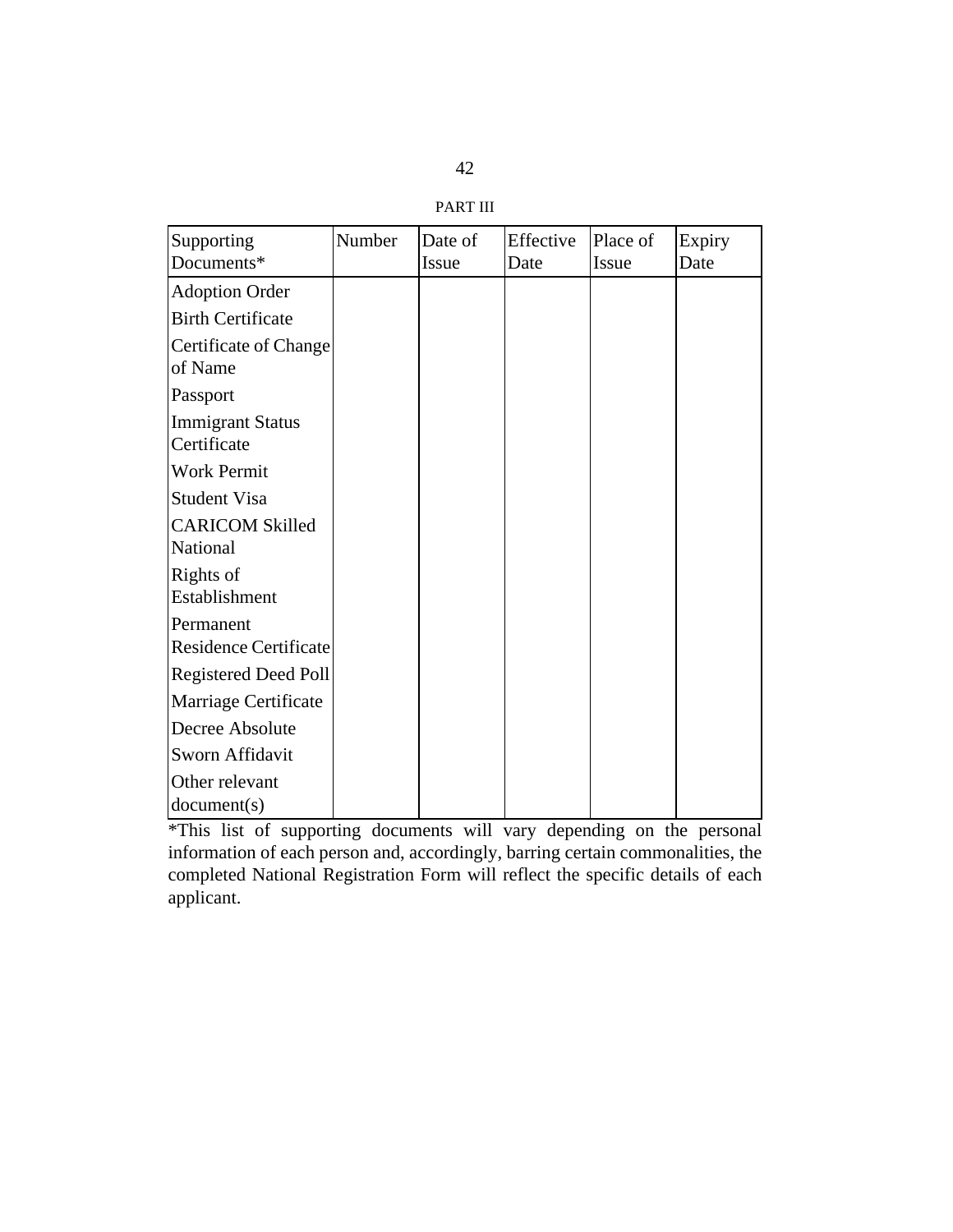# **SECOND SCHEDULE**

*(Section 2)*



*Barbados Identity Management Act* (Act 2021- )

*Certifi cate of Registration*

|                                |                       | File Number    |
|--------------------------------|-----------------------|----------------|
| National Identification Number | <b>Marital Status</b> | Phone (Home)   |
| <b>Status</b>                  | Eye Colour            | Phone (Mobile) |
| <b>Residential Status</b>      | Height                | Phone (Office) |
| Surname                        | Occupation            | Disability     |
| First Name                     | Place of Birth        | Receipt Number |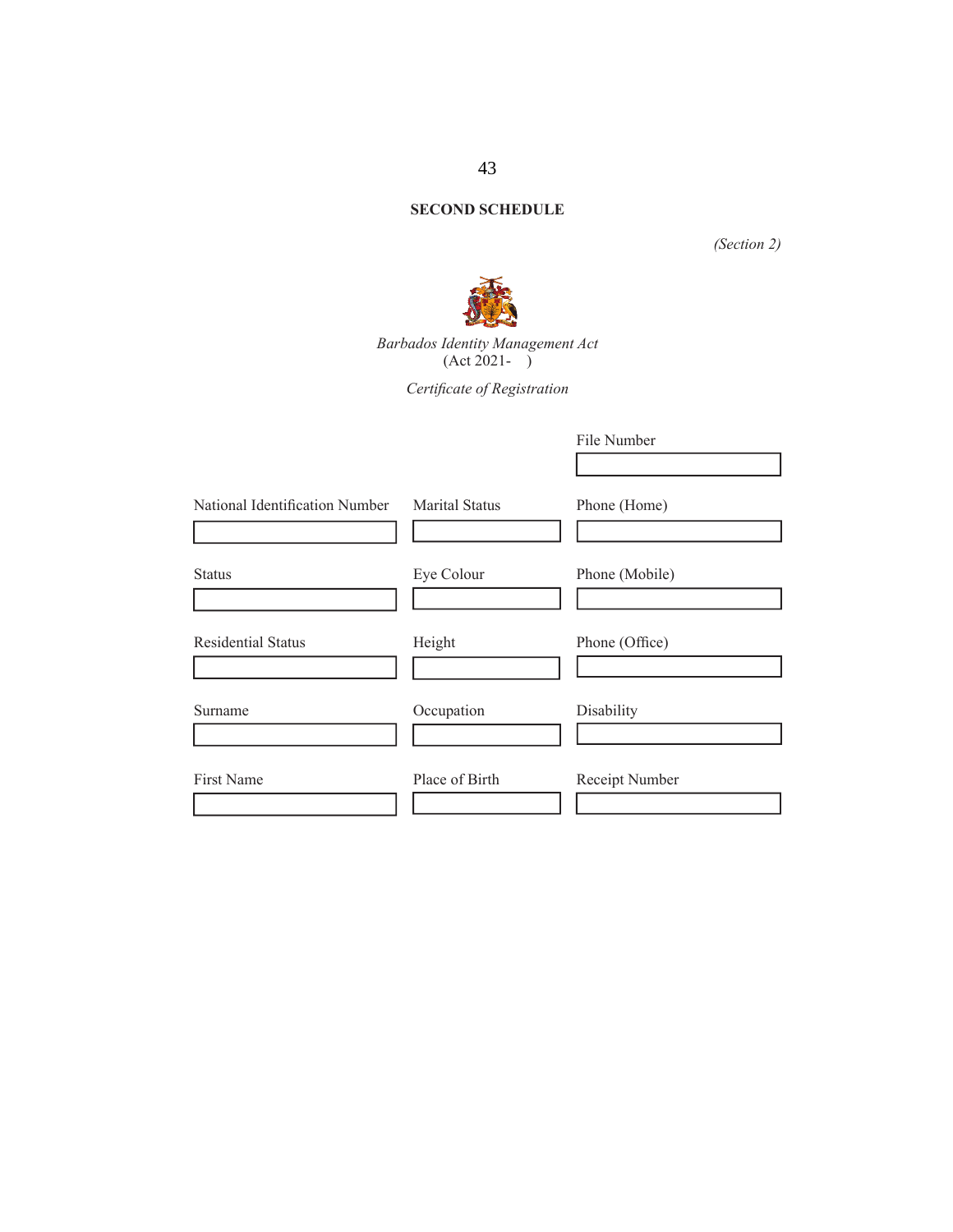*Second Schedule - (Cont'd)*

# *Certifi cate of Registration - (Cont'd)*

| Middle Name    | Nationality            | Date of Birth    | <b>Sex</b> |
|----------------|------------------------|------------------|------------|
| Alias          | Parish                 | Polling District |            |
| Father's name  | <b>Email Address</b>   | Constituency     |            |
| Mothers's name | Twin or multiple birth |                  |            |

Consent given for submission of finger prints for the purposes of identification card or national identification credentials

No Yes No

| Guardian ID            | House/Lot Number      | Delivery Date      |
|------------------------|-----------------------|--------------------|
| Guardian Name          | House Name            | Reason Change Card |
| Nature of the Guardian | Any Other Particulars | <b>Notes</b>       |
| Expiry date            |                       |                    |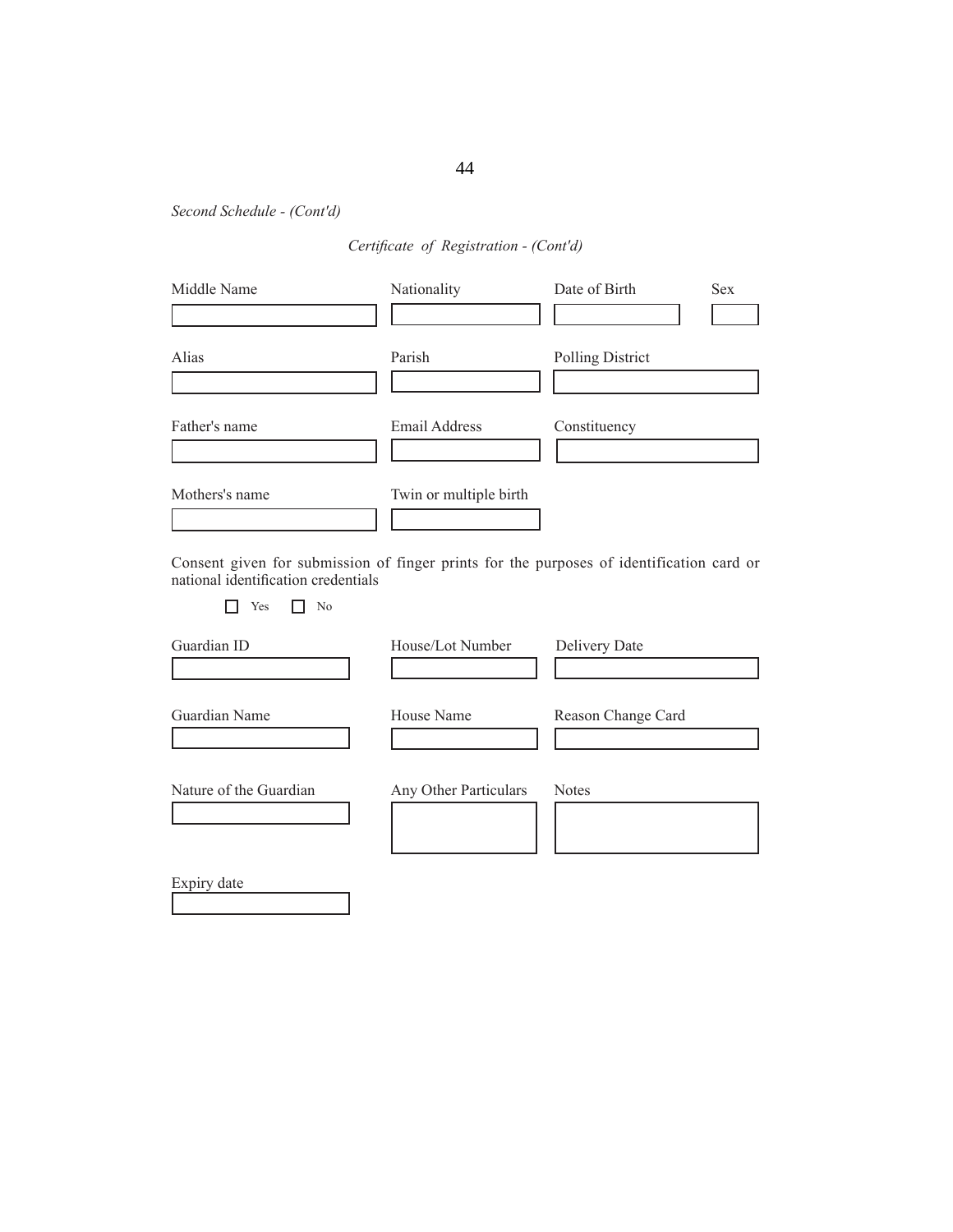*Second Schedule - (Concl'd)*

# *Certifi cate of Registration - (Concl'd)*

Supporting Documents

| Type | Name | Country | <b>Issue Date</b> | <b>Expiry Date</b> | <b>Effective Date</b> |
|------|------|---------|-------------------|--------------------|-----------------------|
|      |      |         |                   |                    |                       |

|                                    | Please note that the information recorded in<br>the National Register may be shared with<br>other Government entities. Kindly bring this<br>certificate when you come to collect your<br>identification card |
|------------------------------------|--------------------------------------------------------------------------------------------------------------------------------------------------------------------------------------------------------------|
|                                    | Signature or Mark of Applicant                                                                                                                                                                               |
|                                    | Reason for Placed Mark or Printed Name                                                                                                                                                                       |
| <i><b>Official's Signature</b></i> | Signature and Name of Witness                                                                                                                                                                                |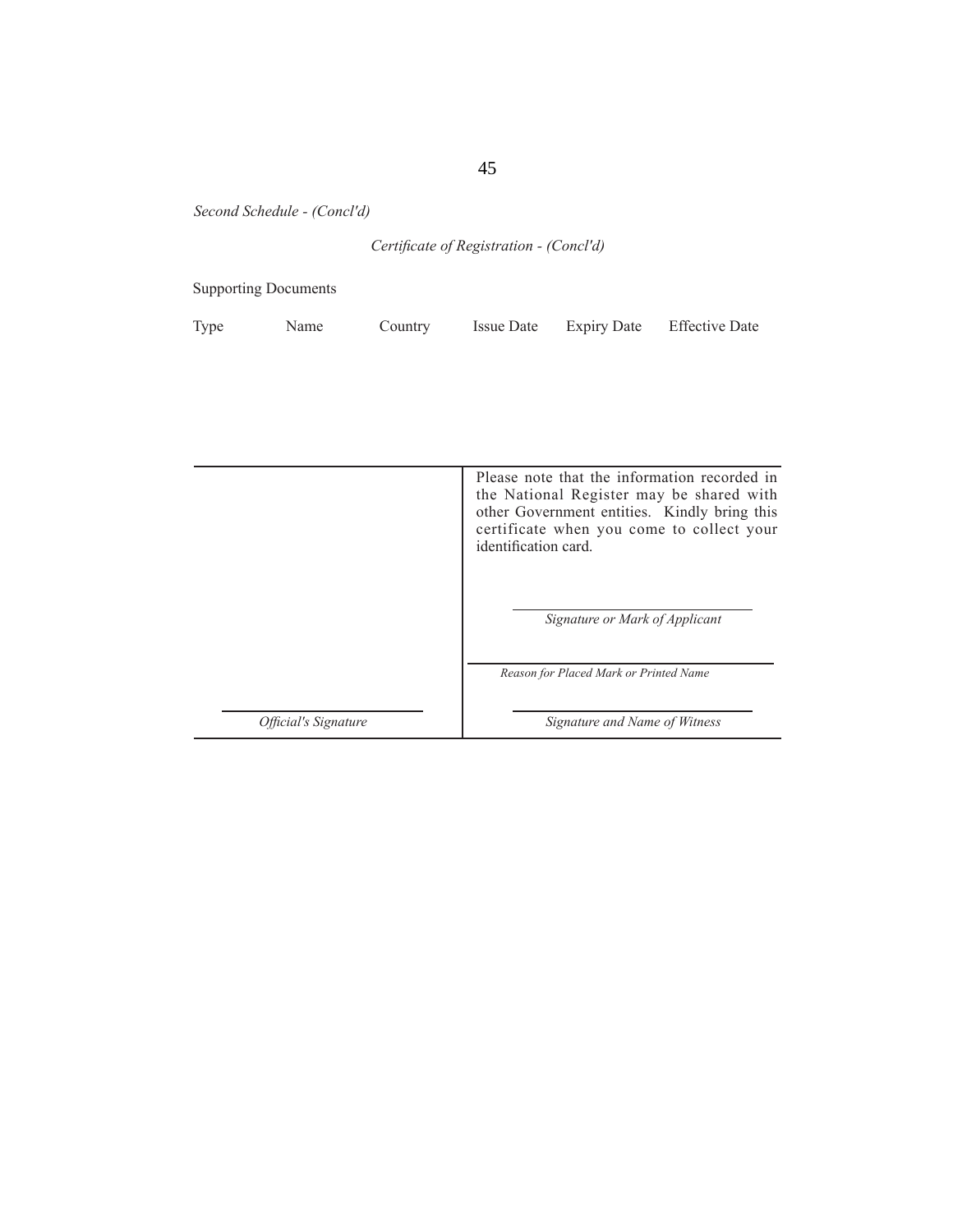# **THIRD SCHEDULE**

*(Sections 7, 9, 10, 13, 14, 17, 29, 30 and 34)*

 $\mathbb S$ 



*Barbados Identity Management Act* (Act 2021- )

*Fees for Identification Cards* 

### Barbados Identification Card

| (a)      | <b>Adult Barbados Identification Card: First Issue</b><br>No charge                            |                                                                                        |           |  |
|----------|------------------------------------------------------------------------------------------------|----------------------------------------------------------------------------------------|-----------|--|
| (b)      | Minor Barbados Identification Card: First Issue<br>No charge                                   |                                                                                        |           |  |
| (c)      | 60.00<br>Adult Barbados Identification Card: Replacement                                       |                                                                                        |           |  |
| (d)      | 60.00<br>Minor Barbados Identification Card: Replacement                                       |                                                                                        |           |  |
| (e)      | Change from Minor Barbados Identification Card to Adult Barbados<br><b>Identification Card</b> |                                                                                        |           |  |
|          | (i)                                                                                            | if the Minor Barbados Identification Card is returned to the<br>Commission             | No charge |  |
|          | (i)                                                                                            | if the Minor Barbados Identification Card is lost or not returned<br>to the Commission | 60.00     |  |
| $\theta$ |                                                                                                | Emergency (same day):                                                                  |           |  |
|          | (i)                                                                                            | Issue of Adult Barbados Identification Card                                            | 100.00    |  |
|          | (ii)                                                                                           | Issue of Minor Barbados Identification Card                                            | 100.00    |  |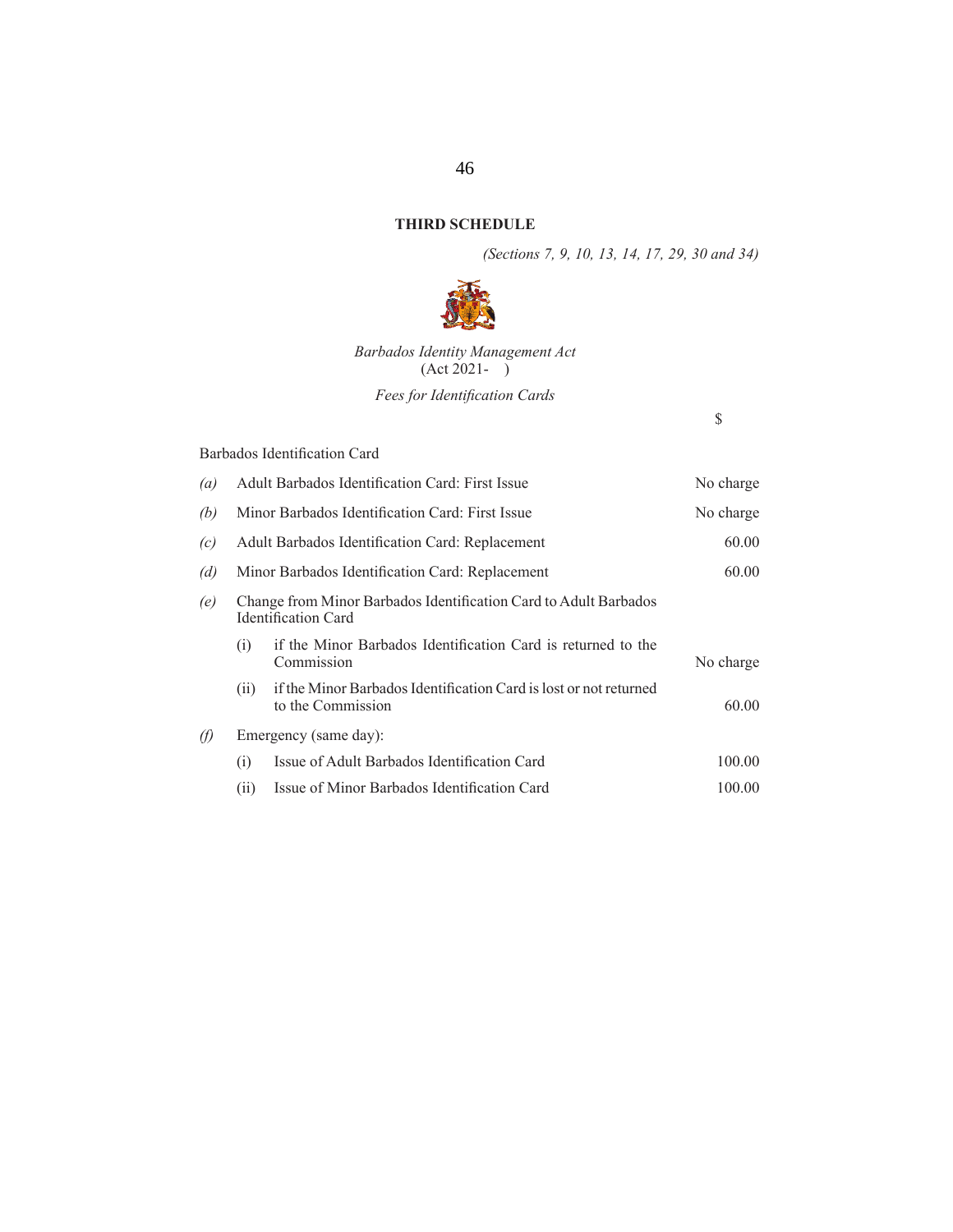# **FOURTH SCHEDULE**

*(Section 9)*



Barbados Identity Management Act  $(Act 2021 - )$ 

*Notice of Change of Residence*

# NOTICE OF CHANGE OF RESIDENCE FORM

- To: The Chief Registering Officer
- **1.** Take notice that I have changed my place of residence as follows:

| 2. The date of the change of my residence is the $\mu$ day of $\mu$ = $\mu$ , 20 $\mu$ .                                                     |
|----------------------------------------------------------------------------------------------------------------------------------------------|
| 3. My name is <i>Full name in capital letters</i> )                                                                                          |
| and my National Identification Number is <i>(Insert the National Identification Number)</i>                                                  |
| 4. I do declare that the information given by me in this form is to the best of my knowledge<br>and belief true and correct in all respects. |
|                                                                                                                                              |

Dated this  $\_\_\_\_\$  day of  $\_\_\_\_\_\_\$ , 20  $\_\_\_\_\$ .

*Signature or mark of applicant.*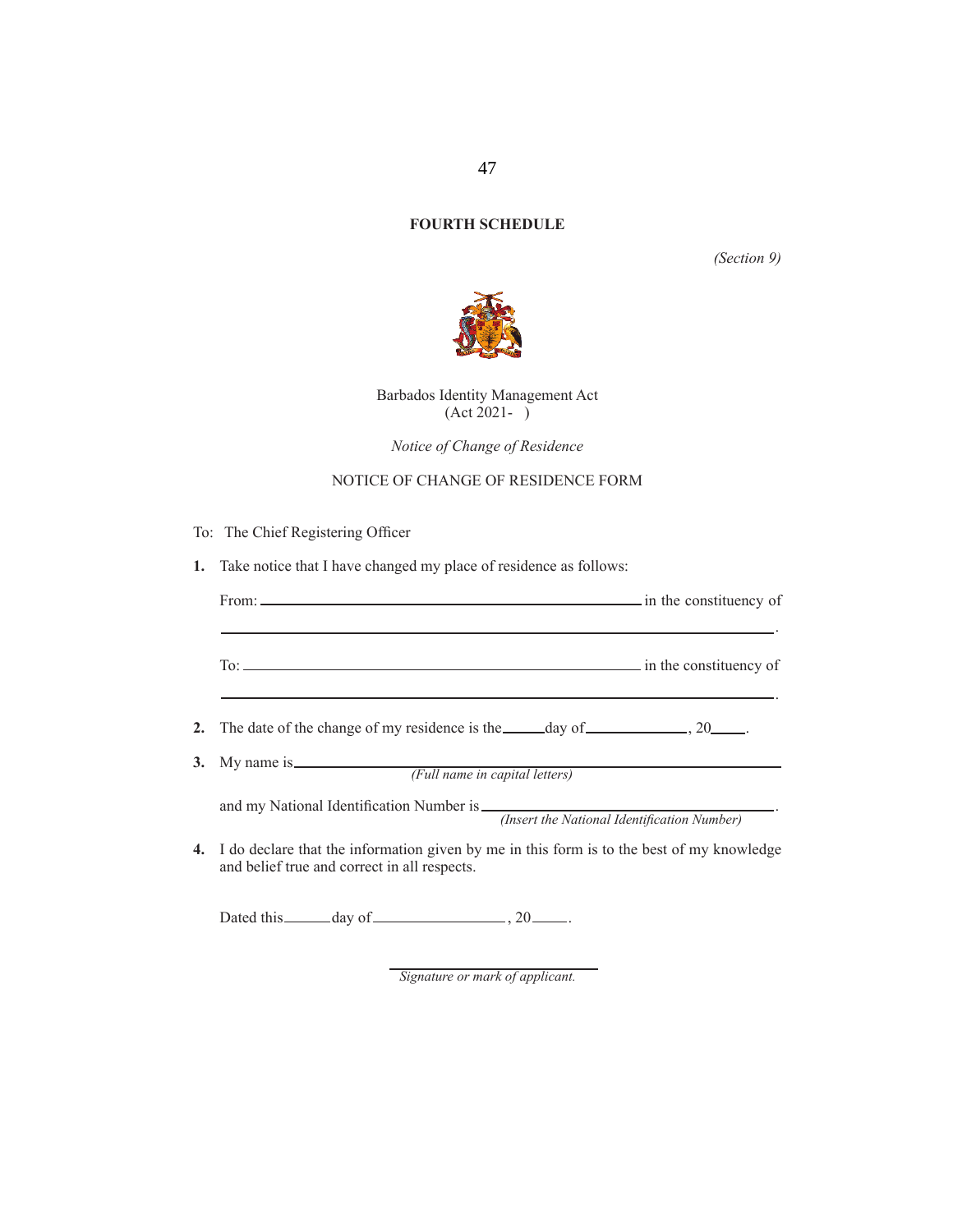#### **FIFTH SCHEDULE**

*(Sections 11 and 16)*



#### *Barbados Identity Management Act*  $(Act 2021 - )$

#### PART I

# Particulars and features to be displayed on the Identification Card

- 1. Full name of person.
- 2. Date of birth.
- 3. Sex.
- 4. Nationality.
- 5. Disability (where applicable).
- 6. National identification number.
- 7. Signature of person (where the person is a minor, signature of parent or guardian of the minor is required).
- 8. Photograph of holder (not applicable to minors).
- 9. Expiry date (where applicable).
- 10. Residential status (where applicable).
- 11. Q R Code and other relevant encoding for usage of relevant authority.
- 12. Machine readable zone.
- 13. Digital chip.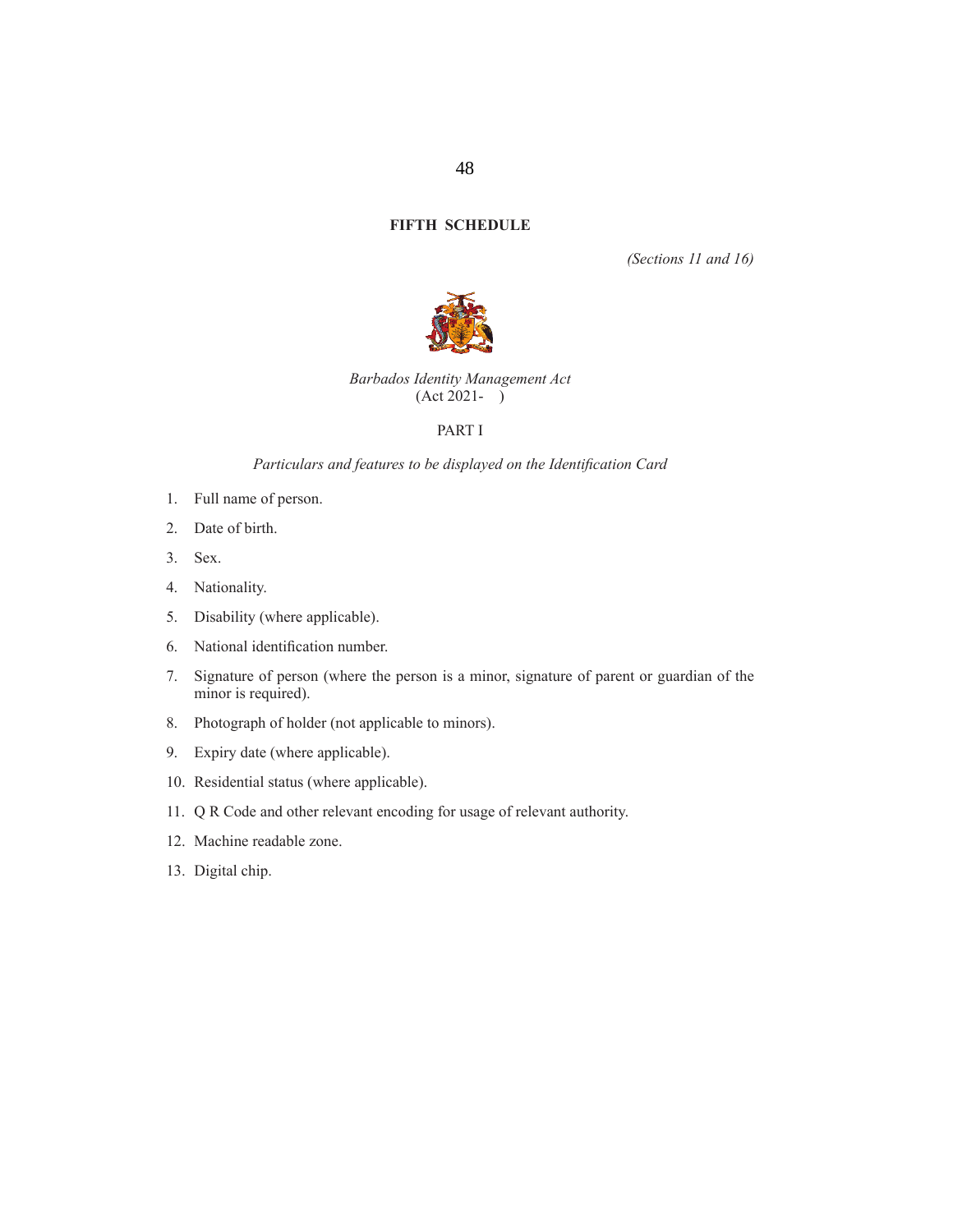*Fifth Schedule - (Cont'd)*

### PART II

#### *Particulars contained in the digital chip of the identification card*

- 1. Full name of person.
- 2. Date of birth.
- 3. Sex.
- 4. Nationality.
- 5. Place of birth.
- 6. National identification number.
- 7. Address.
- 8. Photo or facial image.
- 9. Type of disability (where applicable).
- 10. Electronic signature.
- 11. Password.
- 12. Certificate for electronic identification.
- 13. Certificate for electronic signature.
- 14. Other representations or unique identifiers that may be stored electronically.
- 15. Other personal data required pursuant to
	- *(a)* a relevant enactment; or
	- *(b)* an international convention to which Barbados is a party.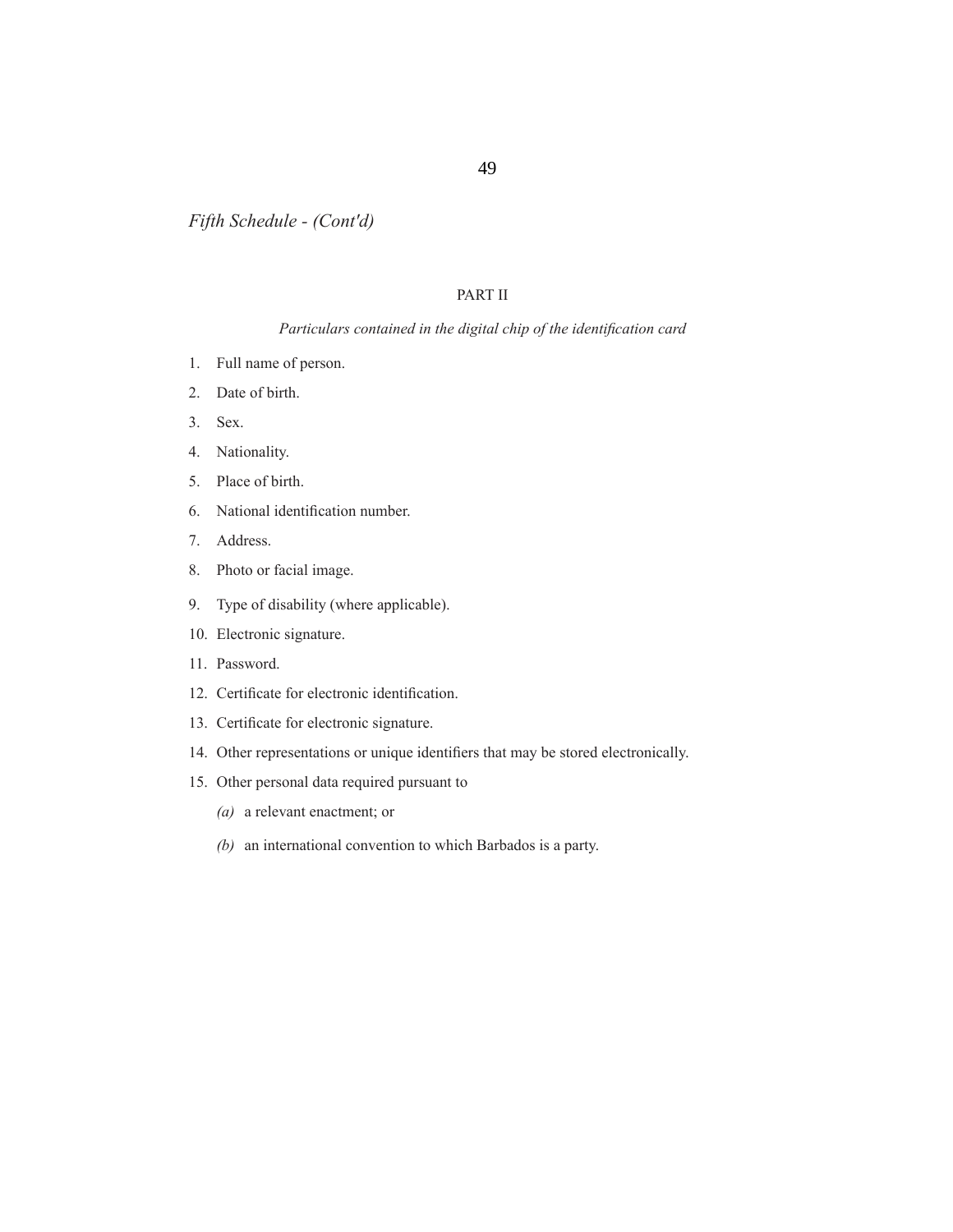*Fifth Schedule - (Concl'd)*

## PART III

#### *Particulars contained in the national identity credential*

- 1. Full name.
- 2. Date of birth.
- 3. Sex.
- 4. Nationality.
- 5. Place of birth.
- 6. National identification number.
- 7. Address.
- 8. Photo or facial image.
- 9. Type of disability (where applicable).
- 10. Electronic signature.
- 11. Password.
- 12. Certificate for electronic identification.
- 13. Certificate for electronic signature.
- 14. Other representations or unique identifiers that may be stored electronically.
- 15. Other personal data required pursuant to
	- *(a)* a relevant enactment; or
	- *(b)* an international convention to which Barbados is a party.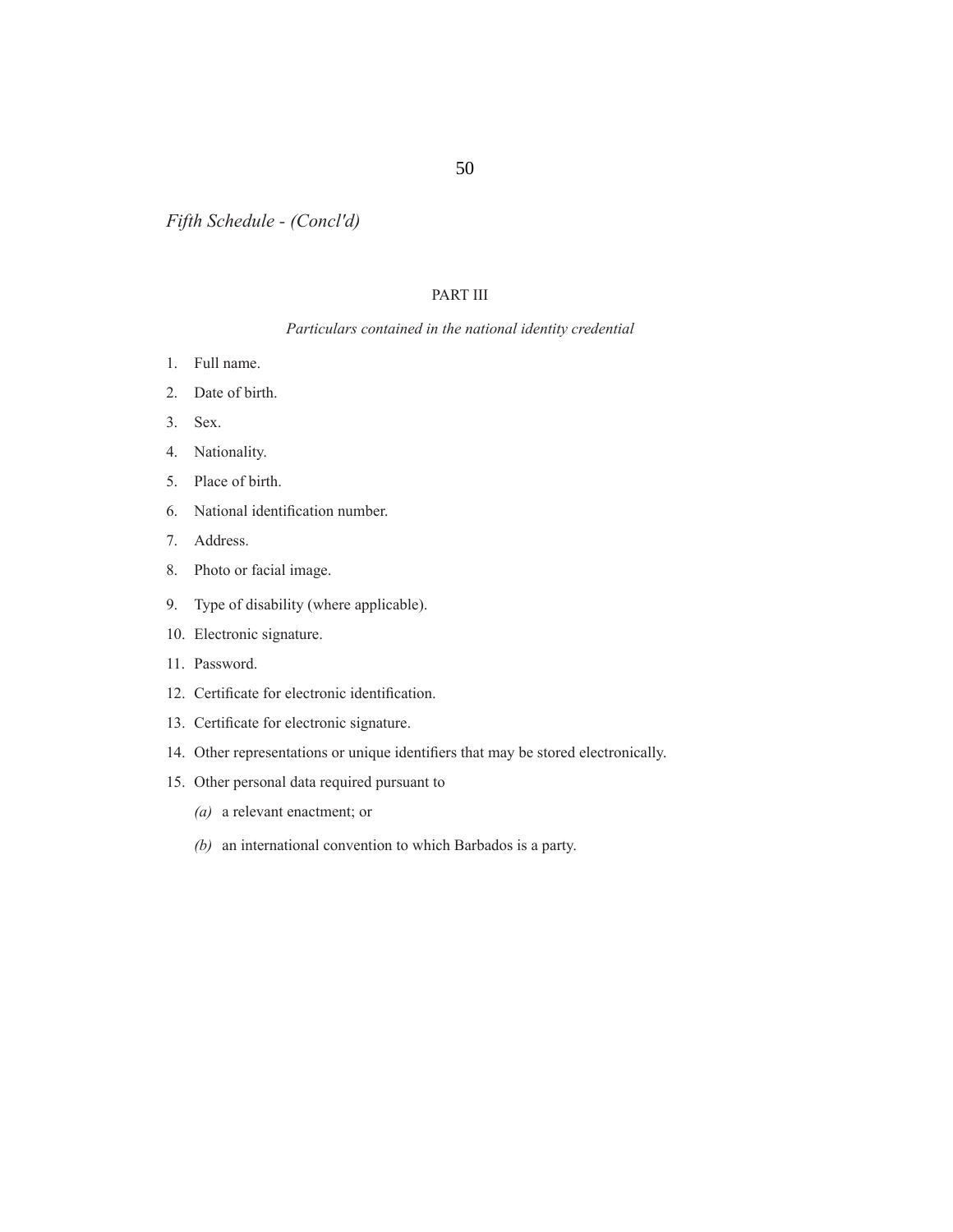#### **SIXTH SCHEDULE**

*(Section 32)*

#### *CONSEQUENTIAL AMENDMENTS*

1. Section 2 is amended by

#### Column 1

#### *Enactments*

1. *Electronics Transactions Act*, Cap. 308B

Column 2

*Amendments*

*(a)* inserting in the appropriate alphabetical order, the following:

- " "electronic signature" means a digital or electronic method used to identify an individual and indicate that individual's approval;"; and
- $(b)$  deleting the defintion of the word "signature".
- 2. Section 19 is amended by deleting subsection (3) and substituting the following:

 "(3) The Minister may, by notice published in the *Official Gazette*, revoke any recognition accorded under subsection (1), but, before doing so, the Minister shall

- *(a)* advise the certificate service provider affected of his intention to do so;
- *(b)* indicate his reasons for the proposed revocation; and
- $(c)$  invite the certificate service provider referred to in paragraph *(a)*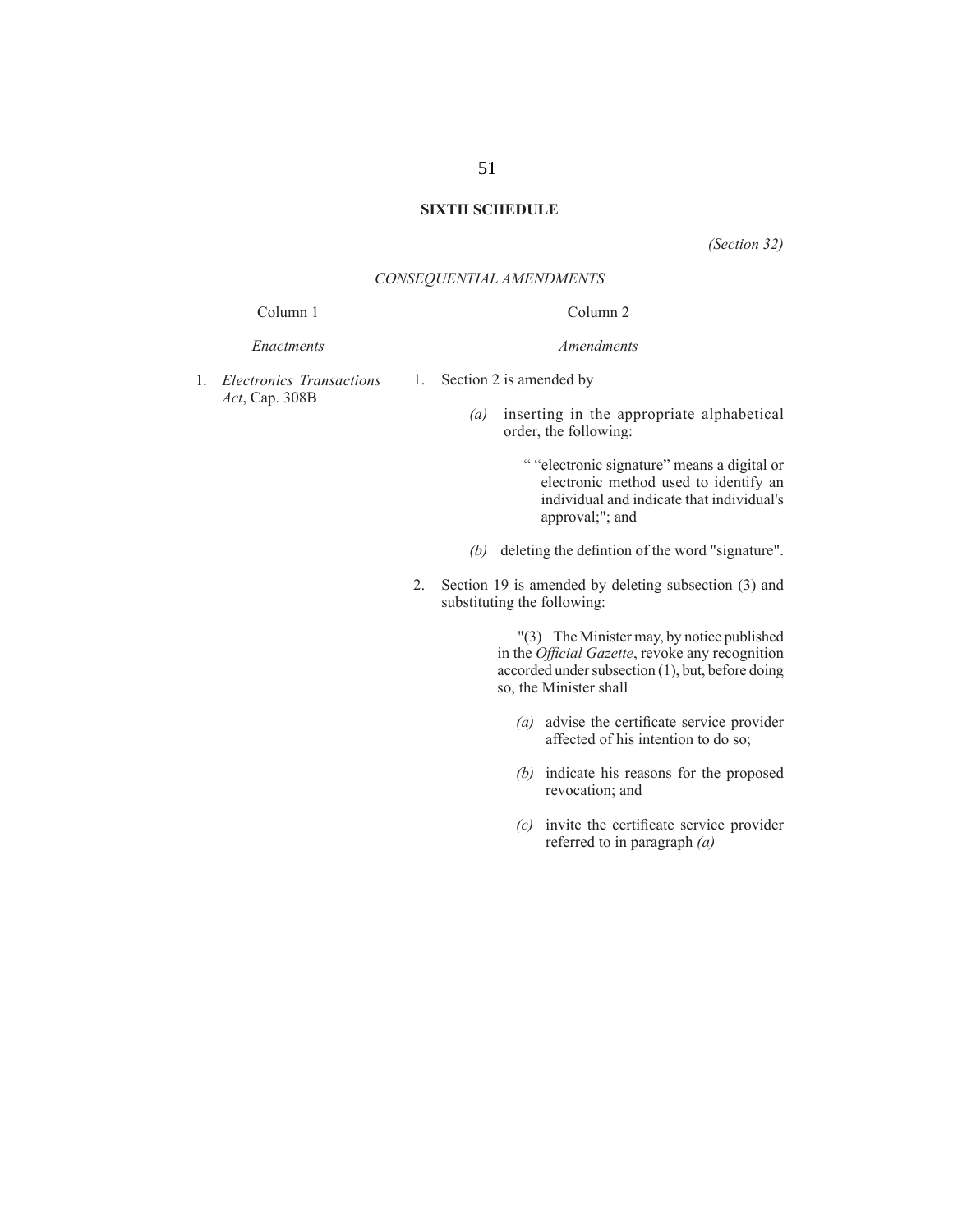*Sixth Schedule - (Cont'd)*

### *CONSEQUENTIAL AMENDMENTS - (Cont'd)*

|    | Column 1                                                  |                  | Column <sub>2</sub>                                                                                                                                                                                                                                                                                                                                                                                                |
|----|-----------------------------------------------------------|------------------|--------------------------------------------------------------------------------------------------------------------------------------------------------------------------------------------------------------------------------------------------------------------------------------------------------------------------------------------------------------------------------------------------------------------|
|    | Enactments                                                |                  | Amendments                                                                                                                                                                                                                                                                                                                                                                                                         |
| 1. | Electronics Transactions<br>$Act$ , Cap. 308B - (Concl'd) |                  | within 14 days of the notice, to submit<br>representations in writing as to why the<br>recognition should not be revoked, and<br>shall consider those representations.".                                                                                                                                                                                                                                           |
|    |                                                           | 3.               | Section 22 is amended by deleting subsections $(6)$ , $(7)$ ,<br>$(8)$ and $(9)$ .                                                                                                                                                                                                                                                                                                                                 |
| 2. | Representation of the<br>People Act, Cap. 12              | 1.               | Section $6(4)(c)$ is deleted and the following is<br>substituted:                                                                                                                                                                                                                                                                                                                                                  |
|    |                                                           |                  | $"(c)$ at any election, vote without first producing<br>the identification card issued to him<br>pursuant to the Barbados Identity<br>Management Act, 2021 (Act 2021-)<br>unless he proves to the satisfaction of the<br>presiding officer that he has not been<br>issued with an identification card or that<br>he has been issued with an identification<br>card that such card has been lost or<br>destroyed.". |
|    |                                                           | $\overline{2}$ . | Section 25 is deleted.                                                                                                                                                                                                                                                                                                                                                                                             |
|    |                                                           | 3.               | Section $68(1)(e)$ is deleted.                                                                                                                                                                                                                                                                                                                                                                                     |
|    | 3. Representation of the                                  | 1.               | Paragraphs $(1)(b)$ and $(2)$ of regulation 14 are deleted.                                                                                                                                                                                                                                                                                                                                                        |

- *People (Registration of Electors) Regulations, 1990*, (S.I. 1990 No. 8)
- 2. Regulation 16*(c)* is deleted. 3. Regulation 24 is deleted.
- 4. Paragraphs (4) and (5) of regulation 28 are deleted.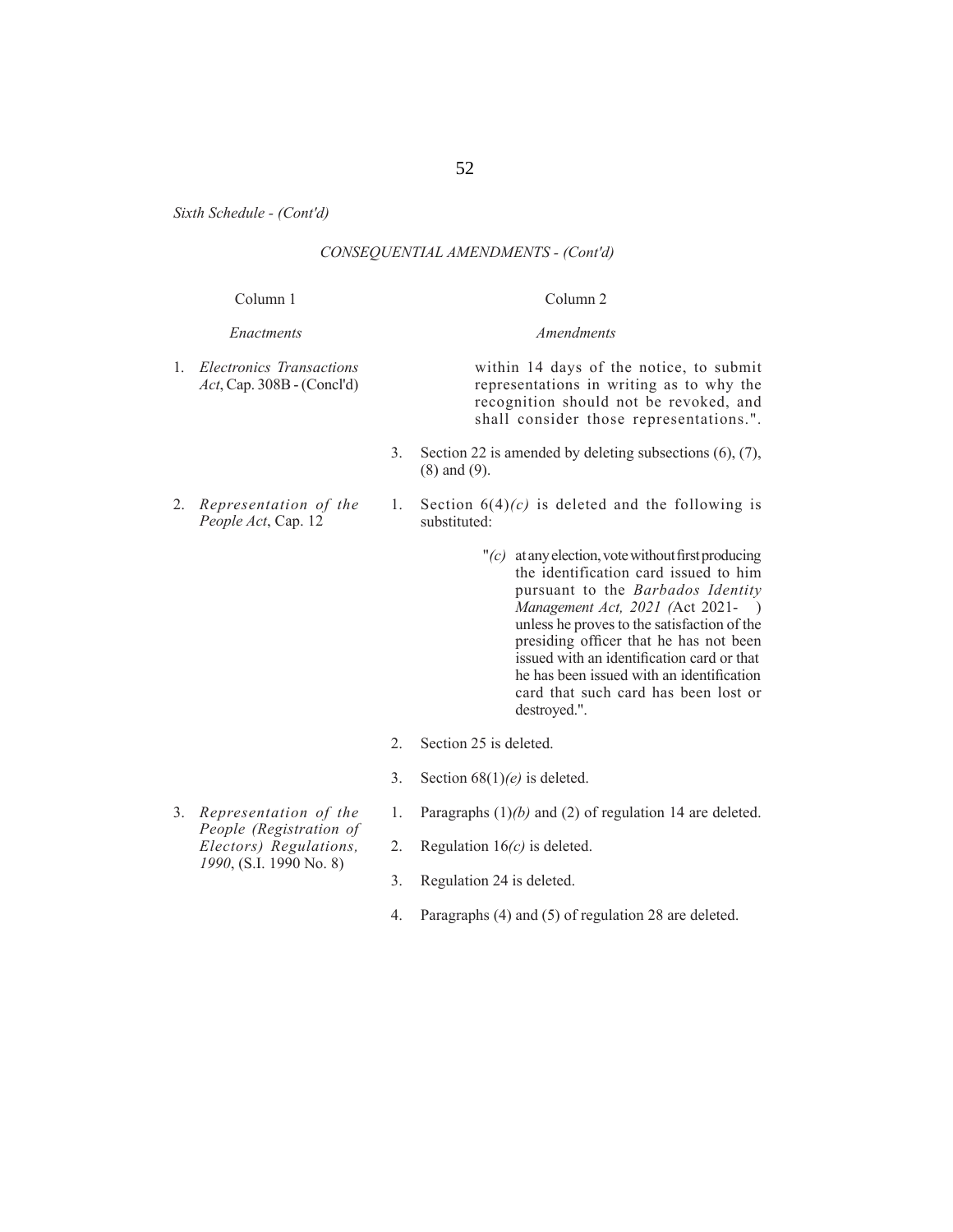*Sixth Schedule - (Concl'd)*

#### *CONSEQUENTIAL AMENDMENTS - (Concl'd)*

#### Column 1

#### *Enactments*

3. *Representation of the People (Registration of Electors) Regulations, 1990*, (S.I. 1990 No. 8) - (Concl'd)

- 4. *Representation of the People (Identification Cards Replacement Fees) Regulations, 2007*, (S.I. 2007 No. 10)
- 5. *Statistics Act,* Cap. 192

Section 9 is amended by deleting subsection (3) and

- "(3) Notwithstanding subsection (1)
	- *(a)* the Chief Electoral Officer may in order to perform his functions under the *Representation of the People Act,*  Cap. 12; and
	- *(b)* the Chief Registering Officer may in order to perform his functions under the *Barbados Indentity Management Act, 2021* (Act 2021- ),

have access to the information obtained for or in any census.".

#### 53

Column 2 *Amendments*

- 5. Regulation 29*(c)* is deleted.
- 6. Regulation 36(3) is deleted and the following is substituted:

 "(3) Where the registering officer or an enumerator is satisfied that the applicant is qualified as an elector for the constituency in which the electoral revising centre is established, he shall cause the applicant's name, and address to be entered in the appropriate register or list,

7. Form 6 of the *First Schedule* is deleted.

substituting the following:

The *Representation of the People (Identification Cards Replacement Fee) Regulations, 2007* (S.I. 2007 No. 10) are revoked.

as the case may be, for that constituency.".